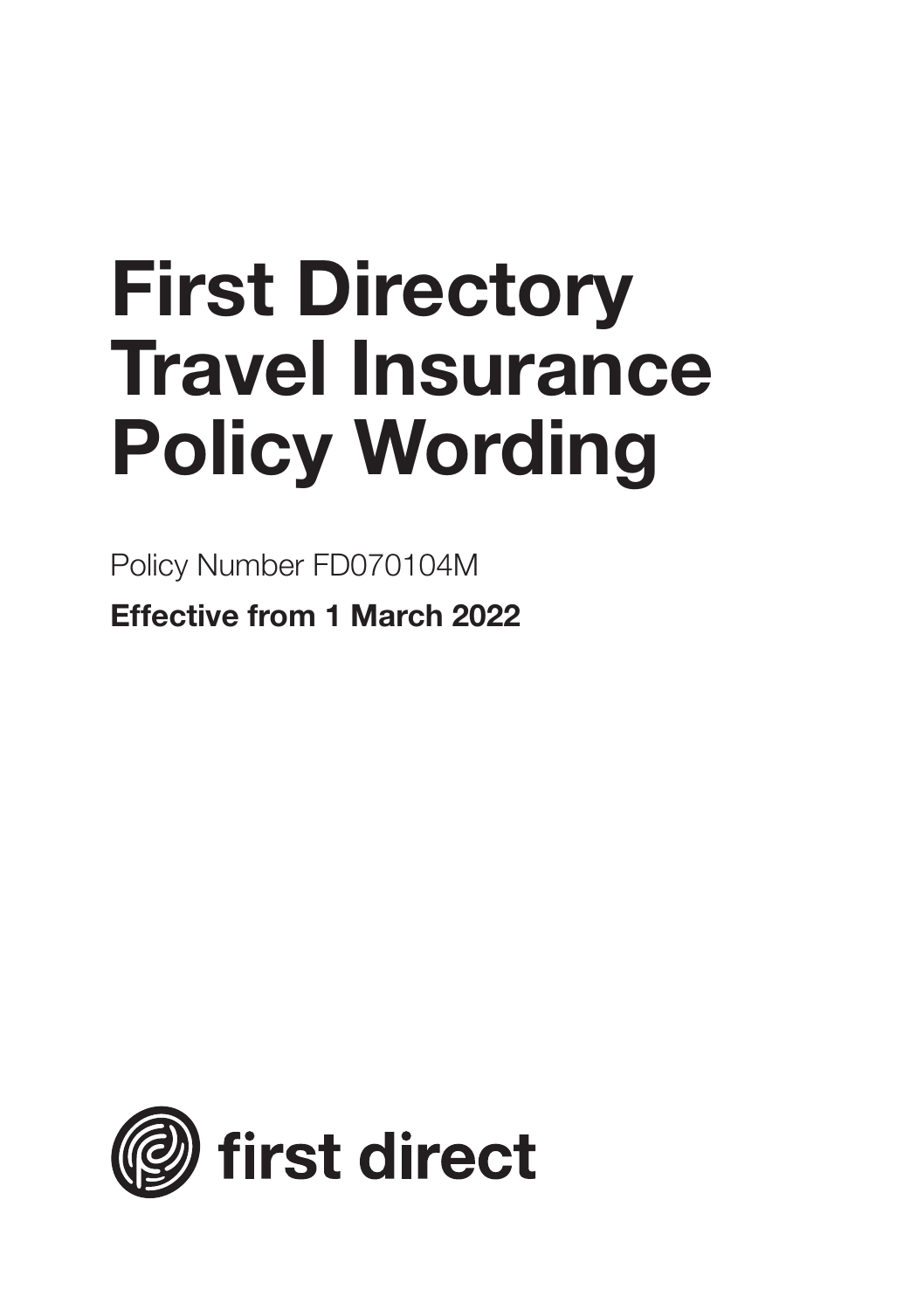# **Please take time to read this booklet as it contains important information.**

To be covered, you and any insured persons need to be:

- under 70 when your trip starts.
- a UK\* resident.
- registered with a doctor in the UK<sup>\*</sup> in order to make any medical claims.

Dependent children must be under 23 years of age.

\*definition of UK includes Channel Islands and Isle of Man

To help you understand what you're covered for at a glance, we've highlighted some common questions such as:

- do I need to tell you that I'm travelling?
- do you need to know about any medical conditions?
- what is the maximum trip length?
- are holidays in the UK covered?
- are business trips and winter sports covered?
- can my partner travel independently?
- how do I make a claim?

Further details are on pages 3 and 4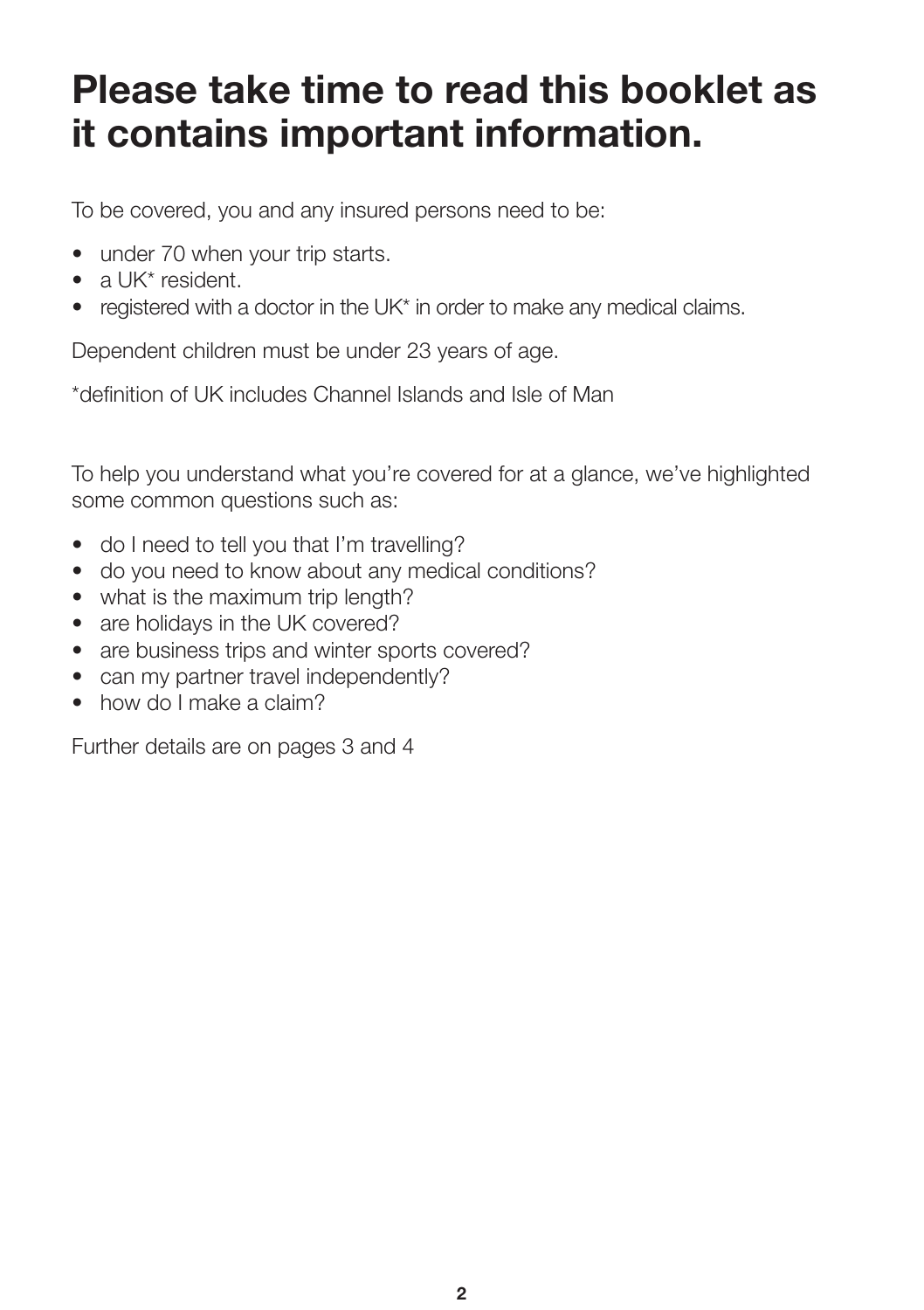# **Welcome to your First Directory Travel Insurance**

Please take time to read this booklet as it contains important information including a Privacy Notice explaining how your data will be used. If you have a question and cannot find the answer either below or in the policy wording, please contact Customer Service.

#### **COVID-19: What am I covered for?**

Your First Directory Travel Insurance will provide cover for events relating to COVID-19, such as:

- emergency medical expenses abroad, cancelling or coming home early if you fall ill with COVID-19
- cancelling or coming home early if you have to self-isolate or quarantine before you travel or while on your trip due to COVID-19 (please be aware this doesn't include having to self-isolate or quarantine when you return from your trip)
- cancelling or coming home early due to an FCDO advisory notice being in place advising against all or all but essential travel to your destination, or the FCDO are advising British citizens to leave the area in which you're staying. Cover for cancellation is only available if the advice is in place during the 31 days before your departure date.

If you've suffered with COVID-19 and needed medical treatment, then as with other medical conditions, you may need to tell us about this. We'll then screen it and tell you if this affects your cover. Please refer to the Your health section on page 15.

Your First Directory Travel Insurance will only cover you for unexpected and unforeseen events – please refer to the Known events section on page 13. We recommend you read your policy Terms and Conditions for full details of what is and isn't covered.

#### **What costs can I claim back from my travel insurance?**

Your travel policy provides cover for unrecoverable costs. If you need to make a claim for travel, accommodation or related costs which you or any insured person has paid, we'll consider claims for your costs which are unrecoverable from your travel and/or accommodation provider or agent, your debit/credit card company, PayPal, ABTA, ATOL or similar organisations. For example, if your trip is cancelled by your tour operator or booking agent you may have a right to a refund from them for some or all of the cost of your trip. For further information on what you would need during a claim, please see the Unrecoverable costs section on page 9.

#### **Do I need to tell you that I'm travelling?**

No. As long as you've told us about any relevant pre-existing medical conditions you don't need to register with us or tell us that you're travelling.

#### **Do you need to know about any medical conditions?**

Yes. If you or any insured person have any medical conditions, you should check to see if the condition is covered automatically on the Accepted conditions list. If the condition is not listed, and if in the 12 months prior to booking a trip you've been prescribed medication, have received or are awaiting medical treatment, tests or investigations, been referred to a specialist or admitted to hospital, you should call us before making the booking. Undiagnosed symptoms are not covered. Please see the Your health section on page 15 for full details of when and what you must declare.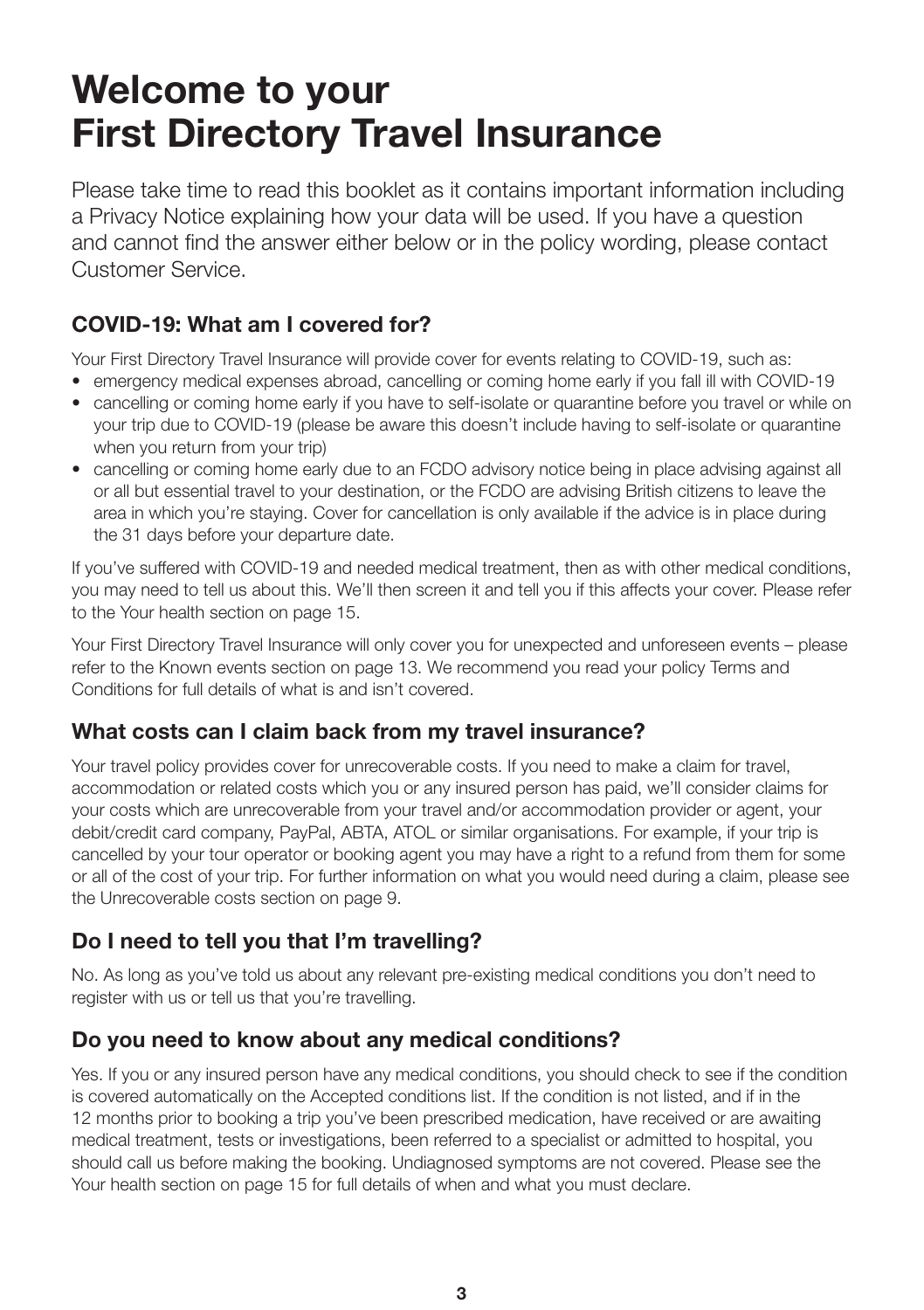#### **What is the policy excess?**

Where a policy excess applies it's £50 per person, per trip.

#### **What is the maximum trip length?**

Trips should be no longer than 31 days and must start and end in the UK.

#### **Can my partner travel independently?**

Yes, partners who are not named account holders can travel without the account holder at any time provided they are eligible and the account holder is aged under 70.

#### **Are holidays in the UK covered?**

Yes. If the trip is solely within the UK, cover will only apply where the insured person is away from home for at least 2 consecutive nights. They must also have either pre-booked holiday accommodation in a commercially run premises or prepaid bookings on public transport including flights and ferries.

#### **Are winter sports holidays covered?**

Yes. Winter sports holidays are covered for up to a maximum of 31 days in any calendar year. Please see full details of what's covered on page 31.

#### **Are business trips covered?**

Yes, you'll be covered to travel outside the UK in connection with an insured person's job to carry out non-manual work such as administrative tasks, meetings and conferences. We don't cover any claim in connection with an insured person's job where the trip involves manual or physical work of any kind, working with children, providing healthcare, policing, security or military service or an insured person's role as a politician, religious leader, professional entertainer or sportsperson.

#### **Can I claim for cancellation of my trip if I have a problem with my travel documents, eg my passport is out of date/has not arrived in time or my visa is invalid?**

No. There's no cover under this policy for problems with your travel documents before you leave. If your passport is lost or stolen or damaged while you're abroad there is cover. Please see the Emergency travel documents section on page 23. Before you book a trip, check the entry requirements of the country you intend to visit with the local government embassy and/or the Foreign, Commonwealth and Development Office website **gov.uk/foreign-travel-advice**

#### **How do I make a claim?**

To make a claim please call the relevant number on page 7 and refer to the information on page 9.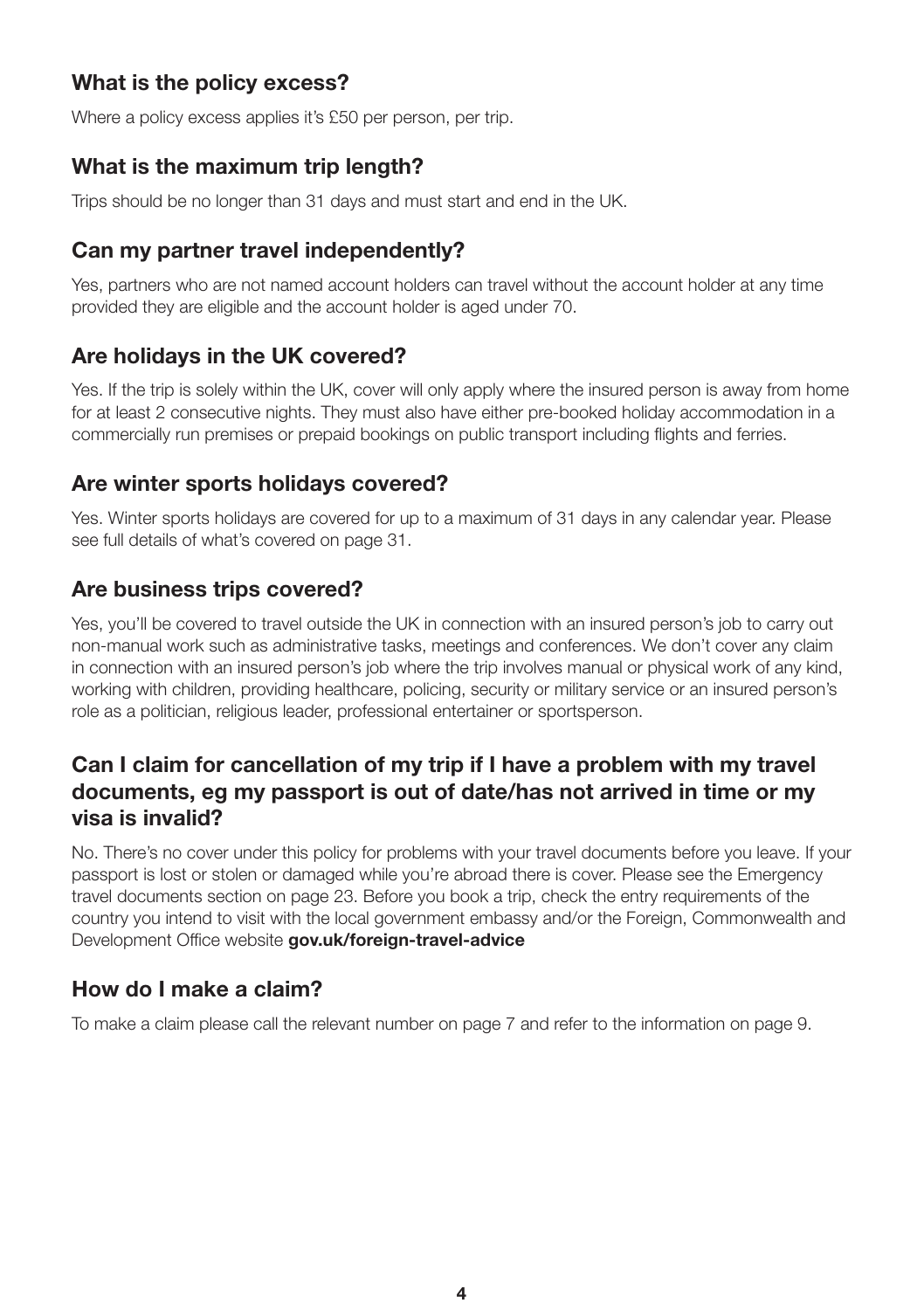# **Introduction and contents**

### **Worldwide Travel Insurance**

#### **Terms and Conditions for First Directory Travel Insurance**

These are the Terms and Conditions which apply to your worldwide travel insurance. Please take time to read this information about the cover that's provided to you and anyone else covered by this policy.

The provision of insurance is conditional upon all insured persons complying with these Terms and Conditions. It's the account holder's responsibility to ensure that all insured persons are aware of and comply with the policy conditions, otherwise we may refuse your claim or reduce your cover in the event of a claim.

If you have a question and can't find the answer in the policy wording, please contact Customer Service.

This insurance is underwritten by Aviva Insurance Limited ('we', 'us', 'our'). Registered in Scotland, no. 2116. Registered office: Pitheavlis, Perth, PH2 0NH. Authorised by the Prudential Regulation Authority and regulated by the Financial Conduct Authority and Prudential Regulation Authority. Firm Reference Number 202153.

You may check this information and obtain further information about how the Financial Conduct Authority protects you by visiting their website **www.fca.org.uk**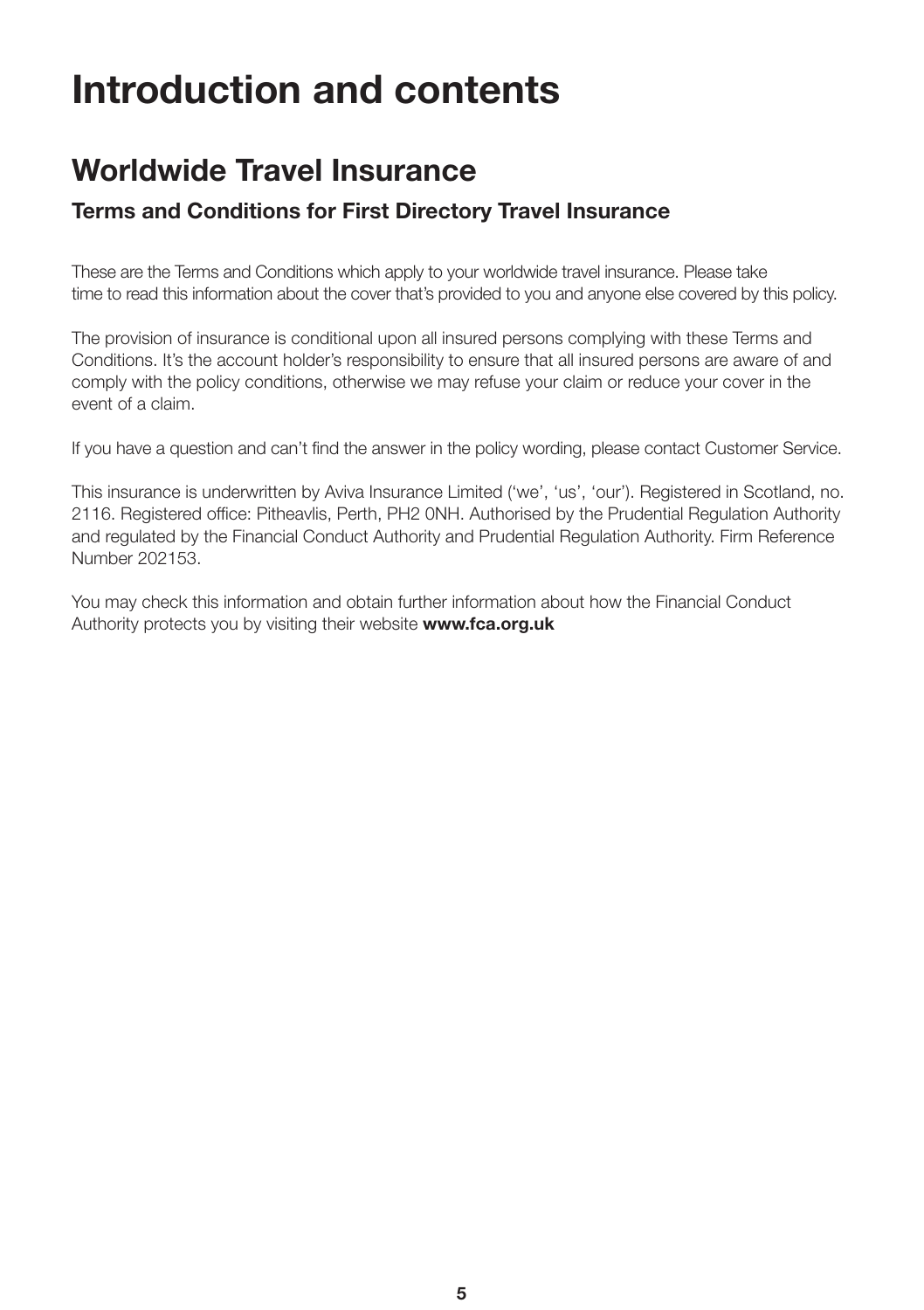### **Contents**

| 6. | <b>General conditions</b>                                                                                                                                                                                                                                                                                            | 34                                                             |
|----|----------------------------------------------------------------------------------------------------------------------------------------------------------------------------------------------------------------------------------------------------------------------------------------------------------------------|----------------------------------------------------------------|
| 5. | <b>General exclusions</b>                                                                                                                                                                                                                                                                                            | 32                                                             |
| 4. | <b>Policy cover</b><br>Table of benefits<br>A. Cancelling or coming home early<br>B. Emergency medical and associated expenses<br>C. Unexpected costs<br>D. Your belongings<br>E. Accidental death or permanent disability<br>F. Personal liability<br>G. Legal expenses<br>H. Sports activities<br>I. Winter sports | 18<br>18<br>20<br>21<br>23<br>25<br>26<br>27<br>28<br>29<br>31 |
| 3. | Things you need to know about this travel insurance<br>Who's covered<br>Eligibility<br>Known events<br>Travel advice of the Foreign, Commonwealth and Development Office (FCDO)<br>Contract of insurance<br>Period of insurance<br>Information and changes you need to tell us about including Your health           | $12 \,$<br>$12 \,$<br>$12 \,$<br>13<br>13<br>14<br>14<br>15    |
| 2. | Making a claim<br>What you need to do<br>Limits and excesses<br>Claims conditions                                                                                                                                                                                                                                    | 9<br>9<br>11<br>11                                             |
| 1. | How to get help<br>Helplines<br>Confirmation of cover<br>Copy of document availability                                                                                                                                                                                                                               | Page<br>7<br>7<br>8<br>8                                       |

### **Key**

To help you when you read your policy:

These boxes highlight what your policy does not cover.

These boxes highlight other information we particularly want to draw your attention to.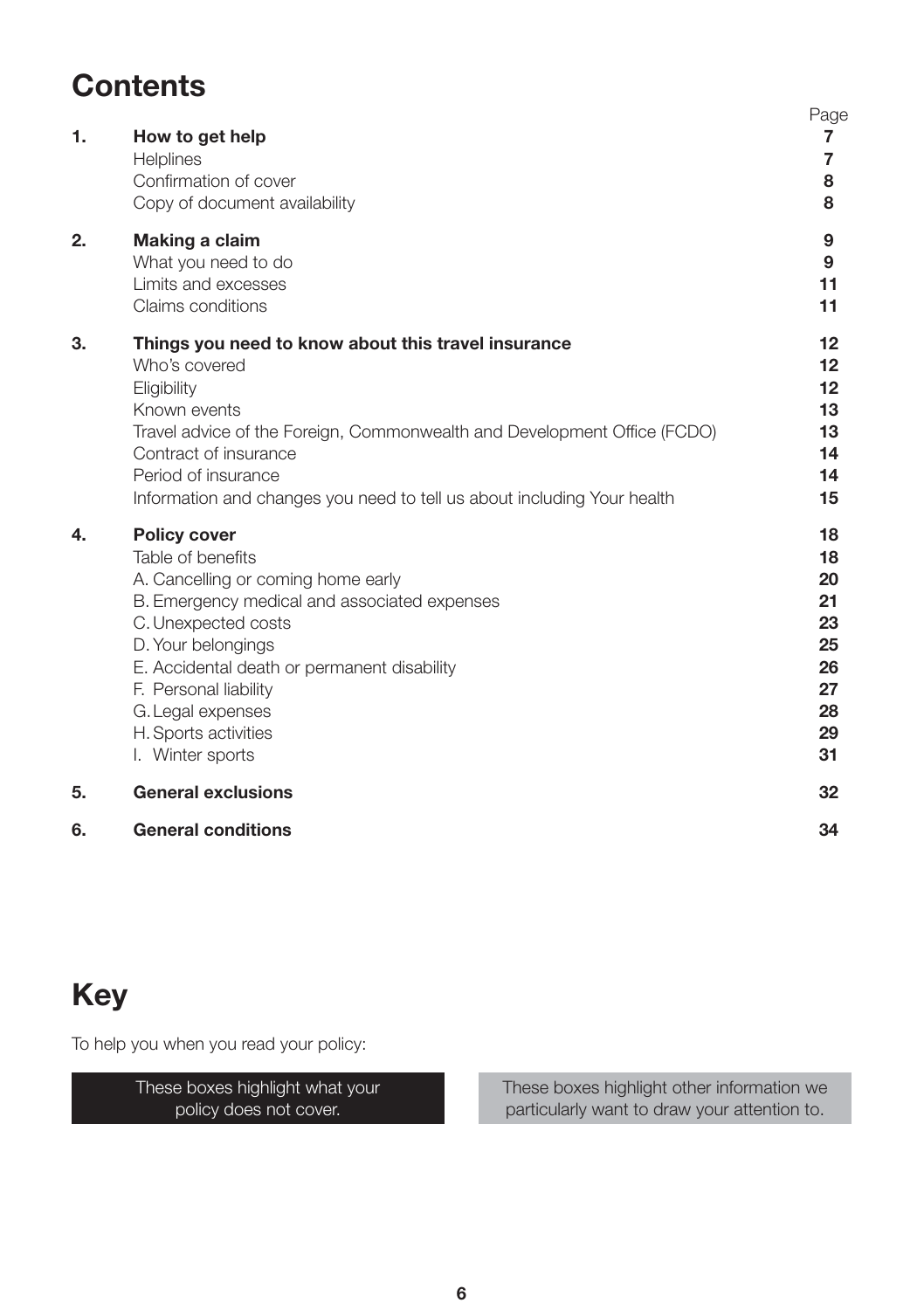# **1. How to get help**

| Claims                                                                                                                                                | <b>Contact</b>                      | <b>Opening Hours</b>               |  |
|-------------------------------------------------------------------------------------------------------------------------------------------------------|-------------------------------------|------------------------------------|--|
| 24-hour Medical Emergency Assistance                                                                                                                  | 08000 517 464<br>from the UK        |                                    |  |
| In case of medical emergency call this number.                                                                                                        | (0044) 1603 605 128<br>from abroad  |                                    |  |
| <b>Travel Claims</b><br>Use this number to report any travel claims<br>which are not as a result of a medical<br>emergency.                           | 08000 517 467<br>from the UK        | 24 hours a day.<br>365 days a year |  |
| If you need to return home early you must call<br>us before making any arrangements.                                                                  |                                     |                                    |  |
| You can also go online <b>firstdirectTravel.</b><br>myclaimshub.co.uk to report travel<br>claims which are not as a result of a medical<br>emergency. | (0044) 01603 605 125<br>from abroad |                                    |  |
| <b>Complaints about a claim</b>                                                                                                                       | <b>Contact</b>                      | <b>Opening Hours</b>               |  |
| <b>Legal Expenses</b><br>Use this number to report any legal expenses                                                                                 | 01603 208 530<br>from the UK        | 24 hours a day.                    |  |
| claim or if you require advice for any personal<br>legal problem that may lead to claim under<br>this policy.                                         | (0044) 1603 208 530<br>from abroad  | 365 days a year                    |  |

| <b>Customer Service</b>                                                                                                                           | <b>Contact</b>                     | <b>Opening Hours</b>                                                                              |  |
|---------------------------------------------------------------------------------------------------------------------------------------------------|------------------------------------|---------------------------------------------------------------------------------------------------|--|
| <b>Medical Risk Assessment</b><br>You must tell us about any relevant pre-<br>existing medical conditions. Please see the<br>Your health section. | 08000 517 463<br>from the UK       | Lines open:<br>Mon-Fri (8am-8pm)<br>Sat (9am-6pm)<br><b>Closed Public Holidays</b><br>and Sundays |  |
| Questions about travel insurance                                                                                                                  | 03456 100 100<br>from the UK       |                                                                                                   |  |
| Complaints not relating to a claim                                                                                                                | 03456 100 100<br>from the UK       | 24 hours a day.<br>365 days a year                                                                |  |
| All documentation is also available in<br>large print, audio and Braille. If you<br>require any of these formats, please call<br>this number      | 03456 100 100<br>from the UK       |                                                                                                   |  |
| <b>Travel Assistant</b><br>This helpline can assist you with a wide range                                                                         | 0800 051 7496<br>from the UK       |                                                                                                   |  |
| of travel advice before you go or while you<br>are away. Please do not call this number for<br>policy queries, changes or claims.                 | (0044) 1603 605 162<br>from abroad |                                                                                                   |  |
| Calle to 0800 numbers from LIK landlines and mobiles are free, and the cost of calls to 03 prefixed                                               |                                    |                                                                                                   |  |

vers from UK landlines and mobiles are free. and the cost of calls to 03 prefixed numbers are charged at national call rates (charges may vary dependent on your network provider) and are usually included in inclusive minute plans from landlines and mobiles. For our joint protection telephone calls may be recorded and/or monitored.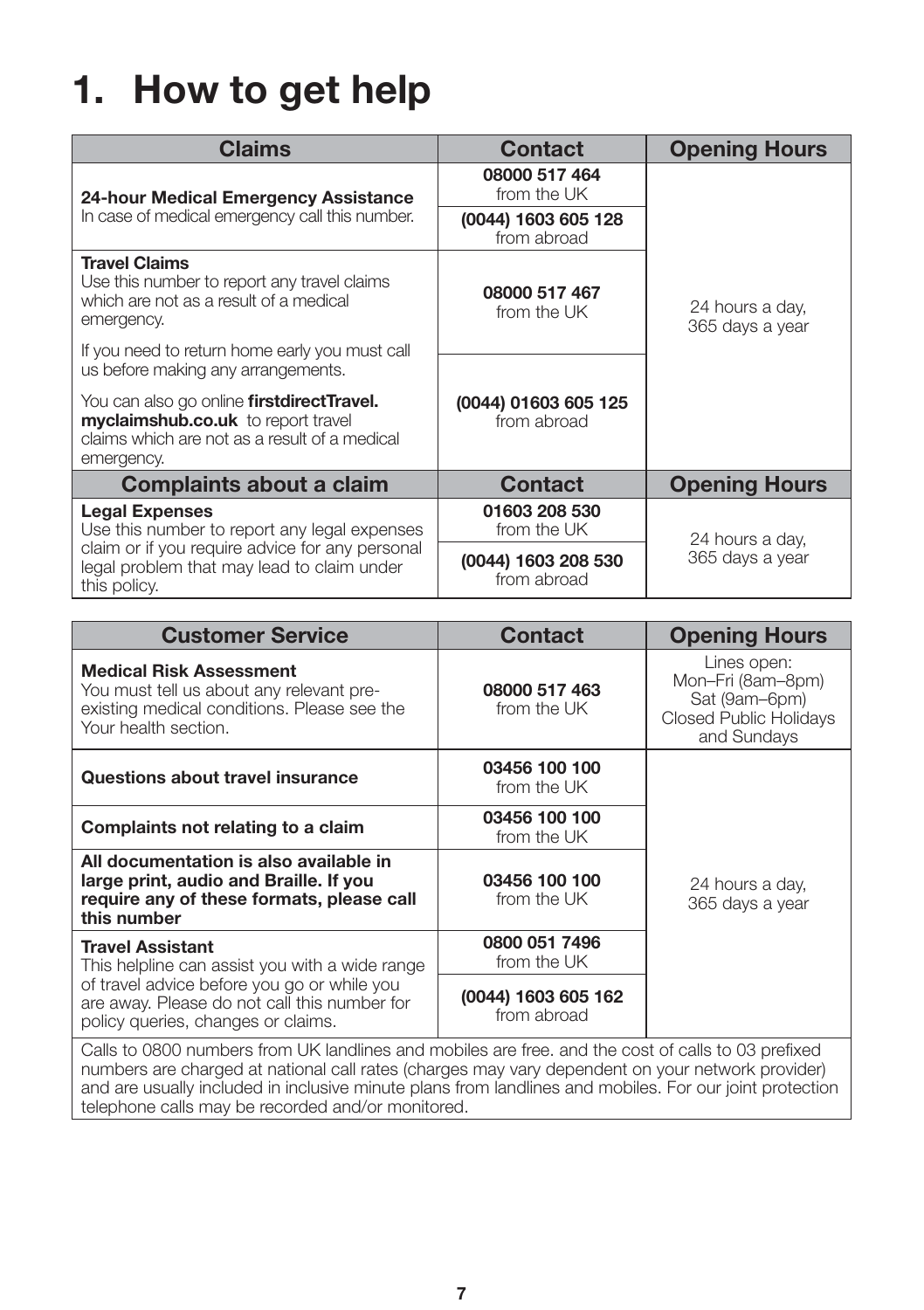### **Travel Assistant helpline**

This service can help you sort out all kinds of travel problems before you go and while you are away, from providing information on the countries you are visiting to sorting out non-medical emergencies.

#### **Advice before you travel:**

- any visa and entry permits you might need
- any necessary vaccination and inoculation requirements, and where you can get them
- what you should take with you regarding first aid and health
- what currencies and travellers' cheques to take with you, and what the current exchange rates are
- the languages spoken, time zones, bank holidays and climate of countries you plan to visit
- import and export allowances for tourists.

#### **While travelling:**

- how to replace lost or stolen passports, driving licences, air tickets or other travel documents
- how to trace your baggage with the airline operator if it is delayed or lost
- why, how, where and when you should contact local embassies or consulates
- how to transfer money out to you if you need it
- cancellation of credit cards, if lost or stolen, and helping you to report the loss to your card provider
- provide information to close relatives, friends or employers if you have to go into hospital.

#### **Other emergency services while travelling:**

• a 'phone home' translation and interpretation service if you need it in an emergency.

**Please note:** There is no charge for the provision of the advice, guidance or other emergency service shown above. However, if you wish us to obtain goods or services on your behalf that are not covered by a claim under this policy, you will need to pay any fees that the provider charges and you will need to adhere to the provider's Terms and Conditions.

### **Air and Maritime Passenger Rights**

For the latest advice and further details on your rights please visit the following websites: **caa.co.uk** and search for 'travel problems'

**dft.gov.uk** and search for 'maritime passenger rights'

You should also refer to the terms and conditions of the carrier you are travelling with.

**Please note** – we are not responsible for the content of other websites.

### **Confirmation of Cover:**

If you require proof of your travel insurance for any trips you have booked or for a visa appointment, please visit www.aviva.co.uk/hsbctravelproof or scan here:



### **Copy of document availability**

If you would like to receive copies of your policy documents on paper, please contact Customer Service. Copies will be provided free of charge.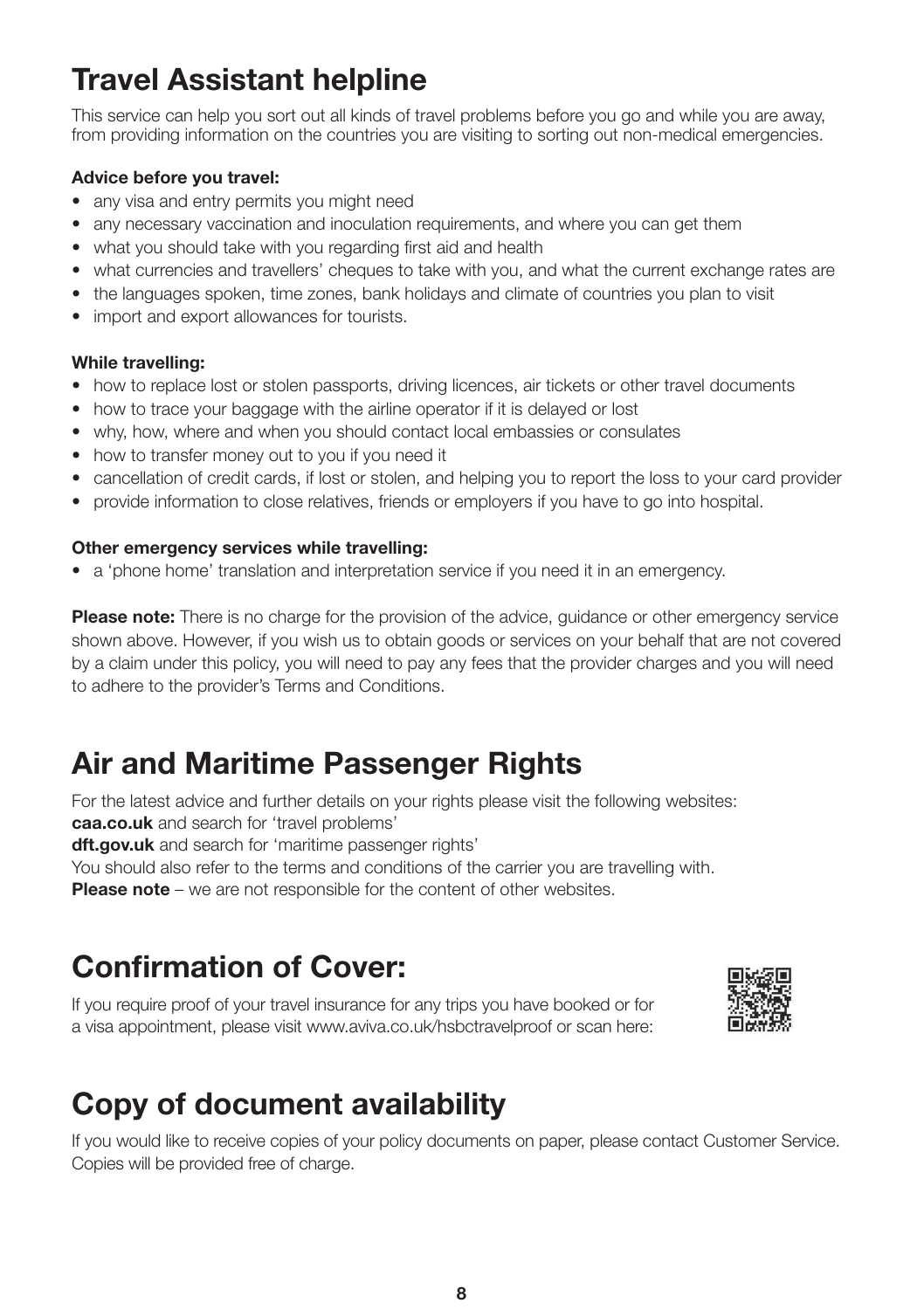# **2. Making a claim**

### **What you need to do**

In life threatening situations seek medical attention immediately, don't delay getting help but call our 24-hour Medical Emergency Assistance helpline as soon as you can. Our team will coordinate your treatment which may include moving you to another hospital or arranging to bring you home early. If necessary, we can arrange for a telephone consultation with our UK GPs.

In non-life threatening situations please contact our 24-hour Medical Emergency Assistance number before making any arrangements for:

- admission to hospital
- treatment, tests or investigations as an outpatient
- repeat consultations with a doctor

For a minor illness or injury treated with medication from a pharmacy or one-off treatment at a clinic, keep any receipts for costs incurred and contact us when you get home. If you need any assistance contact the 24 hour Medical Emergency Assistance number at any time.

You can also make a travel claim at **firstdirectTravel.myclaimshub.co.uk**

#### **Unrecoverable costs**

Your travel policy provides cover for unrecoverable costs. If you need to make a claim for travel, accommodation or related costs which you or any other insured person has paid, we will consider claims for your costs which are unrecoverable from your travel and/or accommodation provider or agent, your debit/credit card company, PayPal, ABTA, ATOL or similar organisations.

For example, if your trip is cancelled by your tour operator or booking agent you may have a right to a refund from them for some or all of the cost of your trip.

If you're not able to recover all of your costs and your circumstances are covered by the terms of your policy, we will consider costs which you've been unable to recover.

When you make a claim, we may ask you for:

- proof of booking and any costs paid
- details of any refund you have been able to obtain
- evidence that you are not able to recover your costs elsewhere

Please check these terms and conditions carefully to ensure you:

- understand what is and isn't covered
- contact the relevant helpline as soon as you can for assistance
- keep any documentation that we require as you'll need to provide this in order for us to validate and settle your claim - we may refuse to pay your costs where you cannot provide this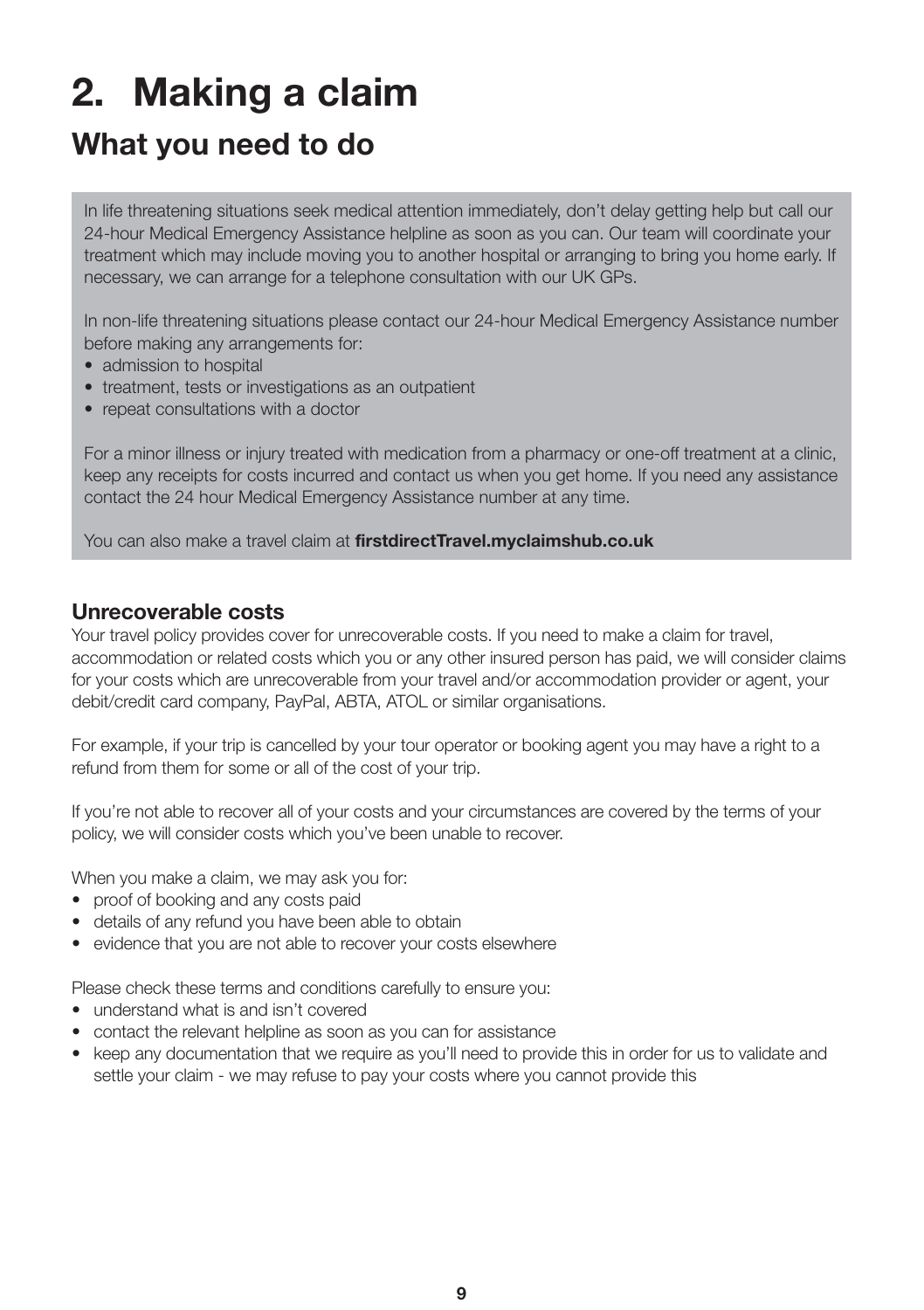| <b>Type of claim</b>                                       | What must I do?                                                                                                                                                                                                                                                                                                     | What will I need?                                                                                                                                                                                                   |
|------------------------------------------------------------|---------------------------------------------------------------------------------------------------------------------------------------------------------------------------------------------------------------------------------------------------------------------------------------------------------------------|---------------------------------------------------------------------------------------------------------------------------------------------------------------------------------------------------------------------|
| Cancelling your trip or<br>coming home early               | • Check that the reason you need<br>to cancel or come home early is<br>covered<br>• Contact the Travel Claims helpline<br>before returning home<br>• Contact the Medical Emergency<br>Assistance helpline before<br>returning home                                                                                  | • For medical claims, we will<br>send a medical certificate for<br>completion by the patient's<br>doctor to confirm the reason<br>for your claim<br>• Evidence of your booking and<br>the cancellation              |
| <b>Medical emergency</b>                                   | • Contact the Medical Emergency<br>Assistance helpline before any<br>hospital admission or as soon as<br>possible thereafter                                                                                                                                                                                        | • All medical reports given to you<br>by the treating facility                                                                                                                                                      |
| <b>Unexpected costs -</b><br><b>Travel disruption</b>      | • Contact your airline/carrier and<br>they will advise if you should travel<br>to the airport/port to check in at<br>your specified time                                                                                                                                                                            | • Written confirmation from the<br>airline/carrier of the actual date<br>and time of your return to the<br>UK<br>• Documentary evidence of costs<br>incurred if you make your own<br>way home or continue your trip |
| <b>Unexpected costs -</b><br><b>Missed transport</b>       | • Do all you can to get to your<br>departure point on time<br>• Contact your carrier or their<br>handling agents and they will<br>advise if they can offer suitable<br>alternative accommodation and/or<br>travel arrangements                                                                                      | • A repair or assistance report if<br>the vehicle you were travelling<br>in broke down or was involved<br>in an accident                                                                                            |
| <b>Unexpected costs -</b><br><b>Delayed transport</b>      | • Check that your transport was<br>delayed for more than 12 hours<br>before submitting a claim                                                                                                                                                                                                                      | • Written confirmation from the<br>airline/carrier of the actual date<br>and time of departure and the<br>reason for the delay                                                                                      |
| <b>Unexpected costs</b><br>- Emergency travel<br>documents | • Report incident details to the<br>police as soon as is reasonably<br>possible                                                                                                                                                                                                                                     | • All receipts for any costs<br>incurred                                                                                                                                                                            |
| Your belongings                                            | • Take all reasonable steps to<br>recover lost or stolen property<br>• Report incident details to the<br>police as soon as is reasonably<br>possible<br>• Report the loss or damage<br>to the airline/carrier within the<br>timescales stated in their terms<br>and conditions<br>• Do not dispose of damaged items | • Proof of purchase of the lost,<br>stolen or damaged item<br>• Proof that you owned the<br>money and its value<br>• A written report from the police<br>or any other relevant authority                            |
| Delayed baggage                                            | • Report the loss to the airline/<br>carrier within the timescales stated<br>in their terms and conditions                                                                                                                                                                                                          | • Written confirmation from the<br>airline/carrier of the number of<br>hours delay                                                                                                                                  |
| Legal expenses                                             | • Contact the Legal Expenses<br>number as soon as you are aware<br>of the incident                                                                                                                                                                                                                                  | • We will tell you when you call if<br>we need anything else to deal<br>with your claim                                                                                                                             |
| <b>Winter Sports</b>                                       | • Contact the Travel Claims number<br>as soon as you are aware of the<br>incident                                                                                                                                                                                                                                   | • evidence from your tour<br>operator or resort management<br>that all pistes were closed, and<br>how long they were closed for                                                                                     |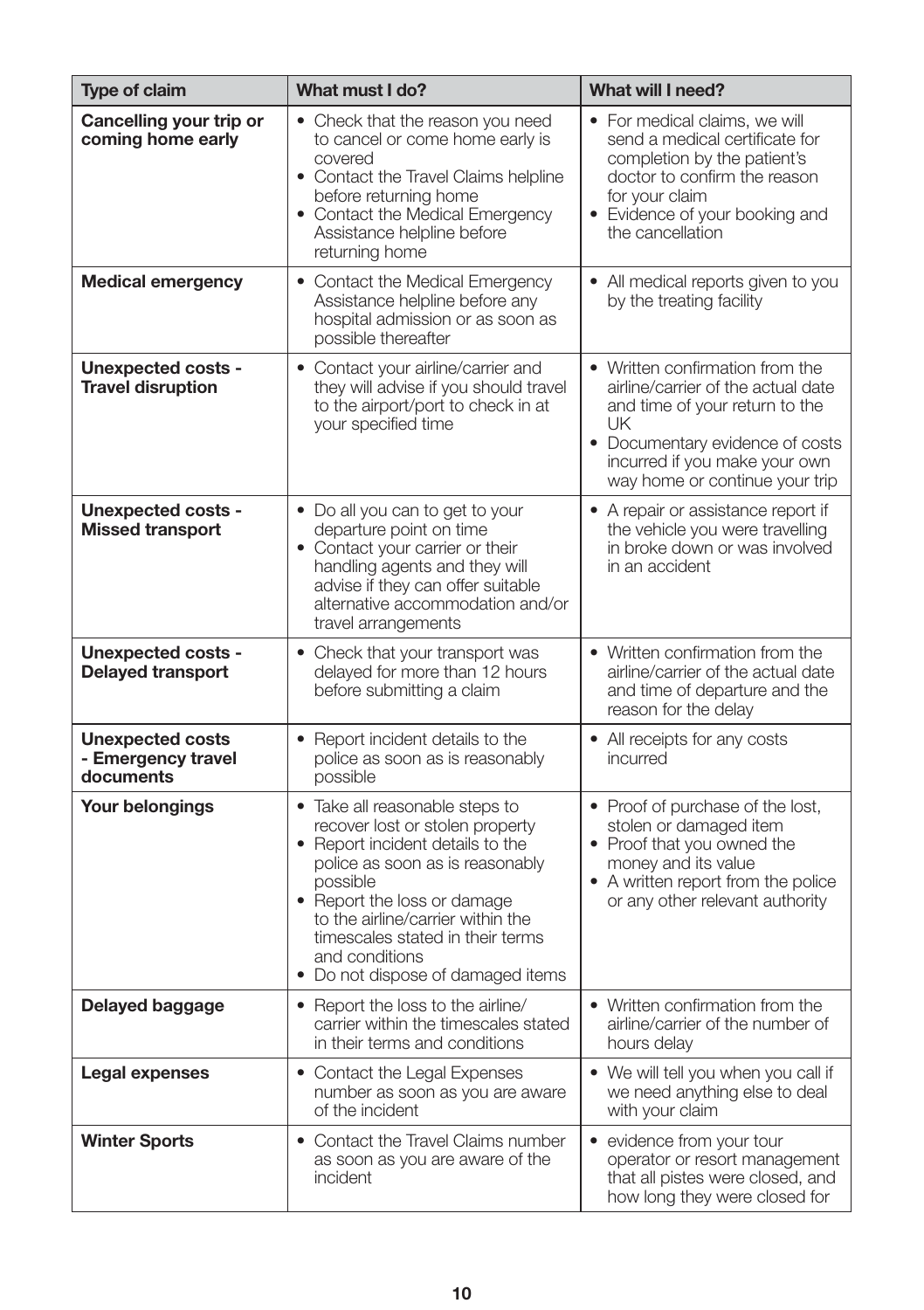### **Limits and excesses**

All limits in this policy are per person (apart from Personal liability, which is per incident, per policy). You'll need to pay the first £50 of any claim, per insured person, per trip (unless stated otherwise). This means that if the total value of your claim is less than £50 per person, per trip, we'll not make any payment to you.

If any one incident results in you claiming under more than one section of the policy you'll only pay one excess, and where two or more people claim for the same incident, the most you'll pay is twice the excess.

### **Claims conditions**

#### **Your duties**

You must:

- contact us as soon as is reasonably possible and provide all the information, documents, evidence and help we need to settle your claim or pursue a recovery
- tell us if you're aware of any writ, summons or prosecution
- send us every communication relating to a claim as soon as possible.

You or any person acting for you, must not negotiate, admit or reject any claim without our permission in writing.

#### **Our rights**

If we want to, we can take over and conduct in the name of the person claiming under the policy the defence or settlement of any claim or issue proceedings for our own benefit to recover any payment we have made under this policy. We shall have full discretion in the conduct of any proceedings or the settlement of any claim.

#### **Claims**

You or your legal representative must pay for any certificates, information, or other evidence we may need, for example death or medical certificates, police reports or purchase receipts. These costs will not be covered by the policy.

We may also ask you for evidence that your main home is in the UK.

If we make a payment before cover is confirmed and our claim investigation reveals that no cover exists, you must pay us back any amount we've paid, that you are not covered for. If you make a medical claim, you may be asked to provide:

- consent for us to access your medical records in accordance with the Access to Medical Records Act 1998. We will use this information to deal with your claim, including assessing whether cover applies and assisting the treating doctor in providing you with the most appropriate treatment. Without this information, we may not be able to deal with your claim
- a medical report from the treating doctor

We'll assess whether any proposed treatment is an emergency or whether it can wait until you have returned home. If appropriate, we'll arrange for your return to the UK. In the event of a claim for injury or illness, we may request and pay for you to be medically examined on our behalf. We may request and pay for a post-mortem in the event of a claim for death.

It may affect your claim if you cannot prove the value of, and that you were responsible for the lost, stolen or damaged items, for example a receipt or credit card/bank statement showing evidence of their purchase, proof of withdrawal or a currency exchange receipt. If you are claiming for damage, we may ask you to send us the broken item.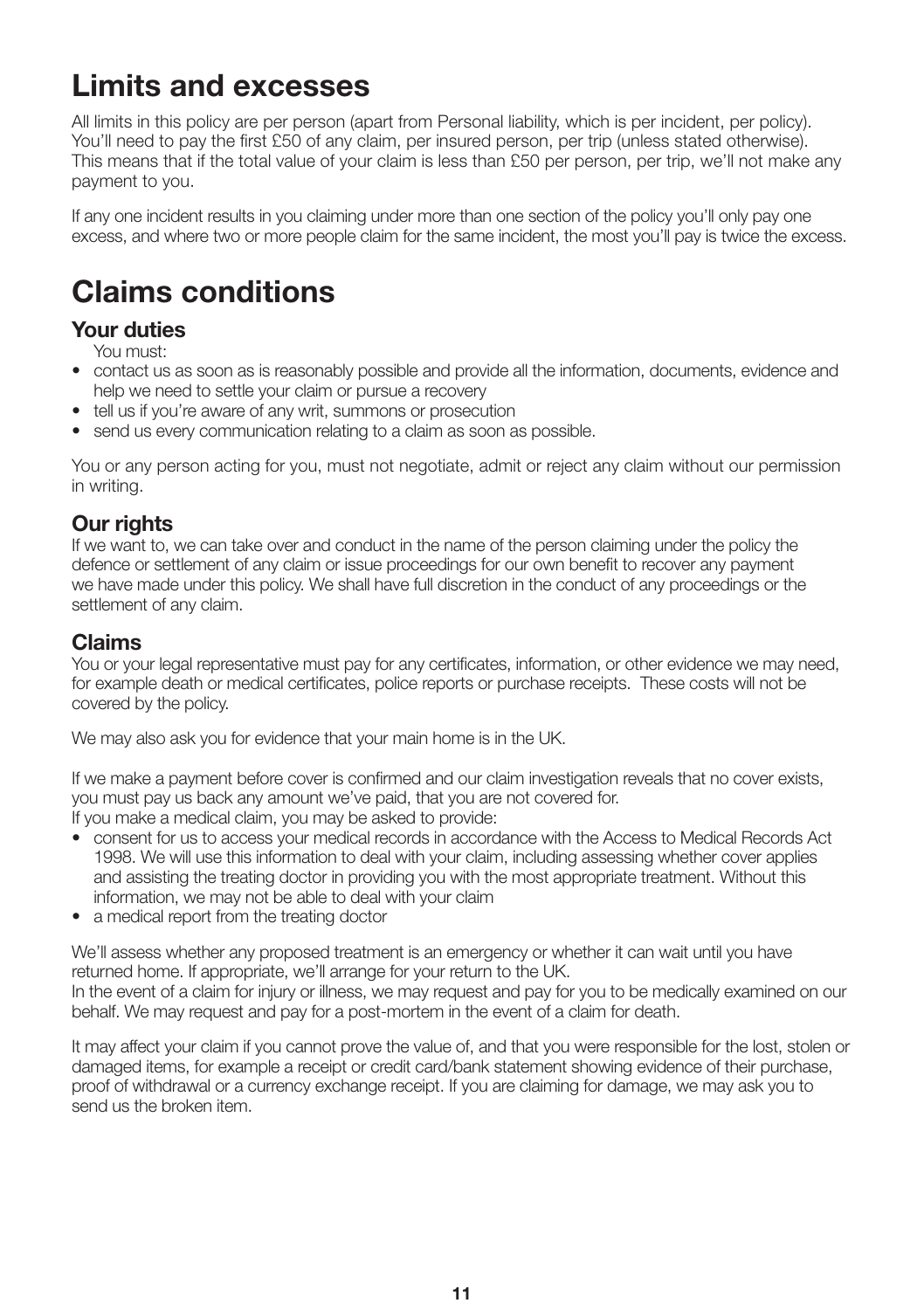# **3. Things you need to know about this travel insurance**

### **Who's covered**

This First Directory Travel policy provides cover for the following 'insured person(s)'

- 'You' the account holder aged 69 or under when the trip starts
- 'Your partner' who lives at home with you, aged 69 or under when the trip starts
- 'Your children' you and/or your partner's dependent children aged under 23 when the trip starts (including stepchildren and foster children).

Children are only covered when:

- travelling with you or your partner
- travelling on their own to stay at the home of close relatives who live abroad.

### **Meeting your needs**

This policy has been designed to meet the needs of people who wish to protect against costs that could arise in the course of their travels. It covers such things as cancellation, coming home early, emergency medical treatment, personal liability, legal expenses and the theft of your money.

### **Eligibility**

To be covered all insured persons must be residents of the UK (have their main home address in the UK).

Additionally, to be covered for emergency medical claims or claims for cancellation or coming home early due to medical emergencies, insured persons must be registered with a doctor in the UK.

#### **Trip**

By 'trip' we mean a journey that begins and ends in England, Scotland, Wales, Northern Ireland, the Channel Islands or Isle of Man ('UK'), where the journey starts after the account was opened and the return journey has been booked before leaving the UK, for the purposes of any of the following:

- Holidays eg winter sports holidays and cruises or travel for other personal reasons unrelated to an insured person's employment
- Voluntary, charity or conservation work or fundraising for a registered charity or conservation organisation
- Travel outside the UK in connection with an insured person's job to carry out non-manual work such as administrative tasks, meetings and conferences.

If a trip or part of a trip is arranged for any reason other than those listed above, alternative travel insurance should be sought as we'll not pay any claim in these circumstances. If a trip is in connection with an insured person's job, they should check if the employer has travel insurance that would provide cover.

We'll provide insured persons with the cover set out in these terms and conditions for trips up to a maximum of 31 days. Cover automatically applies for each trip booked, so we don't need to be advised every time a trip is booked.

If the trip is solely within the UK, cover will only apply where the insured person is away from home for at least 2 consecutive nights. They must also have either pre-booked holiday accommodation in a commercially run premises or prepaid bookings on public transport including flights and ferries.

#### **We won't cover**

Any trip arranged:

- that started before the account was opened
- in connection with an insured person's job where the trip involves manual or physical work of any kind, working with children, providing healthcare, policing, security or military service or an insured person's role as a politician, religious leader, professional entertainer or sportsperson
- to carry out charity or conservation work where this involves working in a healthcare environment or working at heights of more than 3 metres
- to seek medical treatment or advice
- to give birth or to collect newly adopted or surrogate children.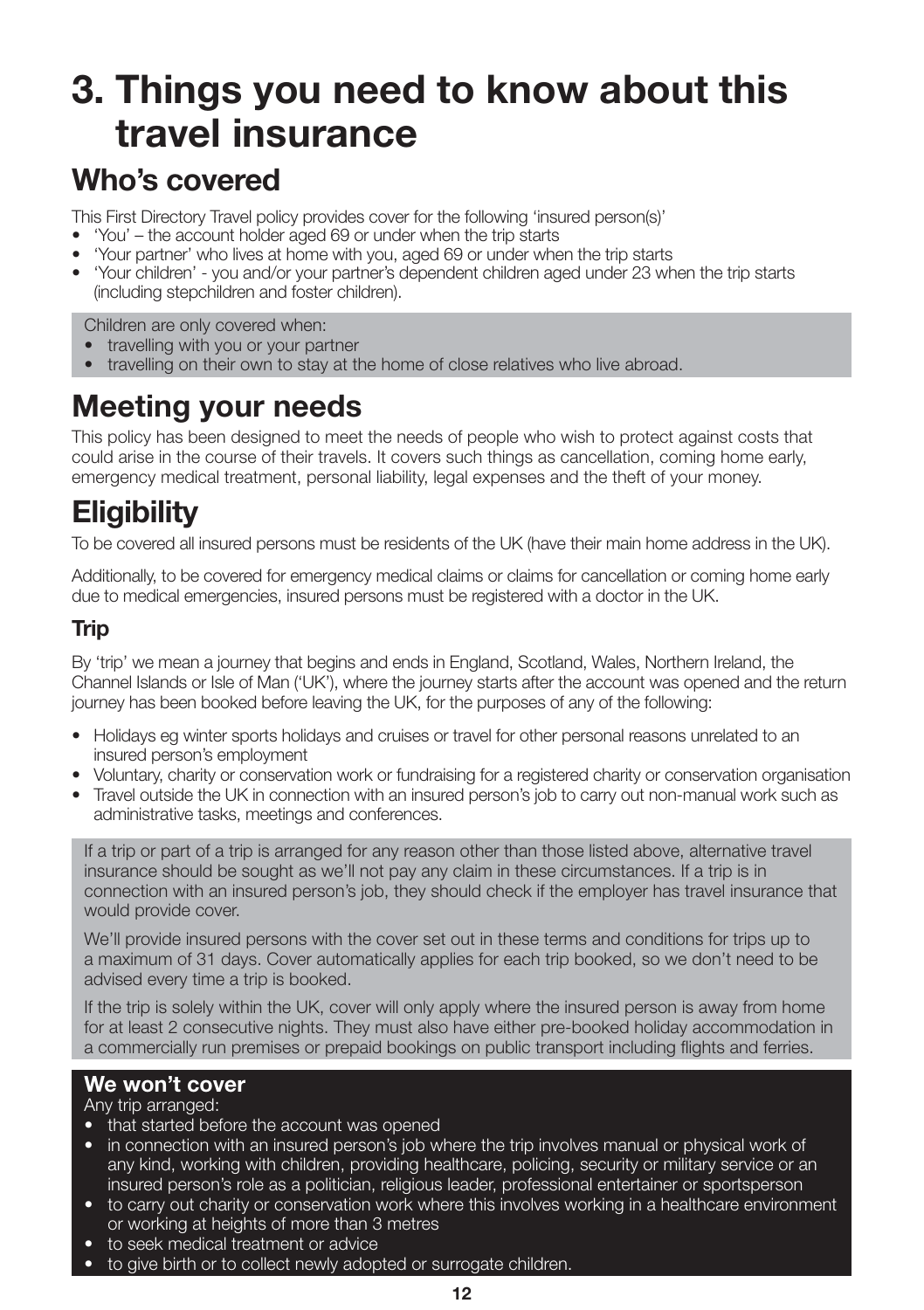### **Known events**

This policy covers insured persons for unexpected and unforeseen events and circumstances, for example, if they have an accident while they are on holiday and need urgent medical treatment.

#### **We won't cover**

There is no cover in relation to any event, incident or circumstances if, at the time you opened your account, or a trip was booked (whichever is later), any insured person knew that, or could reasonably be expected to have known that:

- the event or incident had already occurred or was going to occur; or
- the circumstances existed, or were going to exist, and the event, incident or circumstances could reasonably be expected to affect the insured person's travel plans.

For example:

- An insured person would reasonably be expected to know of any event, incident or circumstances (like an air traffic control strike) that had been widely reported in the media in the UK at the time you opened your account or a trip was booked (whichever is later)
- There's no cover for cancellation of a trip if travel plans are disrupted because flights are cancelled or any government or authority closes their borders, and these cancellations or restrictions were in place or had been announced at the time you opened your account or a trip was booked (whichever is later)

Please refer to the General exclusions.

### **Travel advice of the Foreign, Commonwealth and Development Office (FCDO)**

#### **Foreign, Commonwealth and Development Office - travel advice by country**

- Before an insured person books a trip and travels, they should check the FCDO website gov. uk/foreign-travel-advice. It is packed with essential travel advice and tips, plus up to date information about different countries
- All insured persons should be aware of any travel restrictions, entry requirements or advisory notices for the country they plan to visit
- This policy provides cover should a trip be booked and then need to be cancelled or an insured person needs to return home early as a result of the FCDO advising against all travel or all but essential travel, or where British nationals are advised to return home

- any claim that happens as a result of an insured person:
- travelling against the advice of the FCDO
- not complying with advice or measures which have been put in place by a government in the UK or overseas, for example quarantine rules or curfews
- not having the correct travel documents or not meeting the entry requirements to a country they are travelling to or through
- any claim for cancellation if the restrictions or advice were in place or had been announced at the time you opened your account or the trip was booked (whichever is later)
- any claim for coming home early if the advice or measures had been announced when the insured person left the UK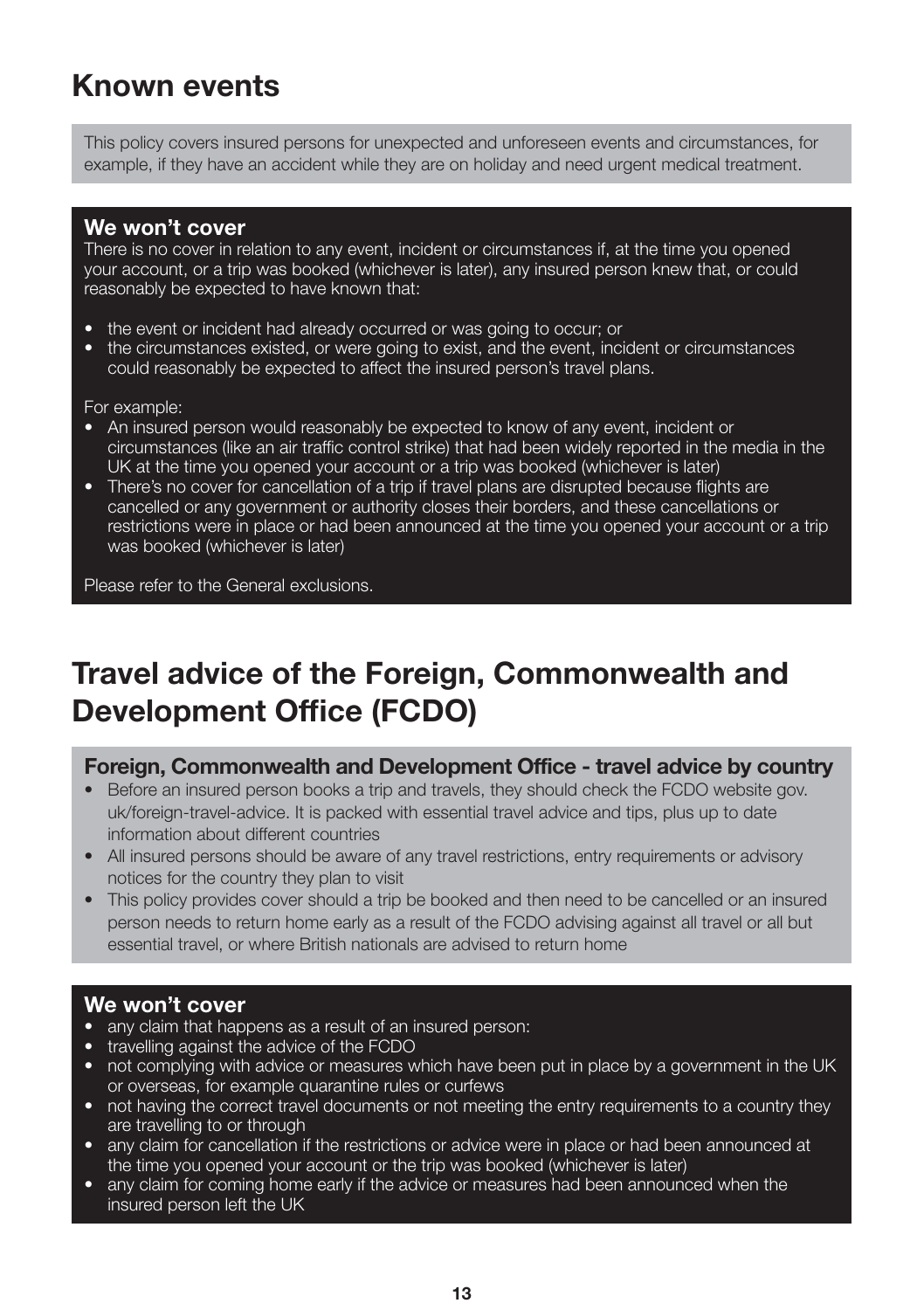#### **Reciprocal health agreements**

The UK has reciprocal healthcare agreements with a number of countries and territories worldwide. If you or any other insured person are UK residents, these agreements mean that you may be entitled to urgent medical treatment at a reduced cost, or in some cases for free. We strongly recommend that insured persons check if the country they are travelling to has a reciprocal health agreement in place and what the requirements are before they leave the UK, you can find more information online at nhs. uk and search for healthcare abroad.

### **Contract of insurance**

The contract of insurance consists of the following elements:

- your policy booklets
- changes to your policy in notices we give you.

Please read them and keep them safe. It's the account holder's responsibility to ensure that all persons insured are aware of the terms of this policy.

In return for you complying with the policy Terms and Conditions, we'll provide insurance for anything shown in your policy booklet as covered during the period of insurance.

### **Period of insurance**

Each trip taken whilst the cover is in force will be treated as a separate period of insurance, individually subject to all policy terms, conditions, limitations and exclusions. Cover for each separate trip applies as follows:

- cancellation cover begins from the date you open the account or the date of booking each separate trip (whichever is later) and ends when the insured person leaves home to start the trip
- cover under all other sections begins when the insured person leaves home to start the trip and ends upon returning home providing that the trip does not exceed the trip limit of 31 days. There's no cover for any incident which happens after the trip duration limit has been reached.

#### **Extension of cover**

If the insured person cannot get back to the UK before the trip limit ends, this insurance will remain in force:

- for up to 14 days if any vehicle the insured person is travelling in breaks down or their pre-booked transport is cancelled or delayed; or
- for as long as deemed medically necessary by us and in consultation with the insured person's treating doctor where the claim is for emergency medical treatment under this policy.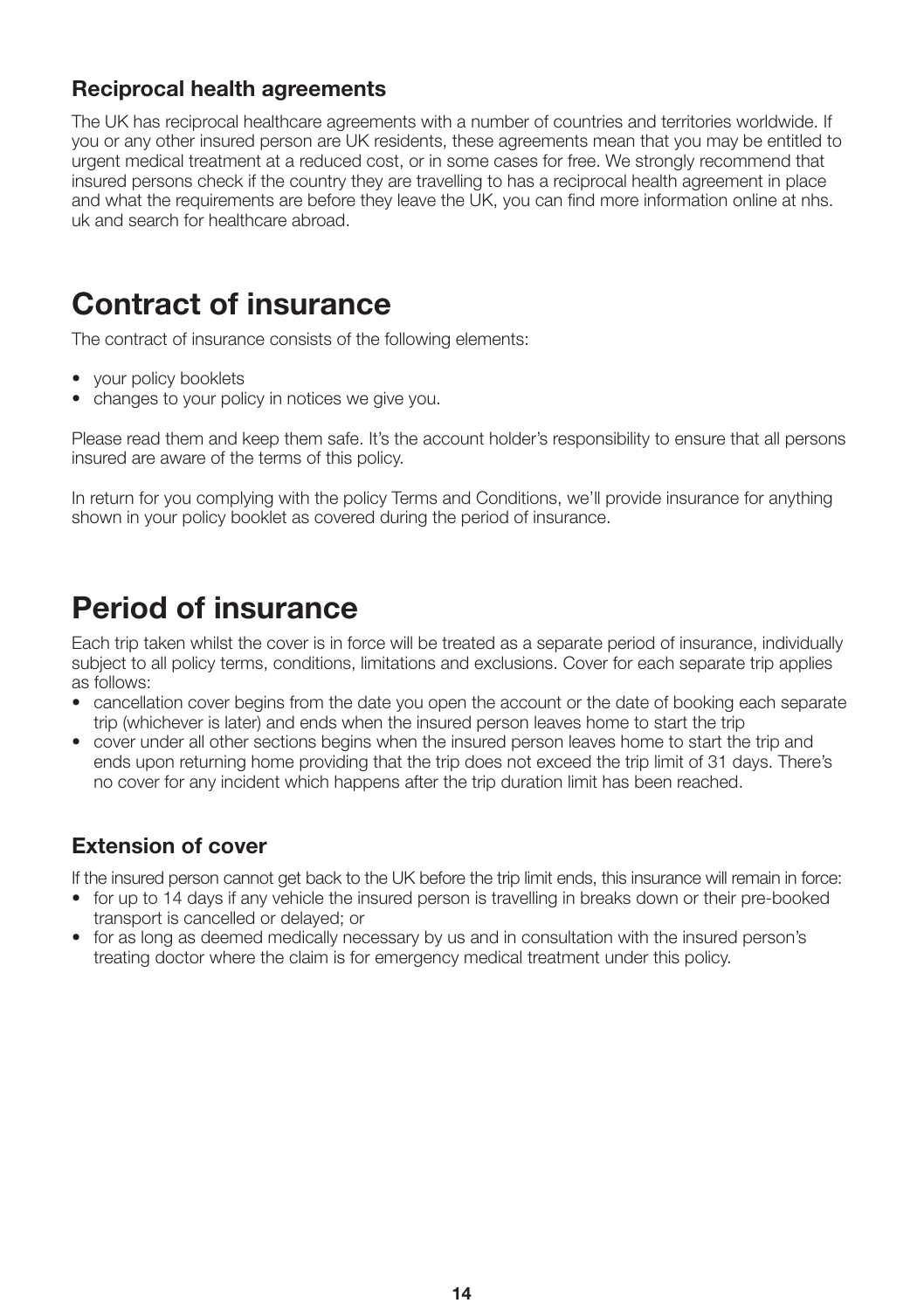### **Information and changes you need to tell us about including Your health**

You must take reasonable care to provide complete and accurate answers to questions you're asked in relation to your policy. For example, before you book a trip or travel, you may need to tell us if you, or anyone else the trip depends on, has a medical condition or if there's been a change to a medical condition, not shown on the Accepted conditions list, which you've not already told us about (please see the Your health section). You can do this by calling the Medical Risk Assessment helpline.

You also need to let us know if you're planning a trip that is longer than the trip duration covered under this policy.

When we are notified of a change, we will let you know if this affects your policy, for example whether we are able to accept the change and if so, whether the change will result in revised terms or an additional premium. If the information provided by you is not complete and accurate, depending upon the information that you've given us, we may:

- amend any underwriting decisions for existing declared medical conditions, which may result in accepted conditions being excluded and/or
- refuse to pay any claim and/or
- cancel this policy.

You need to tell **first direct** if you:

- move address if this means that you're no longer a UK resident or your main address is no longer in the UK, all the cover under this policy will end
- change your name this affects our ability to maintain and service your policy.

If you're in any doubt, please contact **first direct**.

### **Your health**

#### **Existing medical conditions – please read this section carefully.**

**Each and every time you're about to book a trip and again before you travel, it's important that you check this section to make sure you've told us everything we need to know about the health of each insured person.**

#### **If we don't have complete, up to date details we may not provide cover in the event of a claim.**

This travel insurance is not a general health or private medical insurance policy and will only cover sudden and unexpected illness or accidents.

If you have an existing medical condition, we may be able to provide cover for it. You should read below to find out what medical conditions you need to declare and when you need to declare them.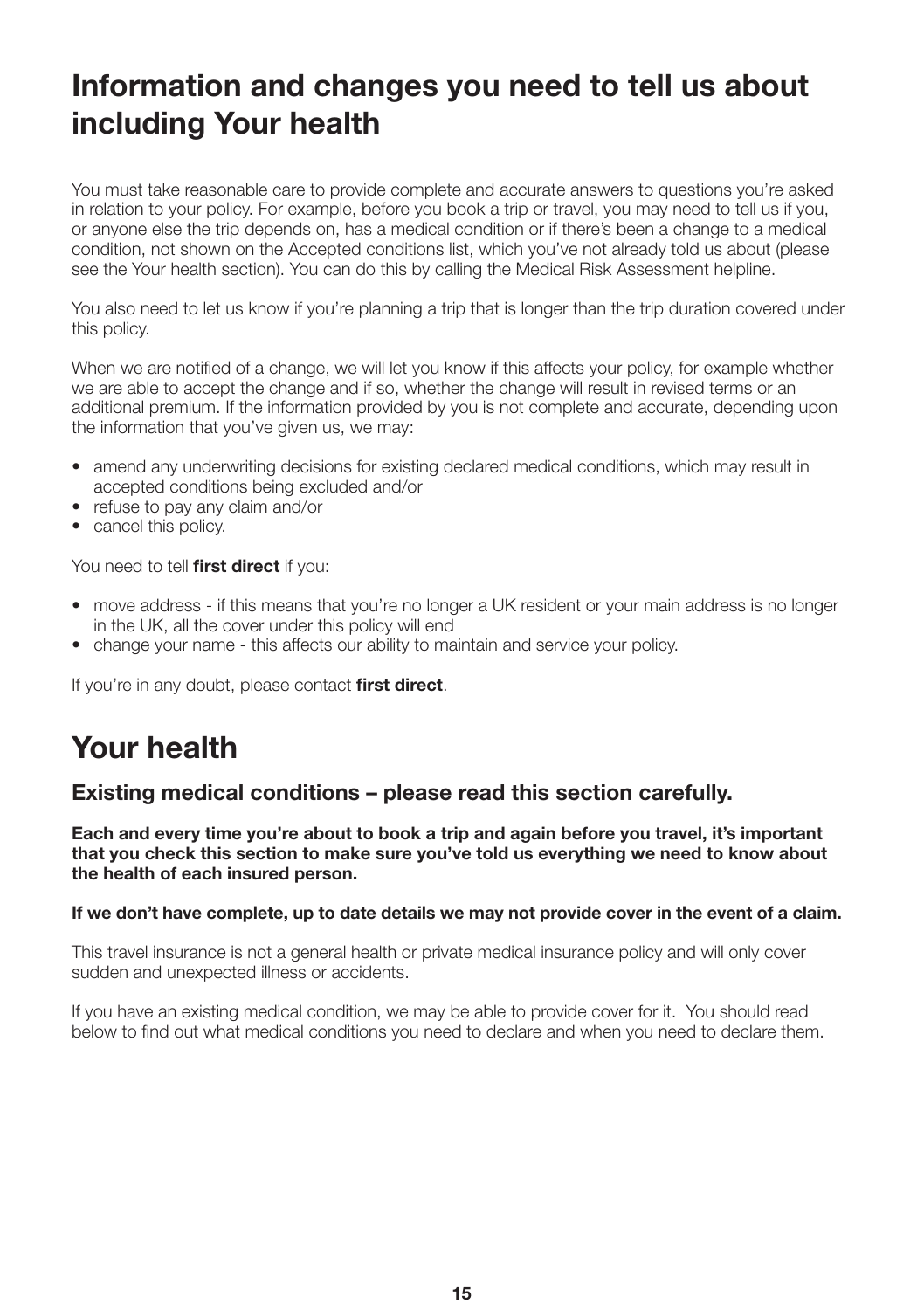### **Before booking a trip**

You need to tell us about any diagnosed illness, injury or disease where in the 12 months before opening your account or booking a trip (whichever is later) an insured person has:

- been prescribed medication, including newly prescribed or repeat medication
- received or is awaiting medical treatment, tests or investigations
- been referred to, or is under the care of, a specialist/consultant
- been admitted to hospital or had surgery.

You must also tell us if any of the above happen regarding conditions you have already declared, if there are any changes to prescribed medication or if any of the conditions deteriorate.

There are certain conditions you don't need to tell us about and you can find them in the Accepted conditions list below.

If an insured person has an undiagnosed symptom it won't be covered, you'll have to wait until they have a diagnosis before we can tell you if cover can be offered.

You don't need to tell us about contraceptive medication.

### **After booking a trip but before travelling**

If, after a trip has been booked:

- an insured person is referred to a specialist/consultant or admitted to hospital because of a new condition/symptom, or a previously accepted condition, or
- there's been any deterioration or a change in prescribed medication to accepted conditions you have already told us about

cover for cancellation of the trip will apply and we'll pay for the unrecoverable travel costs you had paid before this happened.

If the insured person still wishes to travel you must call us and we'll tell you if we're able to cover the condition for this trip. If we're unable to provide cover, but they still wish to go on the trip, we'll not pay any claim arising directly or indirectly from that condition.

If you booked a trip before opening your account you should call us as soon as possible to find out if any medical conditions can be covered for the pre-booked trip.

It's easy to let us know about any medical conditions you, your partner or your children have please call Medical Risk Assessment. We'll need to know the name of the medical conditions and we will ask you questions to screen them. We'll then let you know if they can be covered.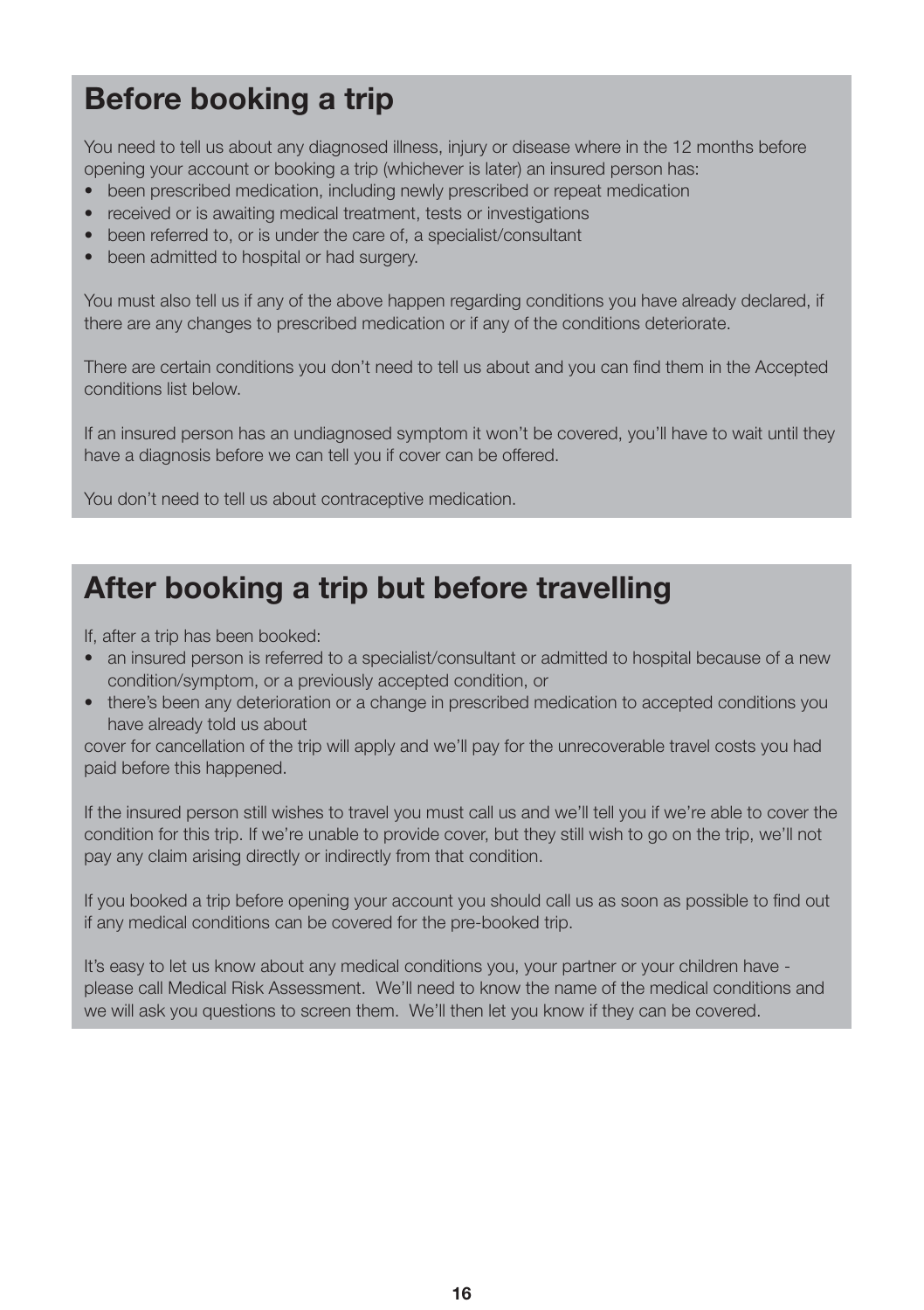### **Accepted conditions**

Below you'll find a list of accepted conditions. If the only medical conditions an insured person has are on the list and none of the restrictions or exclusions in the We won't cover section below apply, the conditions will be automatically covered by this policy and you don't need to tell us about them. However, if an insured person has a medical condition that is not on the list, or the restrictions/ exclusions apply, you must tell us about all the conditions they have, including those shown on the list below.

If you're in any doubt please call Medical Risk Assessment.

| Allergy/Anaphylaxis (no hospital admissions<br>in the last 2 years)                          | Hernia                                                                    |
|----------------------------------------------------------------------------------------------|---------------------------------------------------------------------------|
| Arthritis (no neck or back problems)                                                         | High/low blood pressure                                                   |
| Asthma (no nebulisers or oxygen at home and<br>no hospital admissions in the last 12 months) | <b>High cholesterol</b>                                                   |
| Benign prostatic enlargement                                                                 | Hypothyroidism (underactive thyroid)                                      |
| Broken bone/fracture (not head or spine)                                                     | Impetigo                                                                  |
| Cataracts                                                                                    | Irritable bowel syndrome (IBS)                                            |
| Chicken pox                                                                                  | Joint replacement (no dislocation of replacement joint)                   |
| Constipation                                                                                 | Macular degeneration                                                      |
| Common cold/influenza                                                                        | Migraine (confirmed diagnosis, no ongoing<br>investigations)              |
| Cystitis                                                                                     | Minor infections (treated with no more than one<br>course of antibiotics) |
| Diabetes (no complications for example<br>retinal, kidney or nerve damage)                   | Osteoporosis (no back or neck fractures)                                  |
| Diarrhoea and/or vomiting                                                                    | Peptic ulcer                                                              |
| Dislocated joint (not following knee/hip<br>replacement)                                     | Polymyalgia rheumatica                                                    |
| Eczema/dermatitis                                                                            | Psoriasis                                                                 |
| <b>Essential tremor</b>                                                                      | Retinopathy (not linked to diabetes)                                      |
| Fungal nail infection                                                                        | <b>Sinusitis</b>                                                          |
| Gastric reflux                                                                               | Soft tissue injury/tendon injury/sprain                                   |
| Glaucoma                                                                                     | Tinnitus                                                                  |
| Gout                                                                                         | <b>Tonsilitis</b>                                                         |
| Haemorrhoids                                                                                 | Vertigo                                                                   |
| Hay fever                                                                                    |                                                                           |

#### **We won't cover**

There's no cover for any claim for any insured person arising directly or indirectly from the following:

- Any declarable existing medical conditions unless the insured person only has conditions included in the 'Accepted conditions' list, or you've told us about them and, we've agreed to provide cover in writing
- Any symptoms where a diagnosis has been sought but not yet received, that you or the insured person were aware of before opening the account or booking a trip (whichever is later)
- Prescribed medication not being taken as directed
- Travelling against the advice of a doctor or purposely travelling without medical advice when it was reasonable to have consulted a doctor
- Travelling with the intention of seeking medical advice or treatment, undergoing medical investigations and/or any complications or new conditions found as a result of that advice, treatment or investigation
- An insured person travelling when they have received a terminal prognosis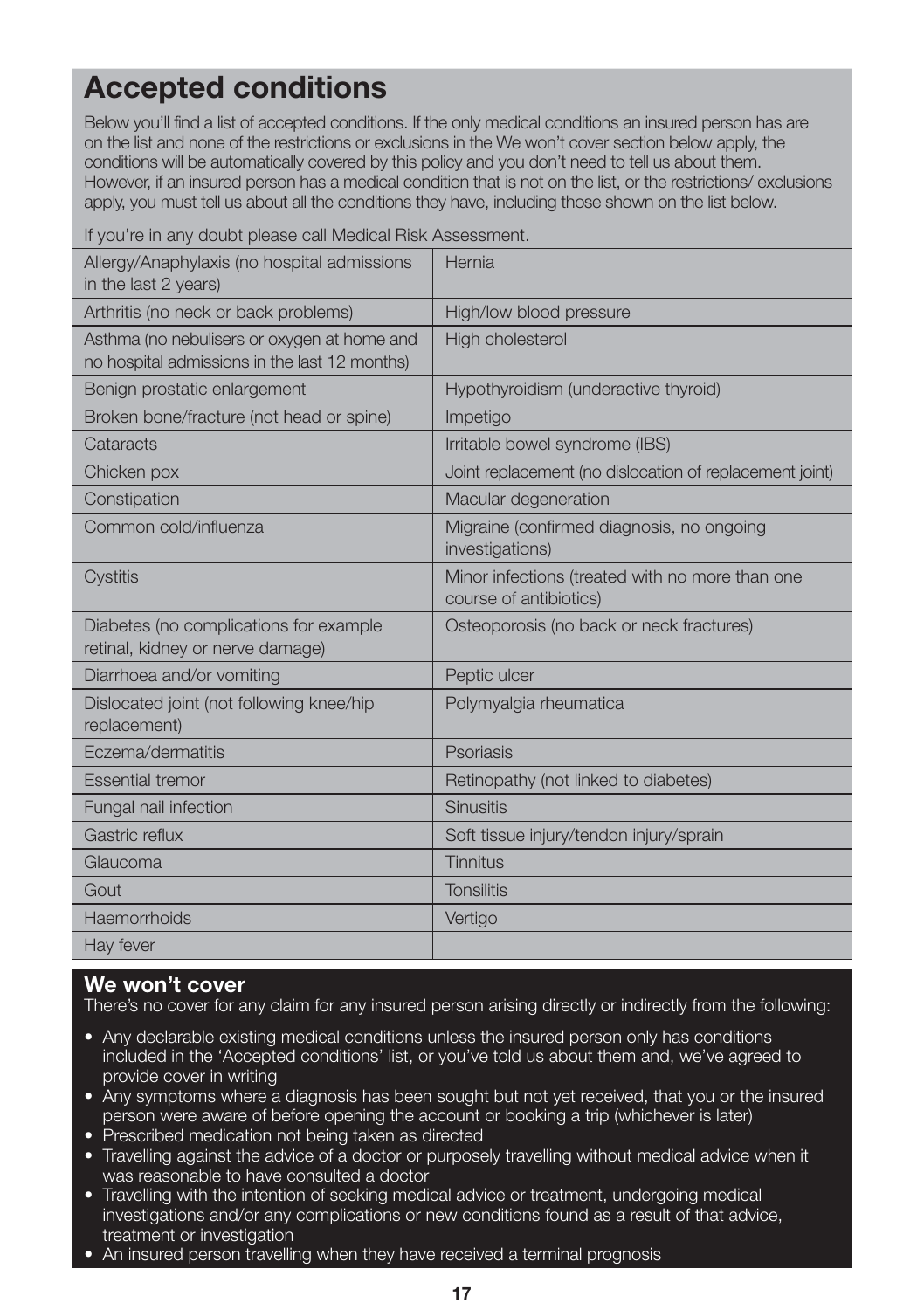# **4. Policy Cover**

### **Table of Benefits**

The table below explains the main benefits, features, exclusions and limitations for each section of your policy. Please refer to the relevant section for further information.

| Section                                            | Main benefits and features                                                                                                                                                                                                                                  | Per person, per trip<br>Limit<br><b>Excess</b>                          |     | Significant or unusual                                                                                                                                                                                                                                                                                                                     |
|----------------------------------------------------|-------------------------------------------------------------------------------------------------------------------------------------------------------------------------------------------------------------------------------------------------------------|-------------------------------------------------------------------------|-----|--------------------------------------------------------------------------------------------------------------------------------------------------------------------------------------------------------------------------------------------------------------------------------------------------------------------------------------------|
|                                                    |                                                                                                                                                                                                                                                             |                                                                         |     | exclusions and limitations                                                                                                                                                                                                                                                                                                                 |
| Cancelling or<br>coming home<br>early              | Unrecoverable unused pre-<br>paid costs associated with<br>the trip.<br>Additional travel costs (if<br>the insured person cannot<br>use their return ticket), and/<br>or accommodation costs<br>necessary to allow the insured<br>person to come home early | £5,000                                                                  | £50 | • Existing medical conditions<br>which have not been<br>accepted by us as covered<br>for the trip<br>• Any event, incident, or<br>circumstance if, at the<br>time you opened your<br>account or booked a trip<br>(whichever is later) you<br>knew or could reasonably<br>be expected to have<br>known that it could impact<br>travel plans |
| Emergency<br>medical and<br>associated<br>expenses | Emergency medical treatment<br>if the insured person falls ill or<br>is injured on their trip                                                                                                                                                               | £10 million<br>Lower limits<br>apply for some<br>associated<br>expenses | £50 | • Existing medical<br>conditions unless these<br>have been accepted by<br>us as covered for the trip                                                                                                                                                                                                                                       |
| Unexpected<br>costs                                | <b>Travel disruption</b><br>Unexpected additional travel<br>and accommodation costs<br>to allow an insured person to<br>continue the trip if their pre-<br>paid travel plans are disrupted                                                                  | £5,000                                                                  | £50 | • Any event, incident, or<br>circumstance if, at the<br>time you opened your<br>account or booked a<br>trip (whichever is later),<br>you knew or could                                                                                                                                                                                     |
|                                                    | <b>Missed transport</b><br>Cover if an insured person<br>misses pre-booked transport<br>because of an unexpected<br>transport delay                                                                                                                         | £1,000                                                                  | £50 | reasonably be expected<br>to have known that travel<br>disruption could impact<br>travel plans<br>• Any claim where the                                                                                                                                                                                                                    |
|                                                    | <b>Delayed transport</b><br>Cover if pre-booked transport<br>is delayed                                                                                                                                                                                     | £250                                                                    | Nil | insured person hadn't<br>allowed enough time,<br>or done everything they<br>reasonably could, to get                                                                                                                                                                                                                                       |
|                                                    | <b>Emergency travel</b><br>documents<br>Cover to enable the insured<br>person to continue the trip or<br>return home if they can't use<br>their return ticket due to loss,<br>theft or accidental damage to<br>their passport or visa                       | £750                                                                    | Nil | to their departure point<br>for the time shown on<br>their itinerary<br>• Any costs for running out<br>of medication because<br>the insured person hadn't<br>taken enough with them<br>to cover their time away                                                                                                                            |
|                                                    | <b>Emergency medical</b><br>supplies<br>Cover for emergency<br>medical supplies if an insured<br>person has to stay past their<br>scheduled return date                                                                                                     | £5,000                                                                  | Nil |                                                                                                                                                                                                                                                                                                                                            |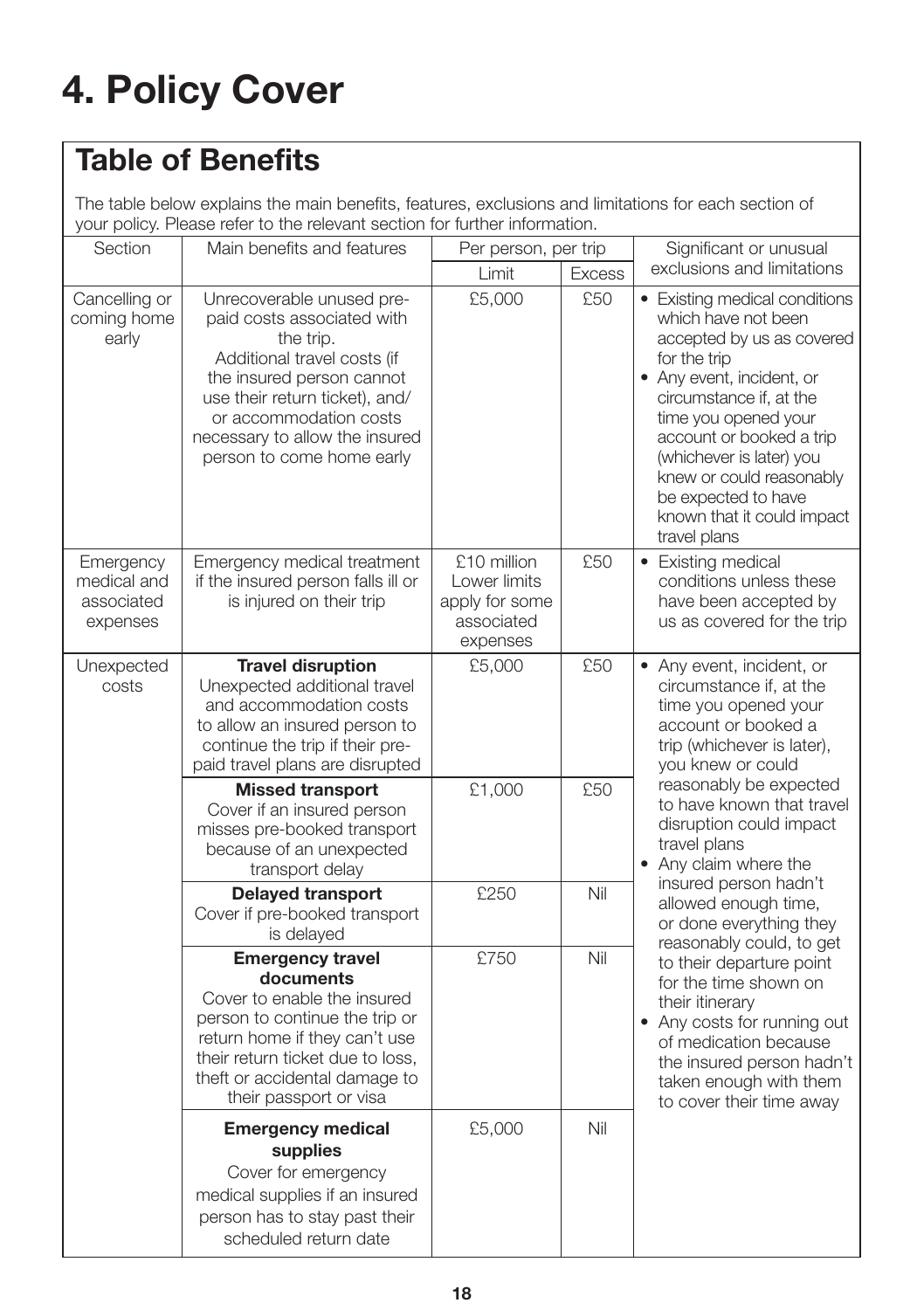| Personal<br>liability | Cover if an insured<br>person causes<br>an accident on a<br>trip which leads<br>to death or injury<br>to any person, or<br>loss or damage to<br>property | £2 million                                                                                                                                    | £50<br>for incidents<br>arising from<br>the occupation<br>of temporary<br>holiday<br>accommodation | • Claims arising from an<br>insured person's trade<br>business or profession or<br>involvement in manual or<br>physical work of any kind.<br>• Use/ownership of animals,<br>firearms, watercraft,<br>electrically or mechanically<br>powered vehicles, drones,<br>or any other aircraft          |  |
|-----------------------|----------------------------------------------------------------------------------------------------------------------------------------------------------|-----------------------------------------------------------------------------------------------------------------------------------------------|----------------------------------------------------------------------------------------------------|--------------------------------------------------------------------------------------------------------------------------------------------------------------------------------------------------------------------------------------------------------------------------------------------------|--|
| Legal<br>expenses     | Cover to pursue<br>a civil claim if an<br>insured person<br>suffers personal<br>injury or death<br>during a trip                                         | £50,000                                                                                                                                       | Nil                                                                                                | • Any costs incurred prior to<br>our written acceptance of<br>your claim                                                                                                                                                                                                                         |  |
| Your<br>Belongings    | Cover if an<br>insured person's<br>belongings,<br>valuables or money<br>are lost, stolen<br>or accidently<br>damaged during<br>a trip                    | £1,500 total<br>Including<br>£400<br>for valuables, an<br>individual item,<br>pair or set<br>and<br>£500 for money<br>(£100 for under<br>16s) | £50                                                                                                | • Belongings, valuables<br>and money deliberately<br>left somewhere that is not<br>in the insured person's<br>full view, with someone<br>they know, or their travel<br>provider<br>• Valuables or money which<br>is not kept in the insured<br>person's hand luggage<br>while they're travelling |  |
|                       | Cover if an insured<br>person's bags are<br>delayed for more<br>than 12 hours<br>on the outward<br>journey                                               | £150                                                                                                                                          |                                                                                                    | • Theft from a vehicle or<br>caravan unless it was<br>broken into and the<br>valuables or money were<br>left in an enclosed storage<br>compartment<br>• Hired sports equipment                                                                                                                   |  |
| Winter sports         | Cover for loss,<br>theft or accidental<br>damage to winter<br>sports equipment                                                                           | £500                                                                                                                                          | £50                                                                                                | • Equipment deliberately left<br>somewhere that is not in an<br>insured person's full view,<br>with someone they know,                                                                                                                                                                           |  |
|                       | Piste closure                                                                                                                                            | £300                                                                                                                                          | Nil                                                                                                | or with their travel provider<br>• Hired sports equipment                                                                                                                                                                                                                                        |  |
|                       | Winter sports<br>holiday disruption                                                                                                                      | £200                                                                                                                                          |                                                                                                    | • Loss or theft from motor<br>vehicles                                                                                                                                                                                                                                                           |  |
|                       | Ski pack                                                                                                                                                 | £500                                                                                                                                          |                                                                                                    |                                                                                                                                                                                                                                                                                                  |  |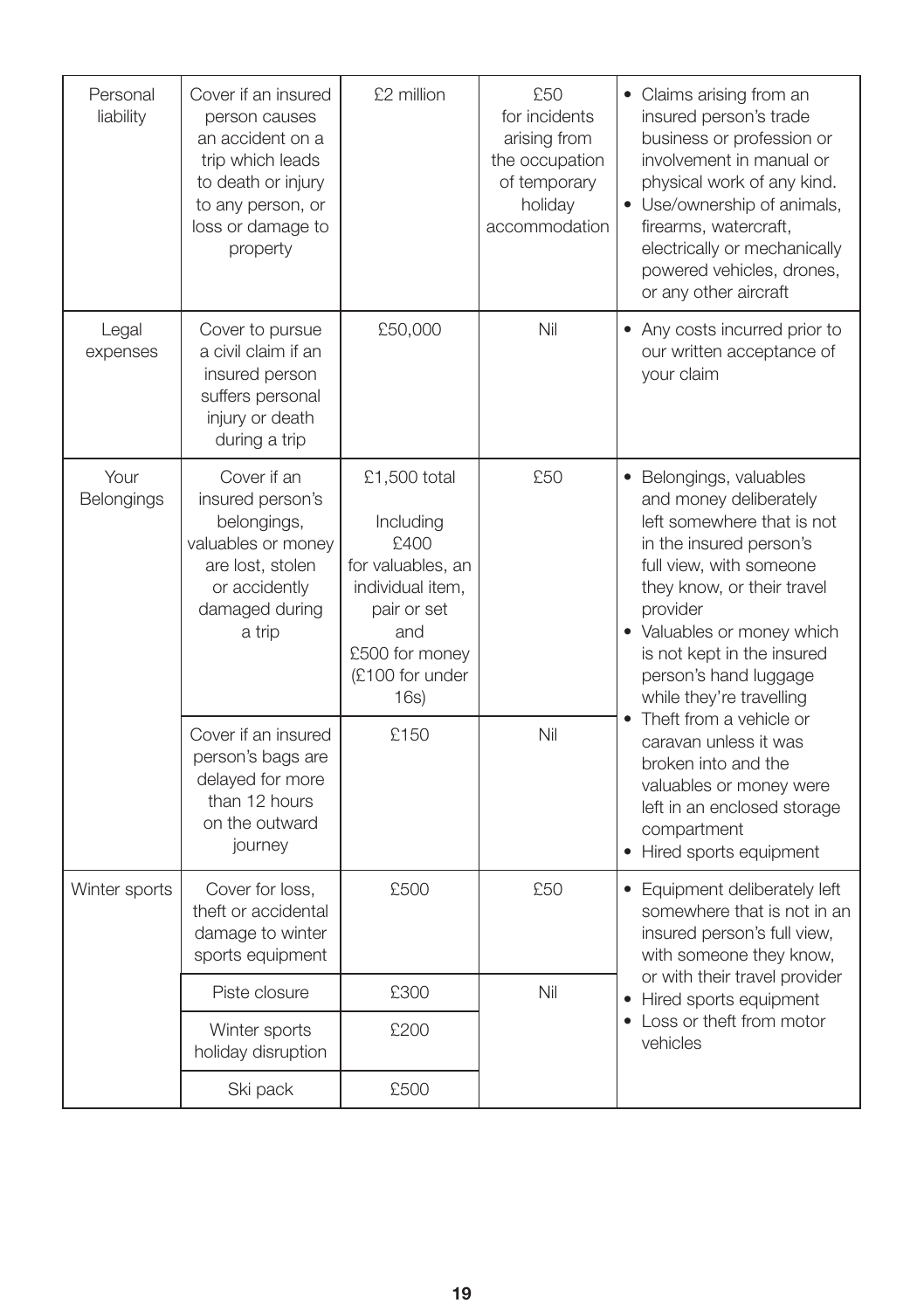### **A. Cancelling or coming home early**

#### **What we'll cover**

We'll pay the costs shown below if an insured person unavoidably has to cancel their trip or come home early because:

- 1. they, their travelling companion, a person the insured person is going to stay with, a close relative or a business colleague who must be at work in order for the insured person to go on their trip becomes ill, is injured, dies or is quarantined
- 2. they or their travelling companion are:
	- a. called as a witness or for jury service or to attend a tribunal in a court of law
	- b. formally notified of redundancy
	- c. needed at home following a burglary or severe damage to their home
	- d. unable to reach or use their pre-arranged accommodation due to a natural disaster, severe weather, fire, explosion or an outbreak of food poisoning
	- e. denied boarding because there are too many passengers and no alternative is available for more than 12 hours from the scheduled departure time
	- f. a member of HM Armed Forces, the Emergency Services, a government department or the NHS and leave is cancelled due to an unexpected posting or an emergency in the UK
- 3. the insured person or their travelling companion's:
	- a. travel or accommodation provider becomes insolvent
	- b. pre-booked travel arrangements on their outward journey from the UK are cancelled or delayed for more than 12 hours or diverted after departure, and the travel provider is unable to provide suitable alternative arrangements within 24 hours of the original departure
- 4. in the 31 days before the departure date, or while the insured person is away on their trip:
	- a. the insured person or their travelling companion is the victim of a violent crime that has been dealt with by the police
	- b. the Foreign, Commonwealth & Development Office issues an advisory notice advising British nationals against all (or all but essential) travel to the insured person's destination, or to leave the area in which they are staying
	- c. a government closes the border or your destination and this prevents you from travelling or continuing your trip
	- d. a terrorist attack or natural disaster happens within a 50-mile radius of the insured person's prearranged accommodation and they do not wish to travel or they wish to return home early

#### **We'll pay for the following:**

- Unrecoverable costs that each insured person has paid or legally has to pay for their own unused personal travel and accommodation, as well as unused pre-paid costs associated with the trip e.g. pre-paid excursions or kennel or cattery fees;
- Additional travel and accommodation costs to allow the insured person to return home early if they cannot use their return ticket.

**The most we'll pay** for cancelling or coming home early is £5,000 per person. This includes limits of £250 for excursions.

We'll consider claims for costs which are unrecoverable from the insured person's travel and/or accommodation provider or agent, their debit/credit card company, PayPal, ABTA, ATOL or similar organisations.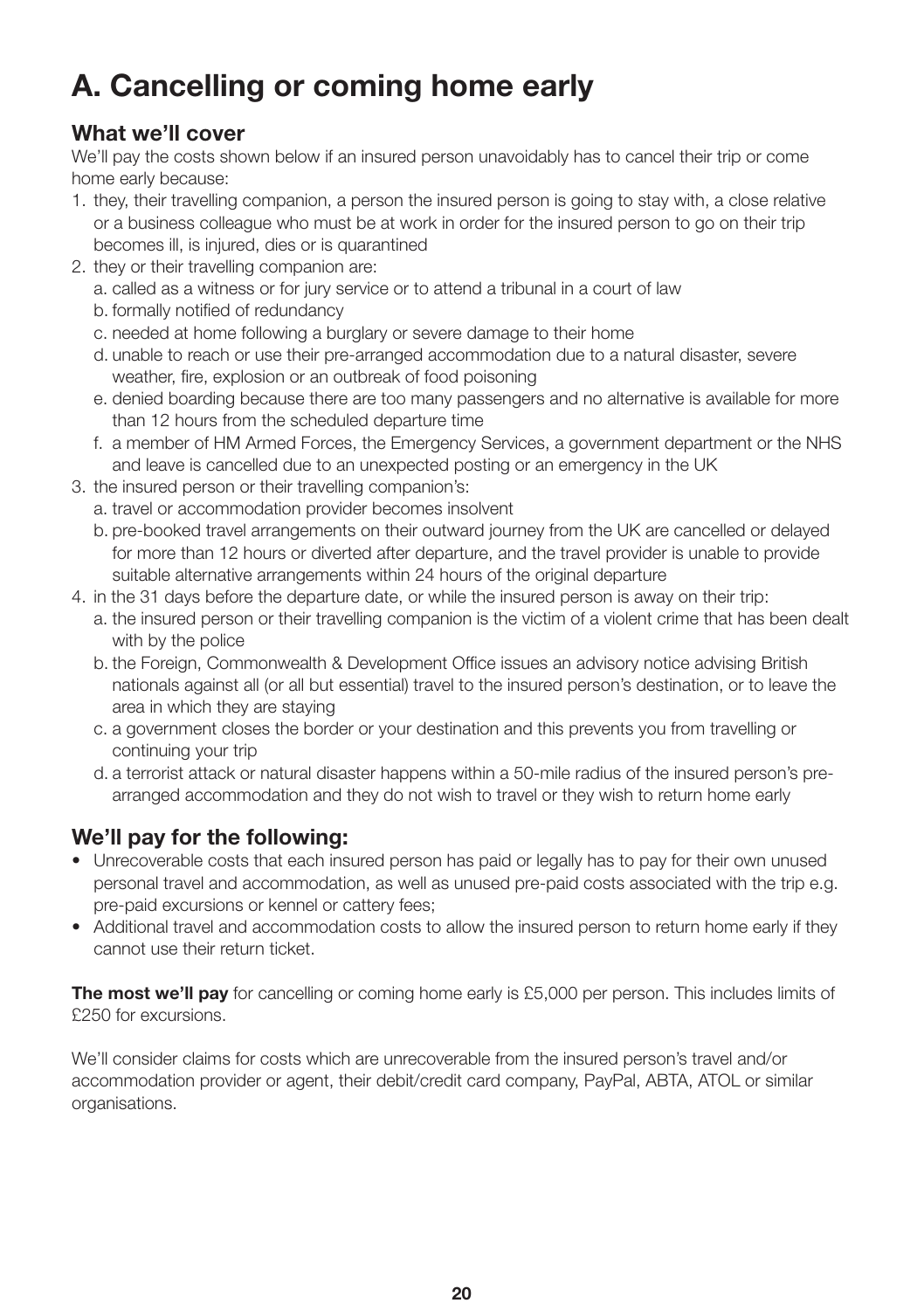#### **We won't cover**

- anything excluded under the Your health section
- any claim where, at the time of opening your account or booking a trip (whichever is later), the insured person knew that the illness, injury or quarantine of a travelling companion, person the insured was going to stay with, close relative or business colleague could reasonably be expected to affect the insured person's travel plans
- voluntary redundancy, resignation or dismissal
- any claim caused by severe/adverse weather where the insured person hasn't allowed sufficient time to reach the departure point, taking into account the weather forecast for the journey
- travel and accommodation costs relating to timeshare or holiday club agreements eg management fees, maintenance costs and exchange fees
- any costs paid for using Air Miles or loyalty, reward or points schemes
- costs for coming home early unless they have been authorised by us before the insured person arranges them
- any claim for additional travel and accommodation costs if a return ticket hadn't been purchased before the claim event occurred
- any claim where the travel and/or accommodation provider has offered suitable alternative arrangements and the insured person has refused them
- any claim for coming home early after the insured person has chosen to move to alternative accommodation
- the cost of the original return travel to the UK if we've paid for alternative transport for the insured person to return home

### **B. Emergency medical and associated expenses**

In life threatening situations seek medical attention immediately, don't delay getting help but call our 24-hour Medical Emergency Assistance helpline as soon as you can. Our team will coordinate your treatment which may include moving you to another hospital or arranging to bring you home early. If necessary, we can arrange for a telephone consultation with our UK GPs.

In non-life threatening situations please contact our 24-hour Medical Emergency Assistance number before making any arrangements for:

- admission to hospital
- treatment, tests or investigations as an outpatient
- repeat consultations with a doctor.

For a minor illness or injury treated with medication from a pharmacy or one-off treatment at a clinic, keep any receipts for costs incurred and contact us when you get home. If you need any assistance contact the 24 hour Medical Emergency Assistance number at any time.

#### **What we'll cover**

We'll provide the cover shown below if an insured person is suddenly and unexpectedly ill, injured or quarantined or dies during a trip.

#### **Emergency medical**

Emergency medical treatment (including rescue services to get to hospital following injury or illness) and emergency dental treatment required for immediate pain relief only.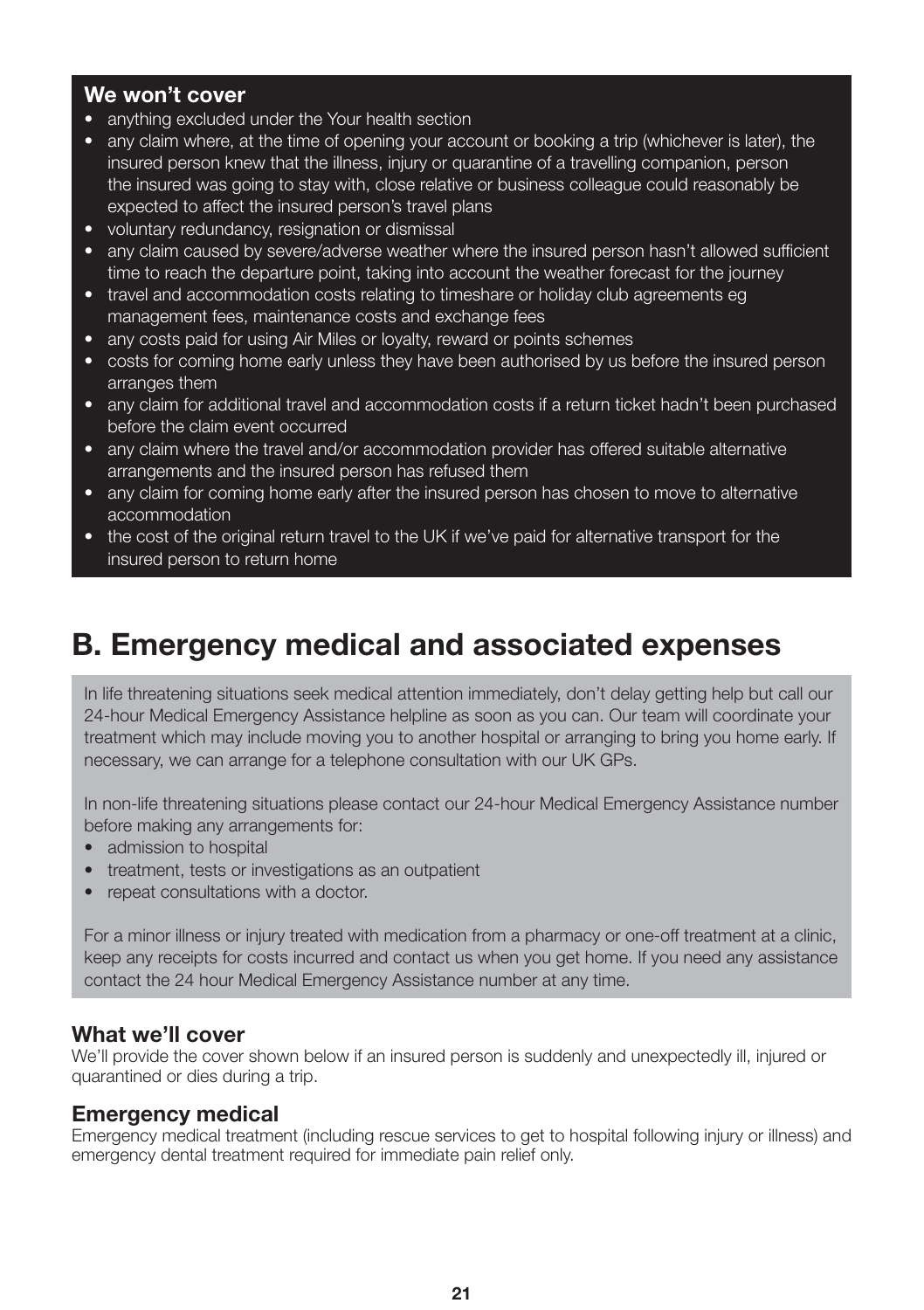#### **Associated expenses**

- The necessary travel and accommodation costs for a person who has to stay with the insured person or travel to be with the insured person, where we agree this is necessary
- half board accommodation costs (of similar standard to the accommodation you had booked for your trip) if the insured person needs to stay beyond their planned return date because they're medically unfit to travel home and additional travel costs if they can't use their return ticket
- bringing the insured person home if it's medically necessary, when it will be arranged by us
- costs of returning the insured person's body home or burial or cremation outside of the UK
- non-recoverable unused personal travel and accommodation costs (including pre-paid excursions and green fees) if you're claiming for emergency medical expenses and the insured person is receiving treatment as an in-patient for more than 24 hours
- where you have a valid claim for Emergency medical, we'll pay a benefit for each full 24 hours the insured person is treated in hospital or confined to their accommodation on medical advice.

#### **The most we'll pay for**

- emergency medical and associated expenses outside of the UK is £10 million per person
- associated expenses within the UK is £10,000 per person
- emergency dental treatment is £350 per person
- personal travel and accommodation costs £5,000 which includes £250 for excursions hospital or accommodation confinement benefit is £1,000 per person (we'll pay £50 for every 24 hours they're confined).

- anything excluded under the Your health section
- any form of treatment that our Medical Emergency Assistance provider thinks can reasonably wait until you return home
- extra costs following the insured person's decision not to move hospital or return home after the date it was deemed safe for them to travel by us and in consultation with their treating doctor
- alternative medicine or medical treatment that is not mainstream or the usual method of treatment of the illness or injury in the UK
- extra costs because the insured person has requested a single or private room
- any quarantine costs after the insured person has returned to the UK
- costs relating to any medical treatment received in the UK unless;
	- on-board a cruise in UK waters; or
	- this is during travel to or from the Channel Islands or Isle of Man and these costs are not covered by a reciprocal health care agreement
- medication which, at the time the trip started, the insured person knew they would need while they were away
- costs for treatment or services provided by a health spa, convalescent or nursing home or any rehabilitation centre.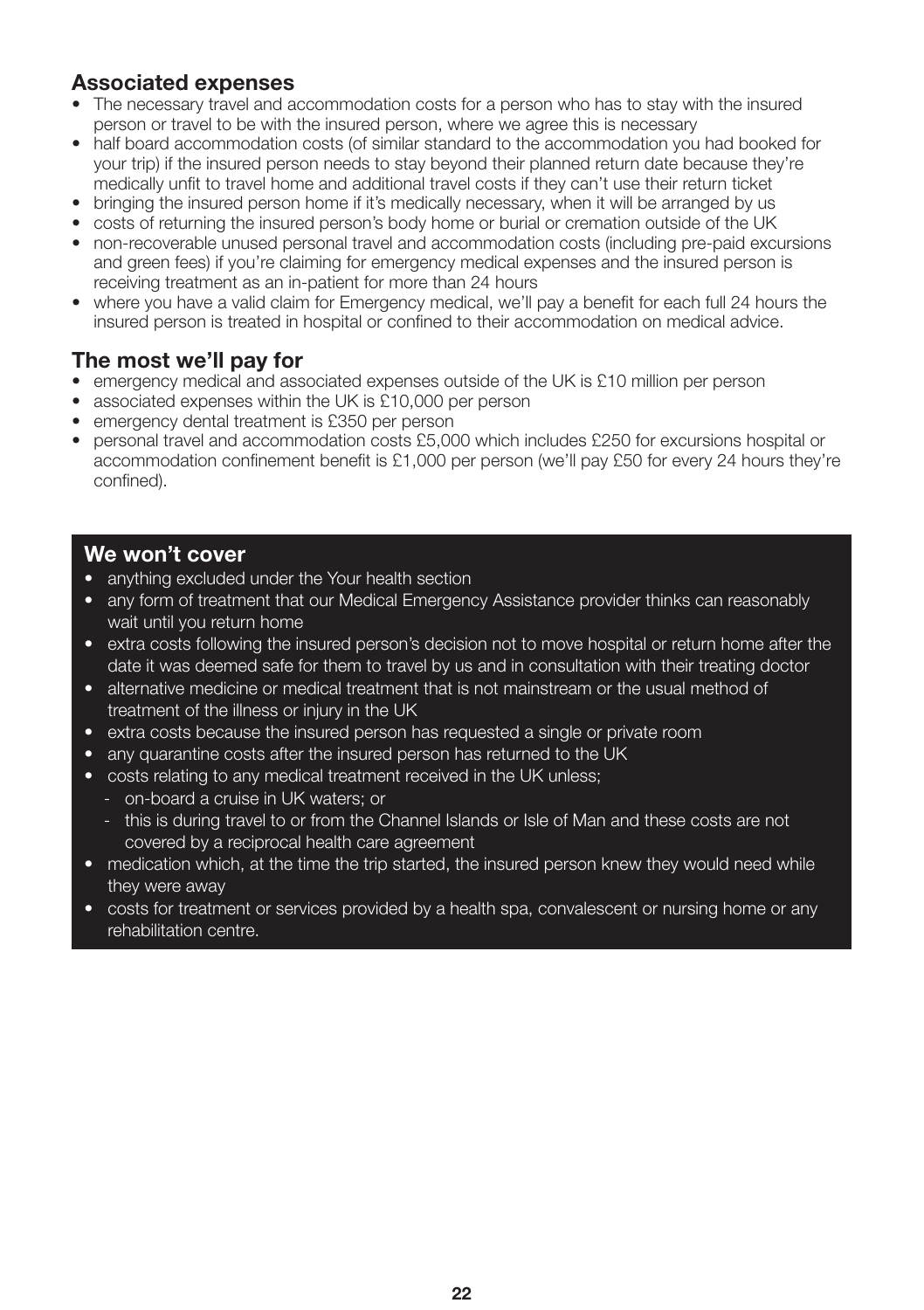### **C. Unexpected costs**

#### **What we'll cover**

#### **Travel disruption**

We'll cover unexpected additional travel and accommodation costs to allow the insured person to continue their trip or to get home at the end of their trip, if their pre-paid travel plans are disrupted for the following reasons:

- 1. The insured person is unable to reach their departure point or their pre-arranged accommodation due to a natural disaster, severe weather, fire, or explosion
- 2. A natural disaster, severe weather, fire, explosion or an outbreak of food poisoning means the insured person is unable to use their pre-booked accommodation
- 3. The insured person's travel or accommodation provider becomes insolvent
- 4. The insured person's pre-booked travel arrangements are cancelled or delayed for more than 12 hours from the time shown on their ticket or diverted after departure
- 5. The insured person is denied boarding because there are too many passengers and no alternative is available for more than 12 hours

We'll also pay a proportionate refund for any non-recoverable costs for unused pre-paid event tickets, green fees and excursions if:

- 1. The insured person arrives at their destination later than scheduled due to their travel plans being disrupted for one of the reasons listed above
- 2. The cruise ship the insured person is travelling on is unable to dock at the scheduled destination
- 3. The insured person is confined to their cabin for medical reasons during their trip.

#### **Missed transport**

We'll pay for alternative travel and accommodation costs to enable the insured person to reach their destination if their pre-booked transport is missed because of an unexpected transport delay, such as the vehicle they're travelling in breaking down, or public transport being delayed or cancelled.

#### **Delayed transport**

We'll pay £50 for each full 12-hour period an insured person's pre-booked transport is delayed if they decide to continue the trip.

We'll work out the length of the delay from the date and time of the scheduled departure.

#### **Emergency travel documents**

If an insured person's passport or visa is lost, stolen or accidentally damaged while they're outside the UK, we'll pay for an emergency travel document and additional travel and accommodation costs to enable them to continue their trip or return home if they can't use their return ticket.

#### **Emergency medical supplies**

If an insured person is unable to return home on their pre-booked transport and their prescribed medication has run out as a result of having to make alternative travel arrangements, we'll pay for emergency medical supplies.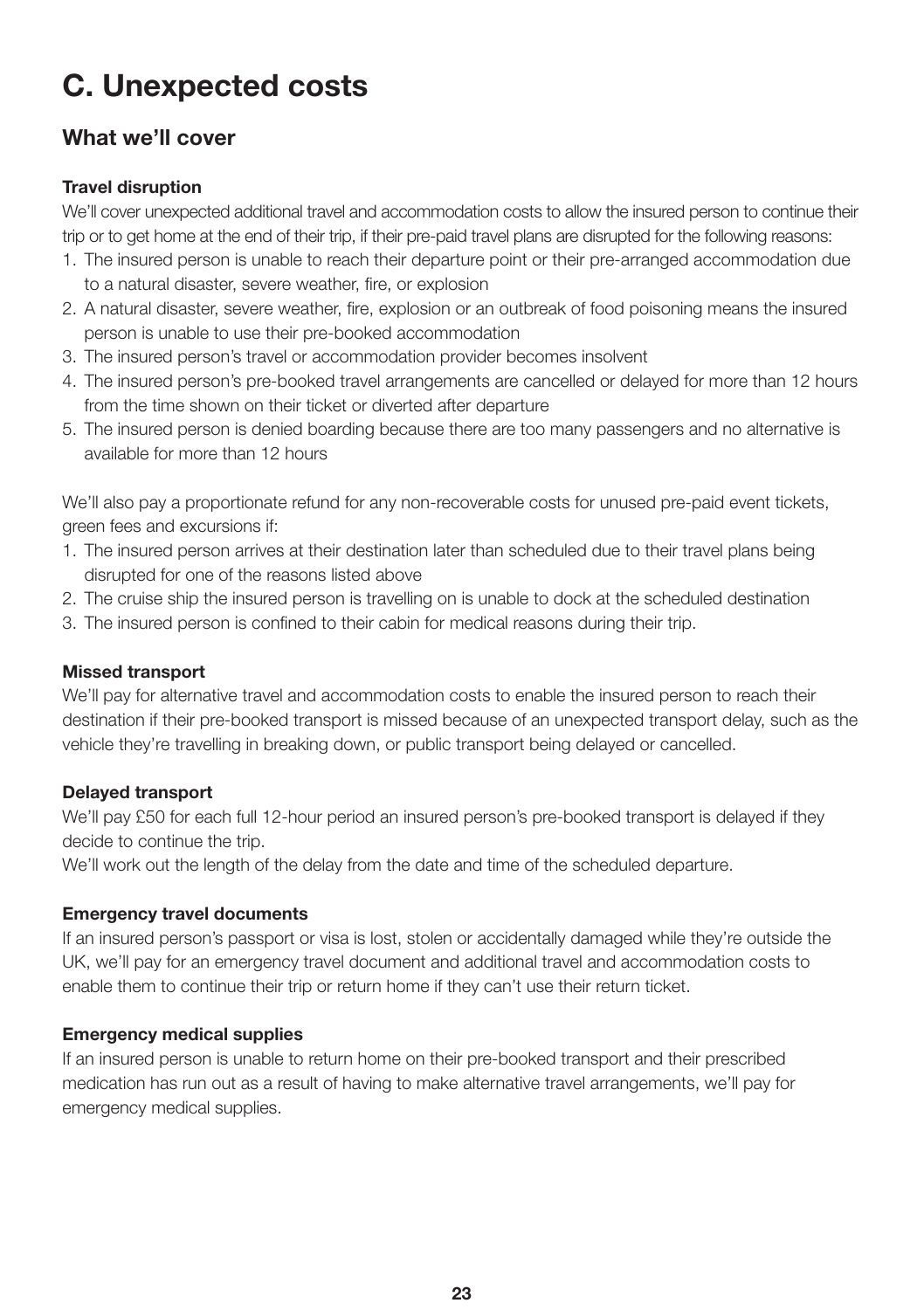#### **The most we'll pay for**

- travel disruption is £5,000 per person
- missed transport is £1,000 per person
- delayed transport is £250 per person
- emergency travel documents is £750 per person
- emergency medical supplies is £5,000 per person

All costs for alternative transport or accommodation must be of a similar standard to that which was originally booked.

The Excess applies to claims for Travel disruption and Missed transport only.

- any costs where the travel and/or accommodation provider has offered alternative suitable arrangements and the insured person has refused them
- any costs under Travel disruption or Missed transport where we've paid a claim for cancelling or coming home early due to the same event
- any costs for running out of medication because the insured person hasn't taken enough with them to cover the time away
- any claim under emergency travel documents, for travel and accommodation expenses of any person who could travel without the insured person making the claim but decides to stay with them
- the costs of purchasing a replacement passport or visa.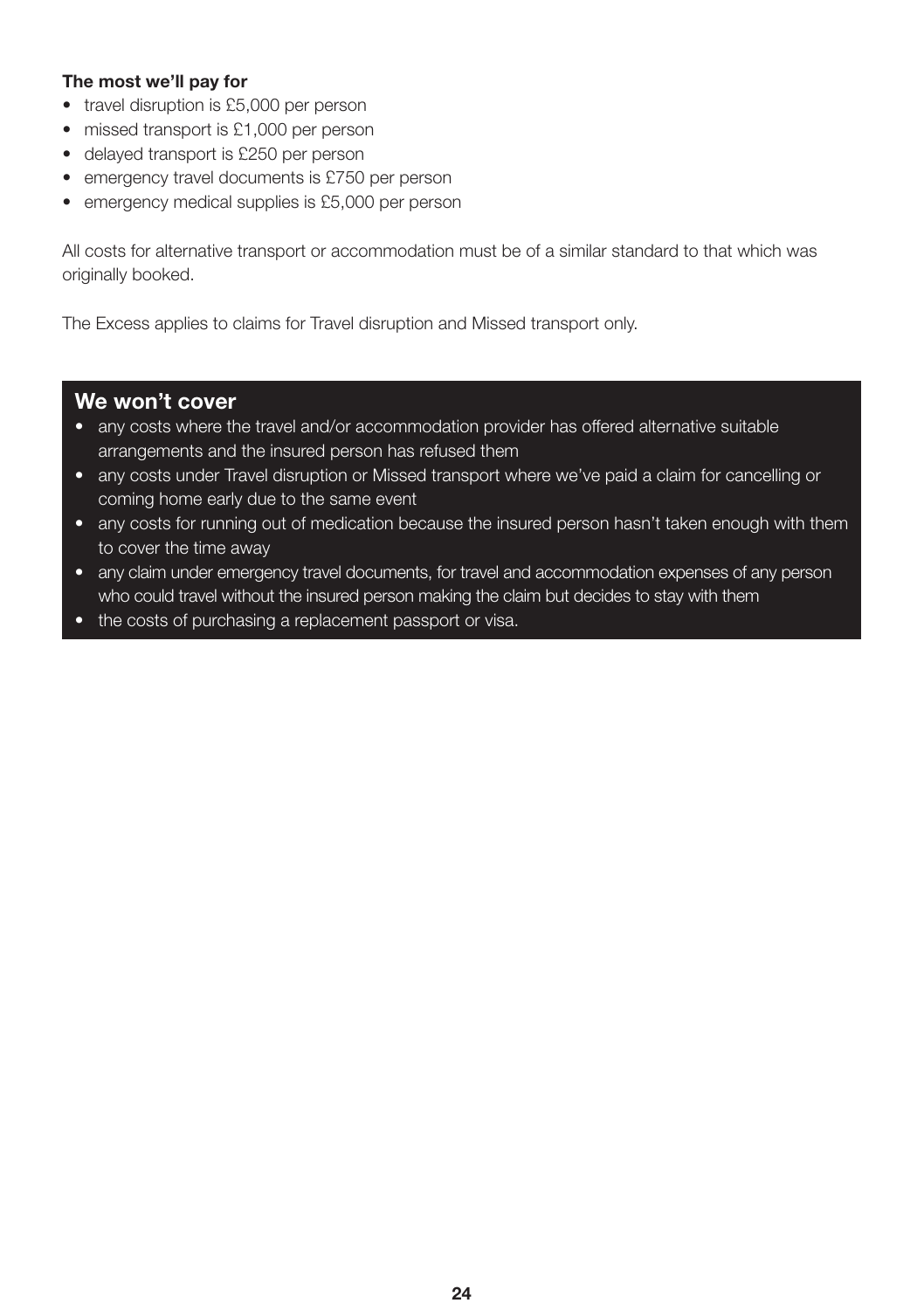### **D. Your belongings**

Please read this section carefully to ensure the cover and the limits provided meet your needs. If the cover or limits don't provide you with enough cover for your belongings then you may need to seek insurance for them elsewhere, for example through your home contents insurance.

**Belongings** – means the insured person's luggage and its contents, anything worn or carried whilst travelling (but excluding money and valuables).

**Valuables** – means jewellery, watches, items made of or containing precious metals or stones, binoculars, handheld games consoles and equipment, mobile phones, mp3 players, photographic or video equipment, e-readers, laptops, tablets and any accessories designed to be used with any of these including headphones.

**Money** – means personal cash, postal or money orders, pre-paid coupons or vouchers, pre-loaded phone cards, non-refundable pre-paid event and entertainment tickets, passports, visas, driving licences and travel tickets that are owned by the insured person.

#### **What we'll cover**

We'll cover you if any insured person's belongings, valuables or money are lost, stolen or accidently damaged during the trip.

We'll also pay for the replacement of essential items that the insured person needs on the trip if their bags are temporarily lost by their transport provider on the outward journey and the transport provider can confirm the insured person was without them for more than 12 hours.

We'll choose to settle any claim by payment or replacement and all claims will be settled based on their value at the time of loss. We won't pay the cost of replacing with new items and we also won't pay more than the original cost that the insured person paid for the items.

#### **The most we'll pay for**

your belongings is £1,500 per person. This includes limits of:

- £500 for money (£100 if under 16 years old)
- £400 for any valuables, individual items, pairs or sets
- £250 for the temporary loss of bags.

The excess doesn't apply to claims for temporary loss of bags.

- belongings, valuables and money that have been deliberately left somewhere that are not in the insured person's full view, with someone they know, or with their travel provider
- valuables or money which is not kept in the insured person's hand luggage while they're travelling
- theft of valuables or money from a vehicle or caravan unless it was broken into and the valuables or money were in an enclosed storage compartment
- theft from a hotel room/apartment unless there's evidence of a break in and any valuables or money had been left in a locked safe
- damage to glass (except lenses in cameras, binoculars, telescopes or spectacles), china or similar fragile items
- belongings confiscated or detained by customs or other officials
- items used in connection with an insured person's job unless they belong to the insured person personally
- pedal cycles, fishing or scuba equipment, or drones
- winter sports equipment e.g. skis, snowboards, boots, helmets, bindings or poles see I. Winter sports
- parts and accessories of any motor vehicles, caravans, trailers, aircraft, or boats, boards or craft designed to be used on or in water
- contact lenses, hearing aids, or medical or dental fittings
- bonds, securities or documents of any kind (other than those defined as money above)
- shortages due to a mistake or change in exchange rates
- wear and tear or loss of value
- hired sports equipment
- claims for delayed baggage on the return trip home.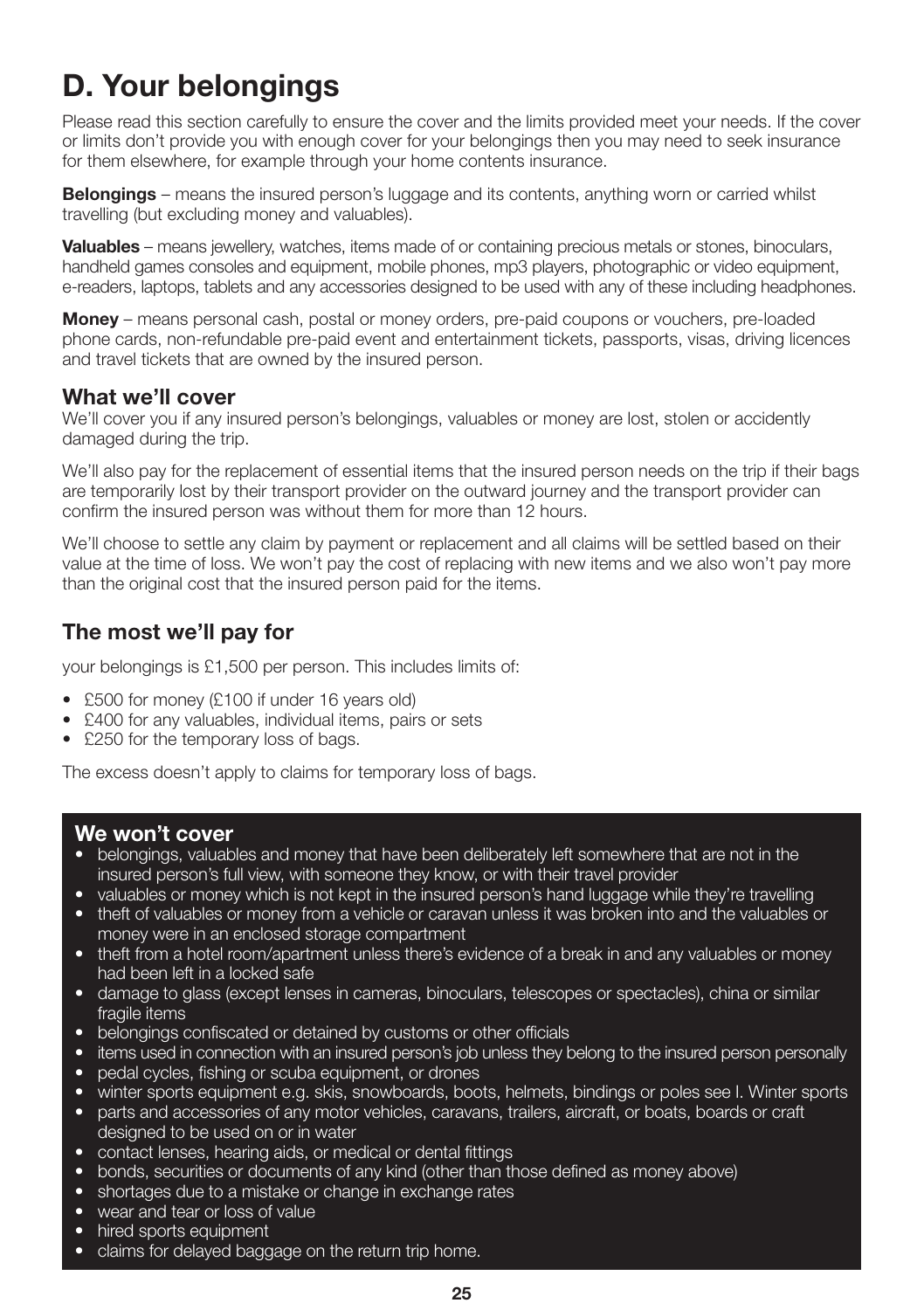### **E. Accidental death or permanent disability**

#### **What we'll cover**

We'll pay a benefit if an insured person suffers an accidental bodily injury during their trip that requires urgent and immediate medical attention, and within 24 months of the accident the injury leads solely, directly and independently to one of the following:

- 1. Death (the benefit will be paid into the insured person's estate); or
- 2. Total and permanent loss of use of an entire arm, leg, hand or foot; or
- 3. Permanent loss of sight to the extent that the insured person is eligible to be registered as severely sight impaired; or
- 4. Permanent disablement which entirely prevents the insured person following any occupation suited to their education, experience and capability.

We'll pay £50,000 per person for accidental death or permanent disability (other than death benefit if under 16 years old, where we'll pay £1,000).

Only one benefit will be paid under this section, regardless of the number of injuries sustained.

- accidental death or permanent disability claims as a result of the insured person taking part in any aerial activity
- any claim for accidental death or permanent disability caused by sickness, disease, nervous shock, or naturally occurring condition or degenerative process.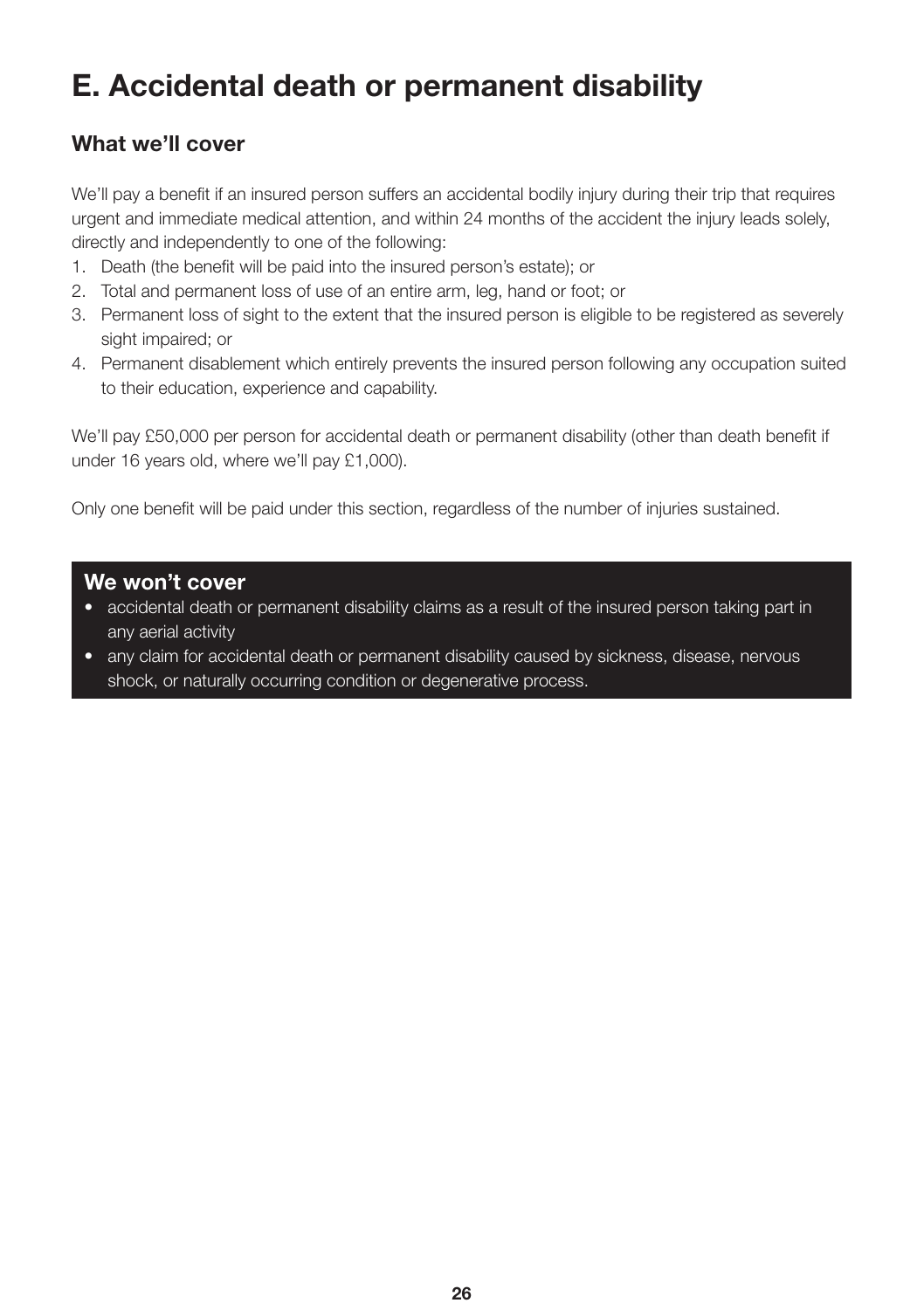### **F. Personal liability**

#### **What we'll cover**

We'll cover compensation an insured person legally has to pay if they cause an accident during a trip that leads to:

- 1. Death or physical injury to any person.
- 2. Loss or damage to property or belongings, including temporary holiday accommodation not owned by any insured person or member of their family.

We'll also pay any legal costs or expenses incurred by the insured person in relation to the incident. Our consent must be obtained in writing before the insured person incurs any expenses.

- the most we'll pay for personal liability is £2 million per incident, per policy
- you can only claim for one benefit per incident under this section
- the £50 excess is only applicable for claims relating to temporary holiday accommodation.

- fines or damages to be paid as punishment rather than compensation
- loss of or damage to property which belongs to, or is under the control of any insured person, a member of their household or employee, other than temporary holiday accommodation
- death or bodily injury of an insured person, member of their household, or anyone employed by them
- liability arising from
	- anything in connection with an insured person's trade business or profession, voluntary, charity or conservation work, casual paid or unpaid work
	- involvement in manual or physical work of any kind
	- owning or using
		- any land or building, other than temporary holiday accommodation which is not owned by an insured person or a member of their family
		- animals
		- firearms, other than sporting guns used for clay-pigeon or small-bore shooting
		- watercraft (other than surfboards or craft propelled by oars or paddles)
		- electrically or mechanically powered vehicles, other than golf buggies or vehicles designed to assist disabled persons (as long as not registered for road use)
		- drones or aircraft of any description.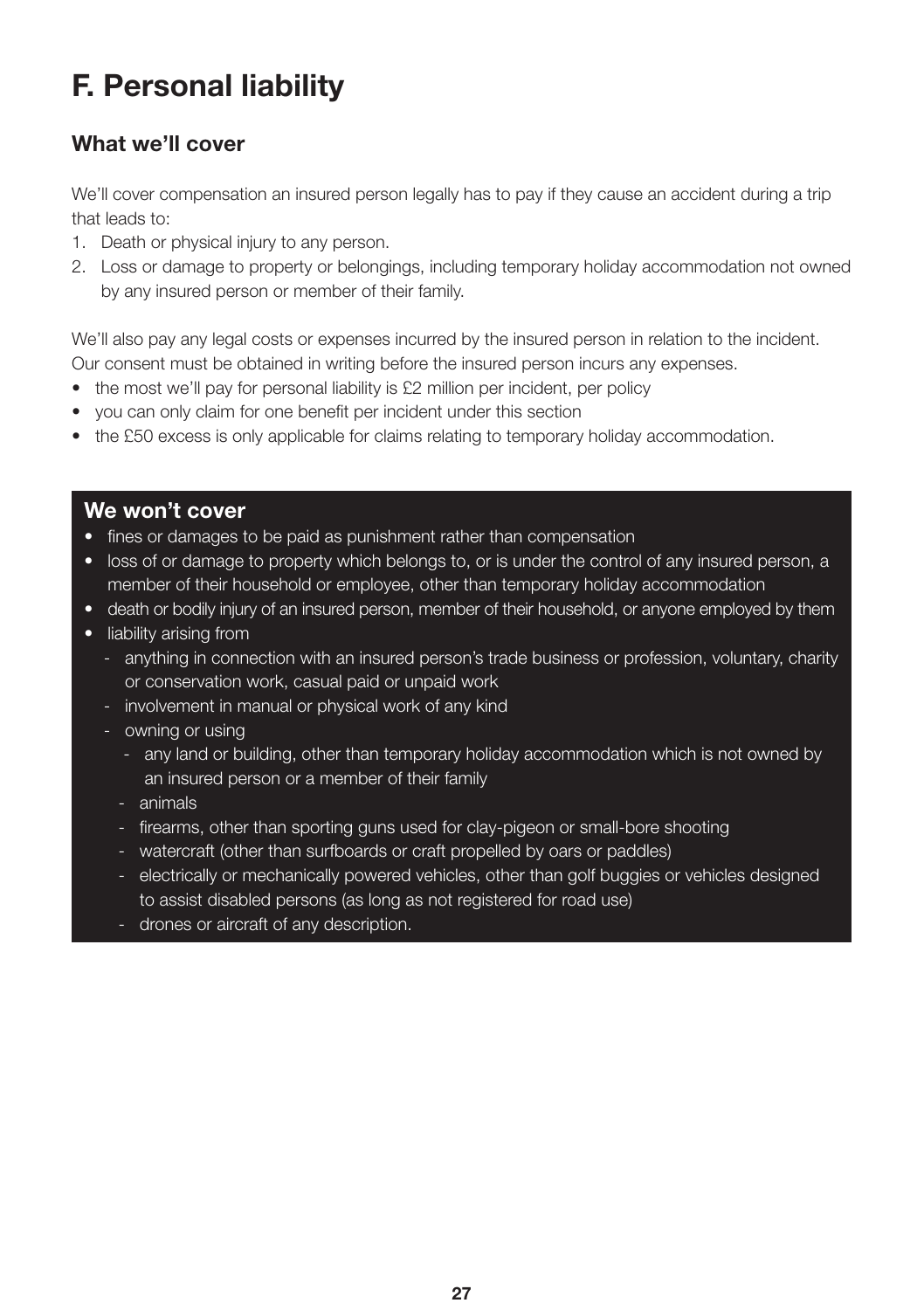### **G. Legal expenses**

Legal expenses cover is underwritten by Aviva Insurance Limited. Claims handling is undertaken by Arc Legal Assistance Limited or such other company as we notify you of from time to time.

#### **What we'll cover**

If an incident causes the death of or injury to an insured person during the trip, which wasn't their fault we'll provide a lawyer and legal costs to pursue a claim.

- The most we'll pay for legal expenses is £50,000 per person
- No excess applies to this section.

#### **Personal legal advice**

We'll give you confidential advice over the phone on any personal legal problem that may lead to a claim under this section.

We'll tell you what your legal rights are, what course of action is available to you and whether these can be best implemented by you or whether you need to consult with a lawyer.

#### **We won't cover**

- claims that don't result from a specific incident that happened during the trip
- costs incurred prior to our written acceptance of your claim
- an application for judicial review
- claims made by anyone other than you or your family enforcing their rights under this cover
- claims which, in the lawyer's opinion, are more likely to fail than succeed
- claims where the costs of the claim are more than the potential compensation
- costs relating to a contingency fee arrangement. In some countries a lawyer will only work for you if they receive a percentage of the compensation that you are rewarded. You cannot recover that percentage from this insurance.

#### **Choice of lawyer**

- if court proceedings are issued within the UK or there is a conflict of interest, you can choose your own lawyer
- for proceedings outside the UK, we'll choose the lawyer
- we'll appoint the lawyer subject to acceptance of our standard terms of appointment which are available on request.

#### **Our rights and your obligations**

- on request, your lawyer must provide us with the information or opinion about your claim
- you must fully co-operate with us and the lawyer
- you must notify us immediately if anyone offers to settle a claim. If you don't accept an offer which the lawyer advises is reasonable, we may refuse to pay further costs.
- if your claim is successful, you must instruct your lawyer to attempt to recover all costs relating to your case.
- this cover will end if you:
	- settle or withdraw a claim without our agreement
	- don't co-operate with us or the lawyer
	- dismiss a lawyer without our consent.

We'll not withhold consent without good reason.

If, due to the above, we incur costs that wouldn't otherwise be incurred, we reserve the right to recover these from you.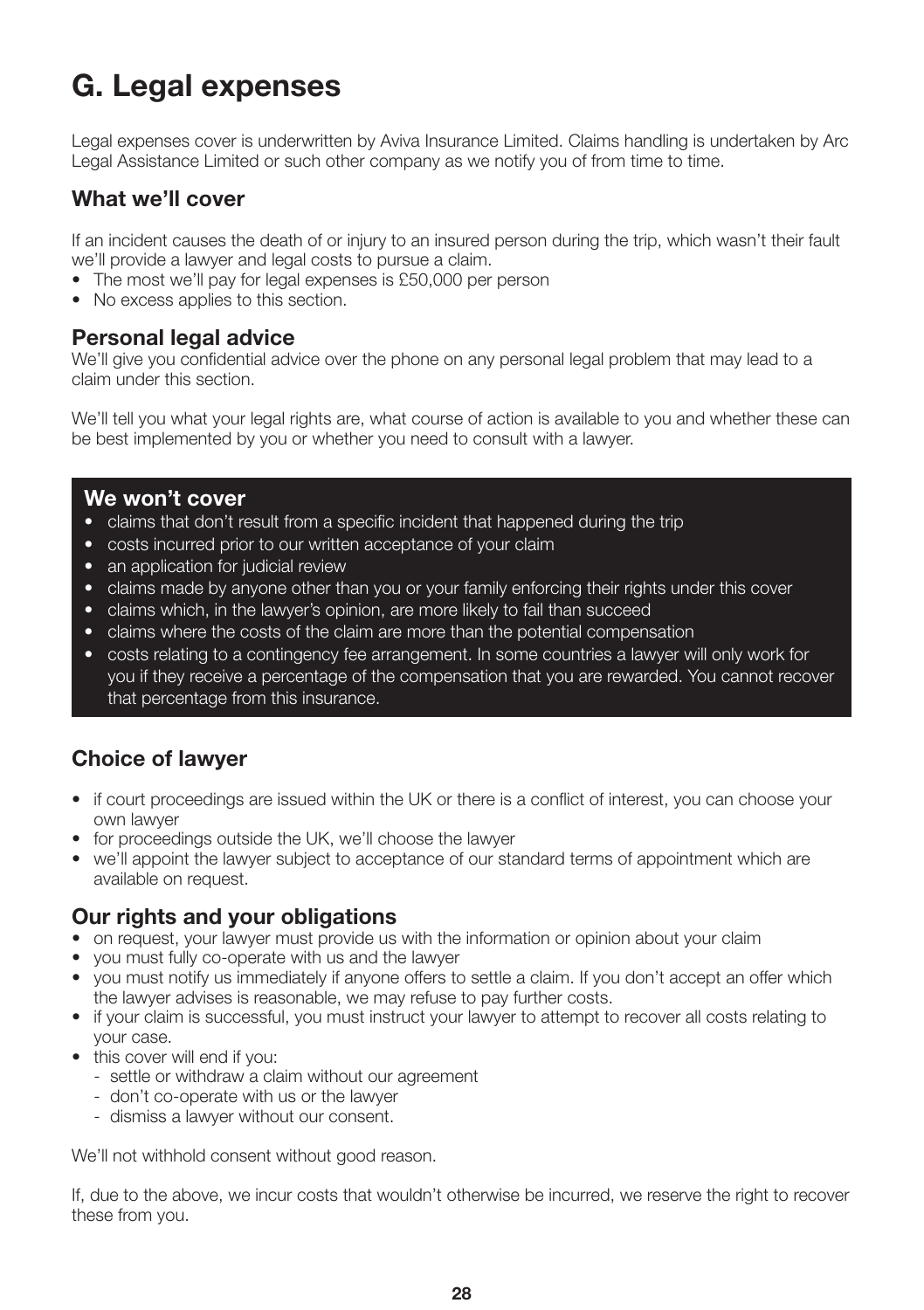### **H. Sports activities**

#### **What we'll cover**

We'll cover injury, illness or death that occurs whilst taking part in most sports activities. The activities that are not covered are in the Excluded activities list below.

You and all other insured persons must take all reasonable precautions to protect yourselves against illness and injury, including making use of any appropriate safety equipment, including helmets, following any instructions provided (if taking part in an organised activity) and only taking part if medically fit to do so.

Some activities are excluded under F. Personal liability, particularly those involving the use of aircraft, watercraft and mechanical or electrical vehicles. Please refer to the Personal liability section for further information.

#### **We won't cover**

Any claim as a result of any insured person:

- training for, or taking part in any race or time trial, organised sports event or competition, or any display, performance or tournament
- participating in an activity as a professional or where being paid or receiving benefits of any kind, such as travel and/or accommodation expenses.

#### **Excluded activities**

There's no cover for any claim as a result of any insured person participating in the activities listed below or any financial loss as a result of an insured person being unable to participate in these activities.

#### **Land**

- adventure racing, endurance events, marathon, ultramarathon, multi-discipline events
- big game hunting, hunting
- boxing, martial arts
- caving, potholing
- charity or conservation work that is not organised through a registered organisation, is not voluntary or involves work at heights over 3 metres or work in a healthcare facility
- cycle racing
- expeditions
- free running, parkour
- horse riding involving jumping or hunting
- mountain biking other than trails graded as easy or moderate
- mountaineering, rock climbing, bouldering (outdoors), or via ferrata
- track events involving the use of motor vehicles
- trekking that involves an ascent to more than 5,000 metres altitude.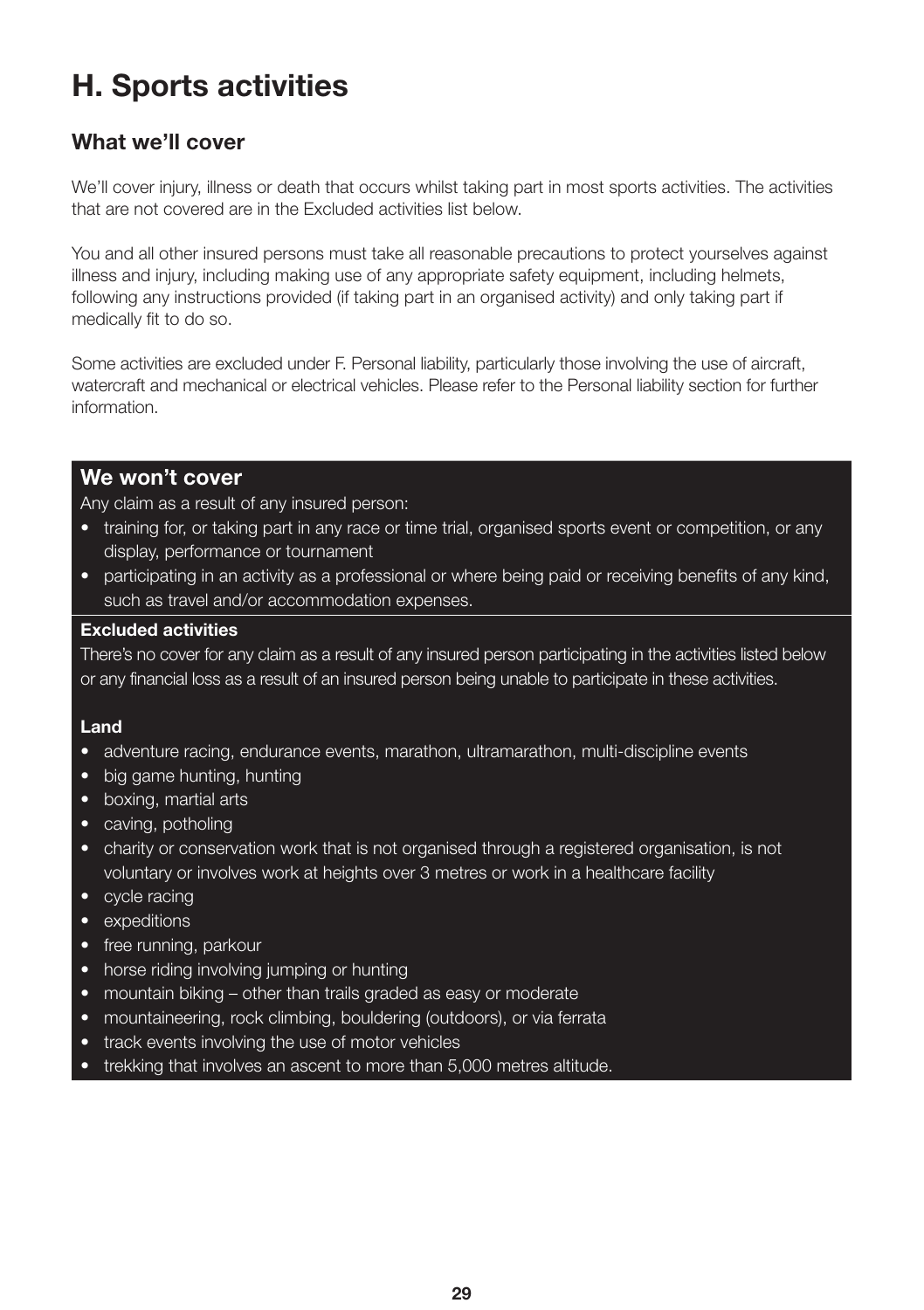#### **Excluded activities**...continued

#### **Water**

- canyoning, coasteering
- cliff diving or jumping
- free diving
- high diving
- ice divina
- kite surfing
- river sports involving rivers over grade 3
- sailing or vachting more than 12 miles from shore or where not following the sailing regulations and competency requirements for the destination
- scuba diving
	- where this is the main reason the trip was booked
	- where not accompanied by a qualified instructor or dive master
	- beyond the depth to which the insured person is qualified to a maximum of 40m
	- that is professional, commercial or technical diving in nature, including but not limited to enriched air, tutor, solo, wreck, cave or cavern diving
- Water ski jumping.

#### **Aerial**

- base jumping
- alidina
- hang gliding
- parachuting
- paragliding
- sky diving or parachuting (other than tandem skydiving through a licensed operator).

#### **Winter sports activities**

- bobsleigh, cresta, luge, skeleton
- freestyle skiing or snowboarding
- off-piste skiing (unless accompanied by a qualified guide at all times in areas the resort management consider to be safe)
- heli-skiing
- alacier skiing
- ski flying, jumping, stunting, or surfing
- ski mountaineering.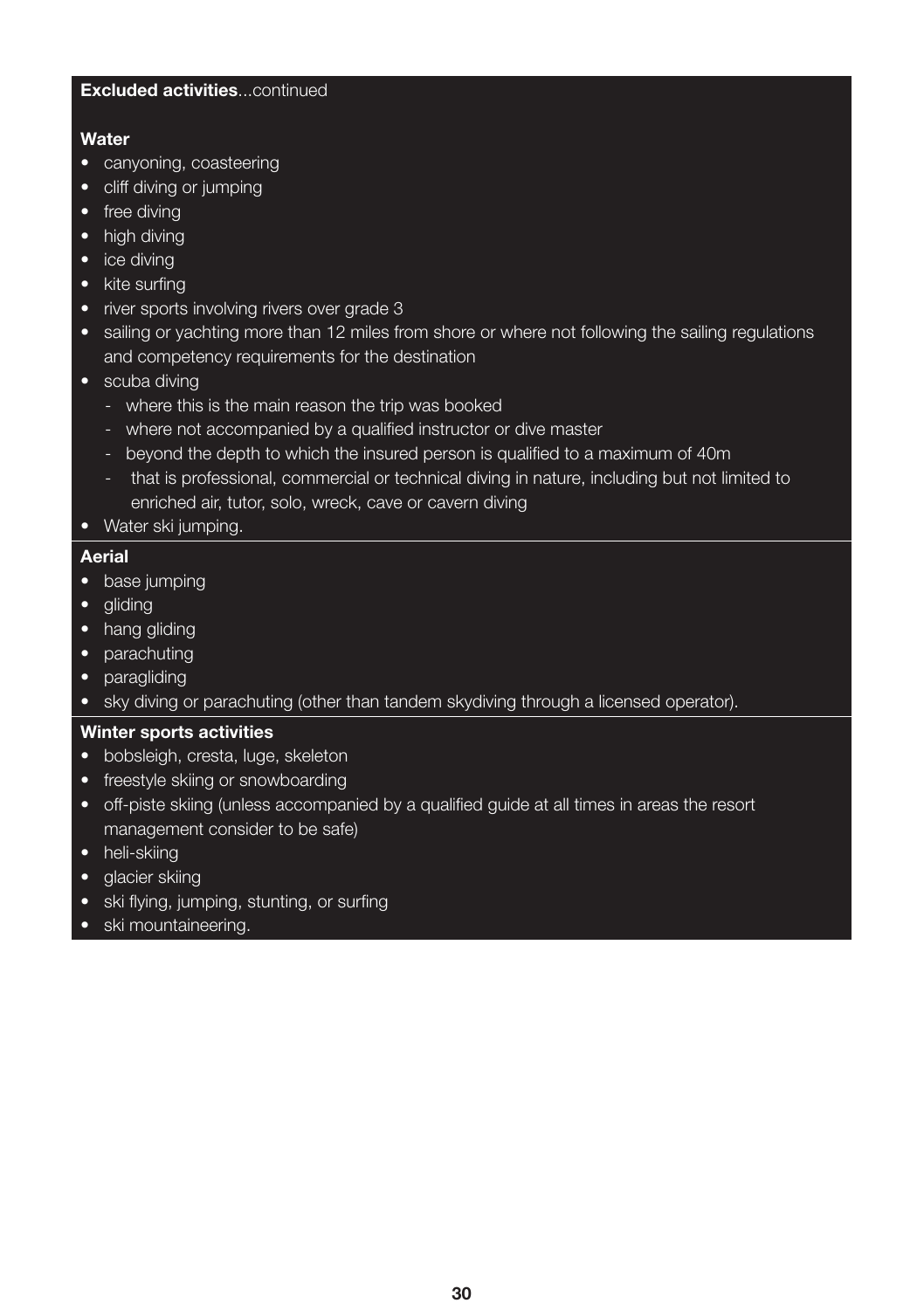### **I. Winter sports**

#### **What we'll cover**

Winter sports are covered up to 31 days per calendar year.

#### **Winter sports equipment**

We'll cover the insured person's skis, snowboards, boots, helmets, bindings and poles if lost, stolen or accidentally damaged, we'll also cover their lift pass if it is lost or stolen.

We'll pay for the hire of replacement equipment if the insured person's own winter sports equipment is lost, stolen, accidentally damaged or lost in transit for more than 24 hours.

#### **Piste closure**

This section does not apply to cross-country skiing.

If all pistes at the resort the insured person has booked are closed because of lack of snow, excessive snow or high winds we'll pay a daily benefit up to the limit shown below.

#### **Winter sports holiday disruption**

We'll pay a benefit for each day that an insured person is medically certified as being unable to ski or board, as well as a proportionate refund of their non-refundable ski pack (lessons from a ski school, ski hire and lift pass).

We'll pay a benefit for additional travel and accommodation expenses if an insured person is delayed for more than 5 hours by avalanche or landslide and this means they cannot reach their resort or delays their departure from the resort on their return home.

The most we'll pay for winter sports equipment is £500 per person. We'll calculate the value of any item at the time of loss less a deduction for wear and tear and depreciation.

| Age of Winter sports equipment | What we'll pay |
|--------------------------------|----------------|
| Less than 1 year old           | 90% of value   |
| Less than 2 years old          | 70% of value   |
| Less than 3 years old          | 50% of value   |
| Less than 4 years old          | 30% of value   |
| Over 4 years old               | 10% of value   |

#### **The most we'll pay for**

- piste closure is £300 per person, (£30 per day)
- loss or theft of lift pass is £250 per person
- Winter sports holiday disruption is £200 per person (£50 per day), other than for a ski pack where we'll pay up to £500
- hire of replacement equipment is £250 per person

The £50 excess applies to claims for Winter sports equipment only.

#### **We won't cover**

Any claim as a result of any insured person:

- winter sports equipment which has been deliberately left somewhere that is not in the insured person's full view, with someone they know, or with their travel provider
- wear and tear, loss of value, or any damage caused by cleaning, repairing or restoring
- hired sports equipment
- loss or theft from motor vehicles
- any claim
	- if the insured person has travelled against the advice of a doctor, or purposely travels without medical advice when it was reasonable to have consulted a doctor.
	- caused by a medical condition or undiagnosed symptom which has not been disclosed to and accepted by us. Please refer to the 'Your health' section for details of when you need to tell us about medical conditions.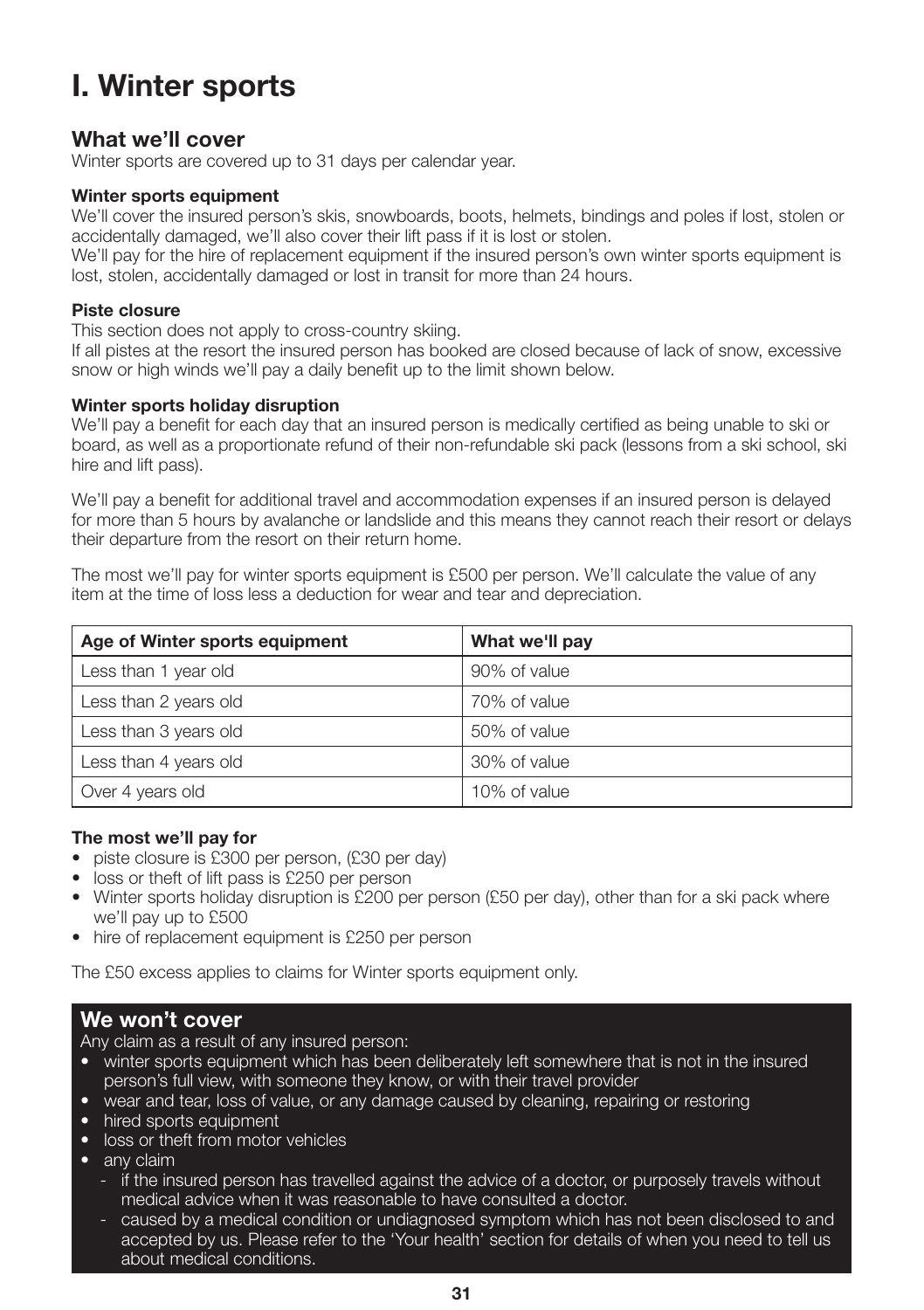# **5. General Exclusions**

#### **These exclusions apply to all sections of this worldwide travel insurance.**

- Any consequence whatsoever which is the direct or indirect result of any of the following, or anything connected with any of the following, whether or not contributed to by any other cause or event:
	- war, invasion, act of a foreign enemy, hostilities or warlike operation or operations (whether war has been declared or not), civil war, revolution, rebellion or insurrection, civil commotion which is of such severity or magnitude that it can amount to or be likened to an uprising, military power (even if properly authorised by the duly elected government), usurped power; or
	- any action taken to prevent, control or supress, or which in any way relates to a. above.
- Claims directly or indirectly caused by
	- ionising radiation or contamination by radioactivity from any nuclear fuel or from any nuclear waste from burning nuclear fuel; or
	- the radioactive, toxic, explosive or other hazardous properties of any explosive nuclear assembly or nuclear part of an assembly; or
	- pressure waves caused by an aircraft and other aerial devices travelling at sonic or supersonic speeds.
- Any claim for death, injury or illness resulting from the insured person's
	- suicide or deliberate self-inflicted injury
	- misuse of alcohol or drugs or consumption of alcohol or drugs (other than drugs taken under medical supervision and not for treating alcohol addiction) to an extent which causes immediate or long term physical or mental impairment, including impairment to the insured person's judgement causing them to take action they would not normally have taken
	- misuse of alcohol or drugs causing an exacerbation of an accepted medical condition
- Any claim that results from any insured person:
	- deliberately putting themselves at risk of death, injury or illness (unless their life was in danger, or they were trying to save human life)
	- standing or climbing on any balcony railing or jumping from or between balconies
	- flying (other than as a fare paying passenger in a fully licensed passenger carrying aircraft)
	- being in control of a motor vehicle, unless fully licensed for such a vehicle in the UK (where applicable) and complying with all local laws applying to the use of the vehicle, for example, wearing a seatbelt where this is required by law (including as a passenger)
	- using a motorcycle, scooter, moped, or quad bike without wearing a crash helmet
	- being in control of an electric or motor vehicle and
		- i. acting in a dangerous or careless manner; and/or
		- ii. exceeding the legal speed limit; and/or
		- iii. drink or drug driving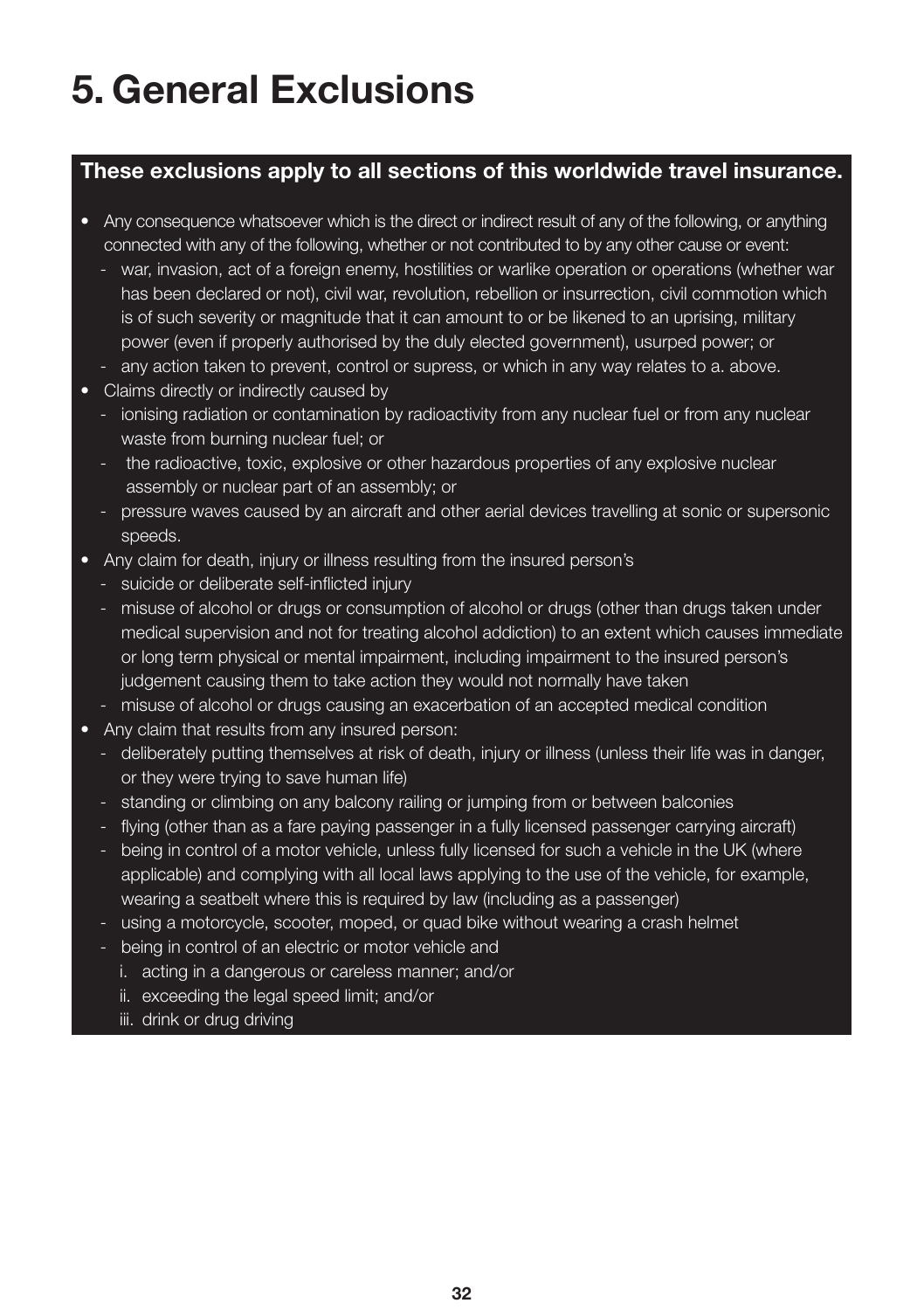- Any claim because an insured person doesn't feel like travelling or doesn't enjoy the trip
- Any claim if you travel against the advice of the FCDO
- Any claim where you do not comply with advice or measures which have been put in place by a government in the UK or overseas, for example quarantine rules or curfews
- Any claim where you do not have the correct travel documents or do not meet the entry requirements to a country you are travelling to or through
- Any claim as a result of an insured person having to quarantine on return to the UK
- Any claim for costs which are recoverable from your travel and/or accommodation provider or agent, their debit/credit card company, PayPal, ABTA, ATOL or similar organisations
- Any claim in relation to any event, incident or circumstances if, at the time you opened your account or the trip was booked (whichever is later), the insured person knew that, or could reasonably be expected to have known that
	- the event or incident had already occurred or was going to occur; or
	- the circumstances existed, or were going to exist, and that the event, incident or circumstances could reasonably be expected to affect the insured person's travel plans
- Any claim for loss or theft not reported to the police and a written report obtained (where it is not possible to obtain a police report we'll need other independent proof of loss such as a letter from the transport company, accommodation provider or vehicle hire company)
- Any claim where the insured person hasn't allowed enough time, or done everything they reasonably can, to get to their departure point for the time shown on their itinerary
- Any loss that is not specifically described in this policy
- Any costs you or another insured person have paid on behalf of persons not insured under this policy
- Any claim for course or tuition fees, project costs, sponsorship fees or similar
- Any claim for any incident that happens during a trip if it occurs after 31 days
- Any claim resulting from a tropical disease where the insured person hasn't had the recommended inoculations and taken any recommended medication
- The cost of Air Passenger Duty (APD)
- Any claim where the trip reason is listed under 'We won't cover' within the trip section
- Travelling against the advice of a doctor or purposely travelling without medical advice when it was reasonable to have consulted a doctor
- Travelling with the intention of seeking medical advice or treatment, undergoing medical investigations and/or any complications or new conditions found as a result of that advice, treatment or investigation
- Travelling when an insured person has received a terminal prognosis.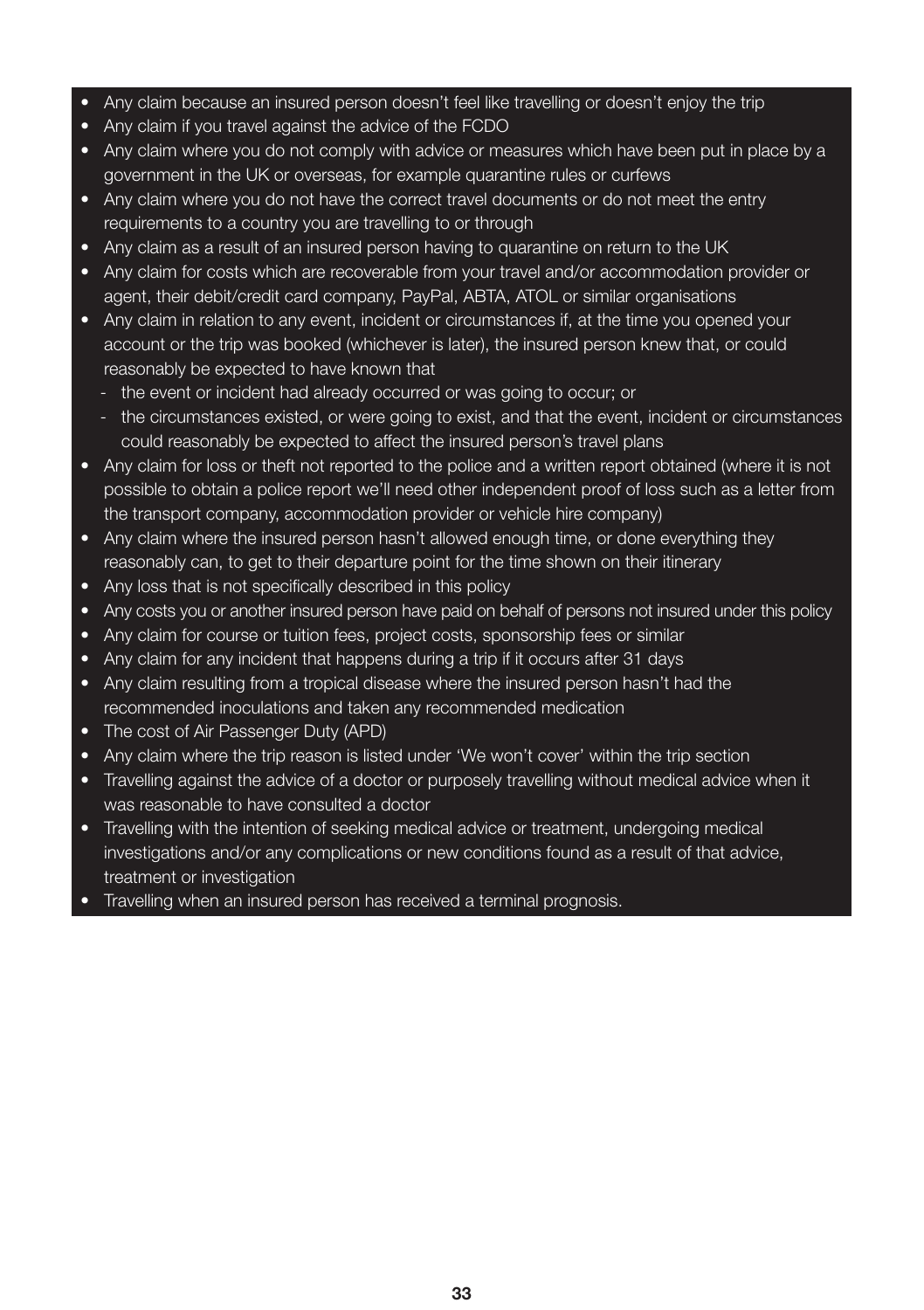# **6. General conditions**

#### **Your cancellation rights**

You have a statutory 14-day period in which to cancel this policy. This period begins on the date you open your account or the date you receive your policy document, whichever is later.

You can cancel this policy at any time, in order to do so First Directory must be cancelled. If it is not cancelled, this policy will remain in force until any of the automatic termination events shown below occurs, or this policy is cancelled in accordance with the rights shown in the General conditions section.

To exercise your right to cancel, please contact **first direct**.

#### **Our cancellation rights**

**first direct** can issue notice of cancellation immediately on our behalf by sending at least 30 days' written notice to your last known postal and/or email address setting out the reason for cancellation. Valid reasons include but are not limited to the following:

- where we reasonably suspect fraud
- where you fail to co-operate with us or provide us with information or documentation we reasonably require and this affects our ability to process a claim or defend our interests
- where you have not taken reasonable care to provide complete and accurate answers to the questions we ask. See the Information and changes you need to tell us about including Your health section
- where we decide to offer this policy through an alternative provider

We may also cancel this policy in accordance with the First Directory Terms and Conditions. Please refer to that document for further details.

#### **Automatic termination of cover**

The policy will remain in force until the first of the following automatic termination events occur The account holder:

- closes the 1st Account from which the fee is debited
- cancels First Directory
- reaches 70 years of age (sole accounts) or all account holders reach 70 years of age (joint accounts). An account holder will not be eligible for cover if they reach 70 before the policy terminates
- is no longer a UK resident
- we cancel First Directory under one of the reasons set out in the First Directory Terms and **Conditions**

As your circumstances may change over time, it's important you review the Terms and Conditions of your Worldwide Travel Insurance regularly to check you remain eligible and that the cover remains adequate for your needs.

If an insured person is on a trip at the time an automatic termination event occurs, all cover will cease when the trip ends.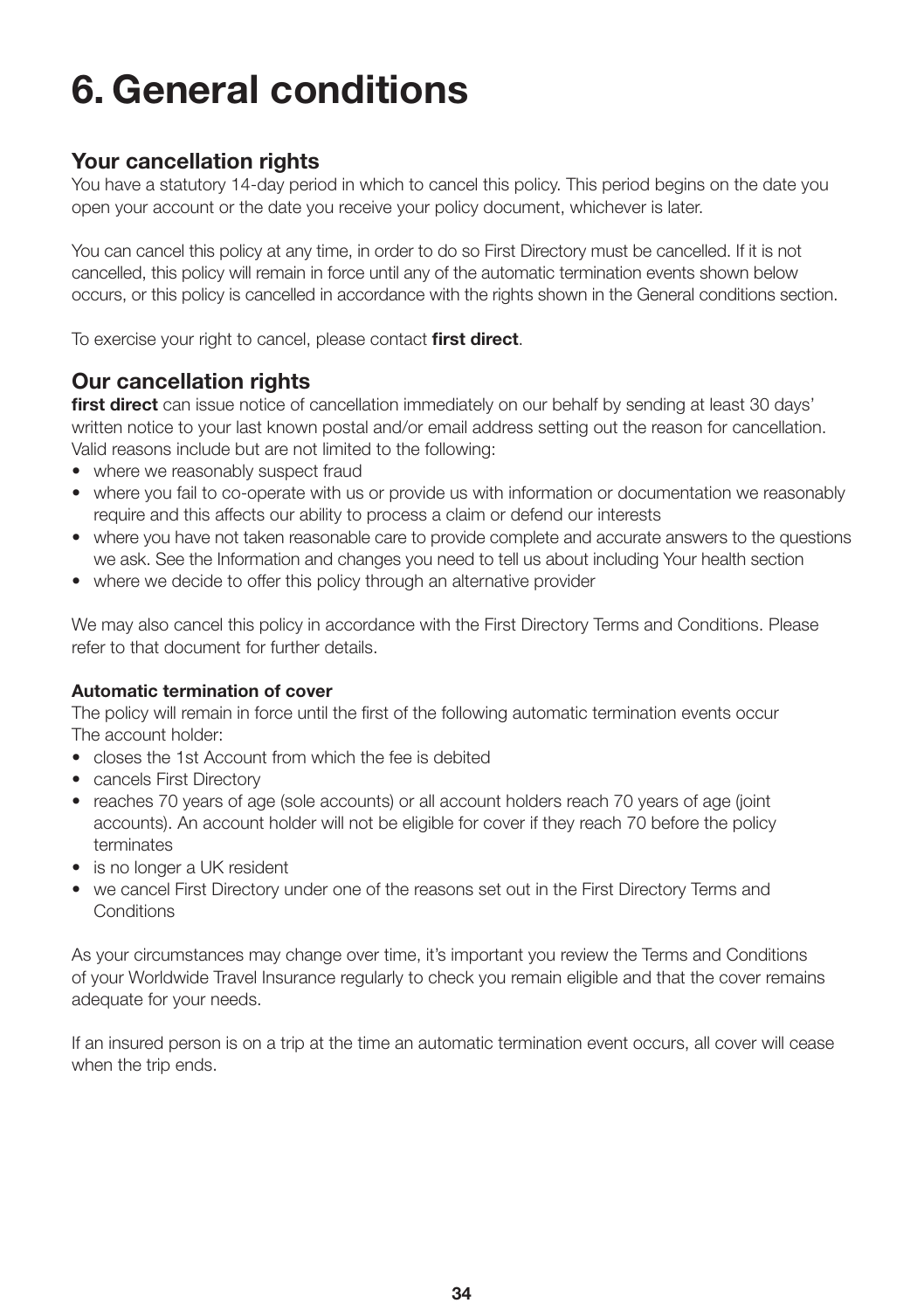#### **When we can make changes to your cover**

We can, at any time and after taking a fair and reasonable view, but no more than once in a 6 month period, make changes to your Worldwide Travel Insurance Terms and Conditions, to reflect changes in our expectations of the future likely cost of providing cover. Policy cover may increase or decrease, but the changes will not be made for the sake of recouping past losses. When doing so we will only consider one or more of the following:

- Our experience and expectations of the cost of providing this product and/or other Aviva products of a similar nature
- Information reasonably available to us on the actual and expected claims experience of insurers of similar products
- Widely available economic information such as inflation rates and exchange rates.

Additionally, we can, at any time and after taking a fair and reasonable view, make changes to your Worldwide Travel Insurance terms and conditions:

- to reflect changes (affecting us or your policy) in the law or regulation or the interpretation of law or regulation, or changes in taxation
- to reflect decisions or recommendations of an ombudsman, regulator or similar person, or any code of practice, with which we intend to comply
- in order to make your policy clearer and fairer to you or to rectify any mistakes that may be discovered in due course.

Changes (together with the reasons for such changes) will be notified to you in writing at least 30 days in advance.

#### **Claims Fraud**

If your claim is in any way dishonest or exaggerated, we will not pay any benefit under this policy and we may cancel your policy and backdate the cancellation to the date of the fraudulent claim. We may also take legal action against you to include recovery of any sums paid to you in respect of the fraudulent claim.

#### **Contribution to claim**

If, at the time of an incident which results in a claim under this policy, there is any other insurance or other source covering the same loss, damage, expense or liability, we are entitled to approach that insurer and/or other source for a contribution towards the claim and will only pay our share.

#### **Your duty to prevent injury, loss, theft or damage**

You and all other insured persons must take all reasonable precautions to protect yourselves, your property and the property of others.

#### **Transfer of rights**

You cannot transfer your rights under this policy. A person, partnership (whether limited or not) or company who is not insured under this policy has no rights under the Contracts (rights of third parties) Act 1999 to enforce any of its terms.

#### **Payments made under compulsory insurance regulations and rights of recovery**

If the law of a country in which this policy operates requires us to settle a claim which, if this law had not existed, we would not be obliged to pay, we shall be entitled to recover such payments from the relevant person insured or the person who incurred the liability.

#### **Choice of Law**

The law of England and Wales will apply to this contract, unless:

- you and we agree otherwise; or
- at the date of the contract you live in Scotland, Northern Ireland, the Channel Islands or the Isle of Man, in which case the law of that country will apply.

#### **Use of Language**

Unless otherwise agreed, the contractual terms and conditions and other information relating to this contract will be in English.

#### **Multiple accounts**

Where an insured person holds more than one First Directory account, only one travel insurance policy will apply. As such we will only pay out once per insured person for the same event.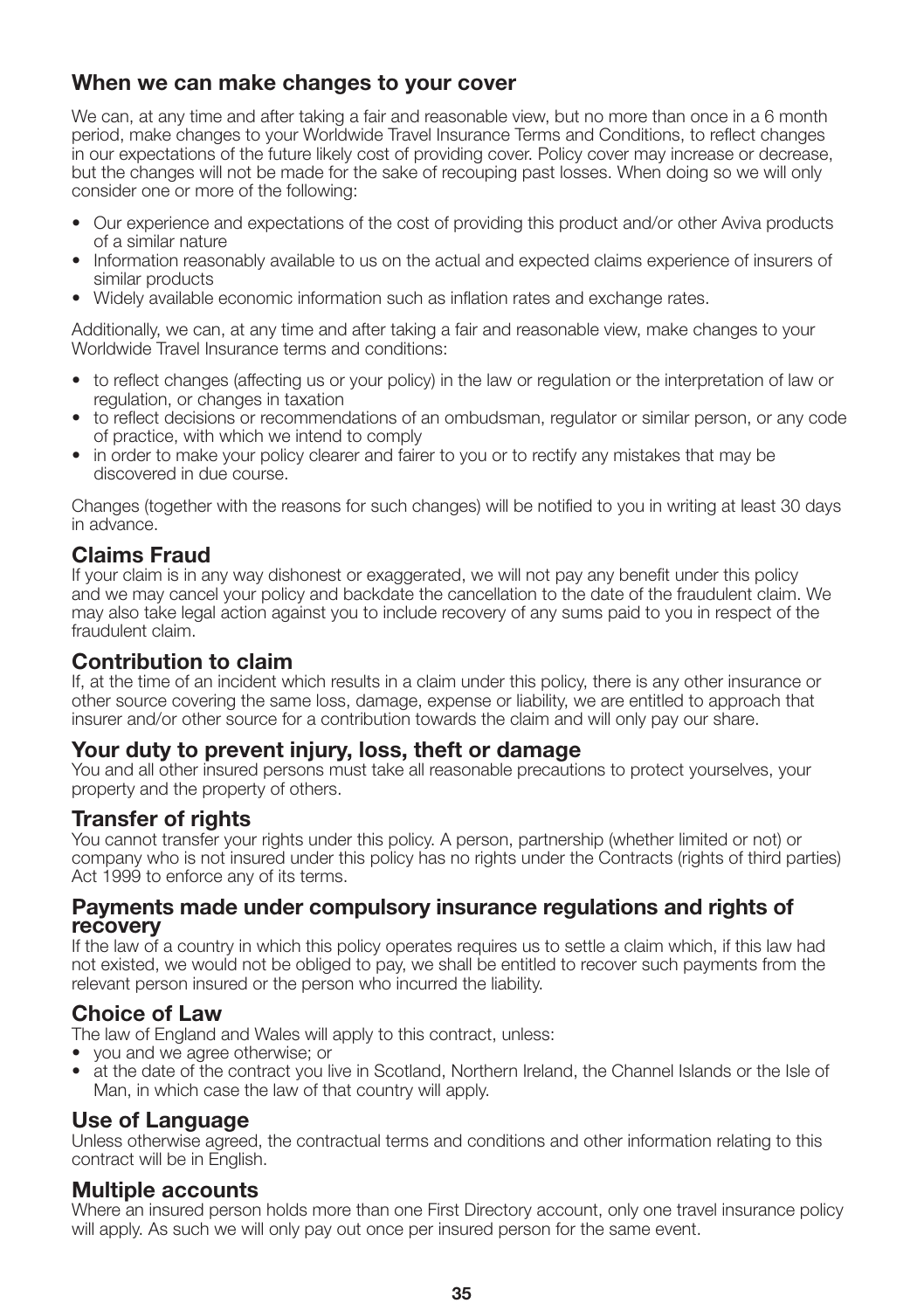### **Complaints**

#### **What to do if you're unhappy**

If you're unhappy with any aspect of the handling of your claim we would encourage you, in the first instance, to seek resolution by contacting the Travel claims number; or if your complaint is regarding anything else please contact the Customer Service Questions about travel insurance number.

#### **What will happen if you complain?**

We aim to resolve all complaints as quickly as possible. If we are unable to resolve your concerns quickly, we will:

- acknowledge your complaint promptly
- assign a dedicated complaint expert who will review your complaint
- carry out a thorough and impartial investigation
- keep you updated of the progress

• provide a written response within eight weeks of receiving your complaint, this will inform you of the results of our investigation or explain why this isn't possible.

Where we've been unable to resolve your concerns or have been unable to resolve your complaint within 8 weeks, you may be able to ask the Financial Ombudsman Service to carry out an independent review. Whilst we are bound by their decision, you are not. Contacting them will not affect your legal rights.

You can contact the Financial Ombudsman Service by telephone on 0800 023 4567. You can also visit their website at www.financial-ombudsman.org.uk where you will find further information. Please be aware that the Financial Ombudsman Service will only be able to consider your complaint when we have had the opportunity to consider and resolve this.

#### **Financial Services Compensation Scheme**

Depending on the circumstances of your claim you may be entitled to compensation from the Financial Services Compensation Scheme (FSCS) if we cannot meet our obligations. See fscs.org.uk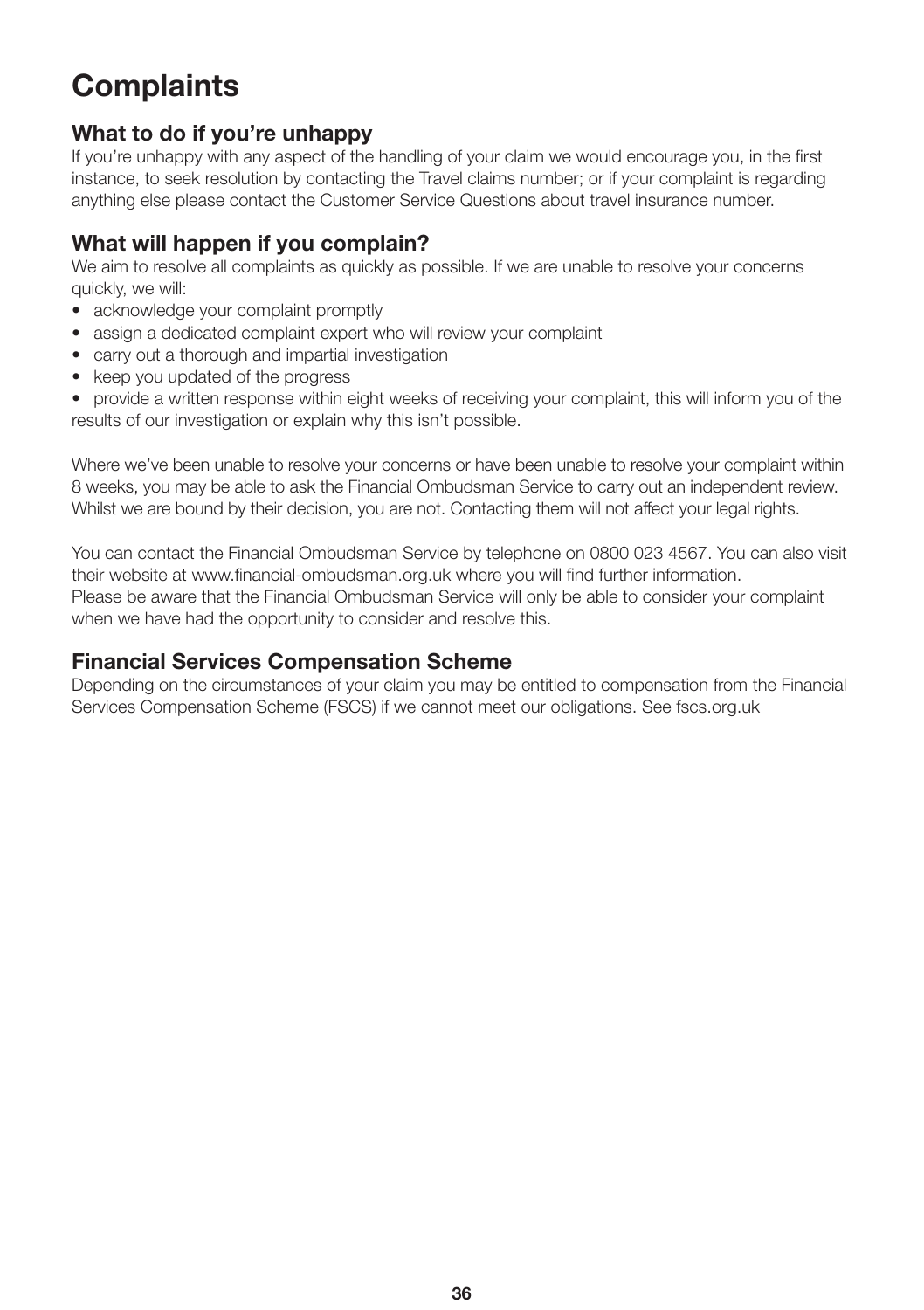### **Privacy overview**

#### **first direct** Privacy Overview

In this section when we say 'we', we mean **first direct**, a division of HSBC UK Bank plc.

**first direct**'s Privacy Notice explains how we collect, disclose, transfer and store your information, and sets out your rights in relation to your information. You can find an overview in your First Directory terms and Conditions, or the full Privacy Notice at **firstdirect.com/privacy** or by asking for a copy by phone.

We'll inform you when we make any changes to our Privacy Notice.

#### **Aviva Privacy Notice**

#### **Personal Information**

We collect and use personal information about you so that we can provide you with a policy that suits your insurance needs. This notice explains the most important aspects of how we use your information but you can get more information about the terms we use and view our full privacy policy at aviva.co.uk/privacy policy or request a copy by writing to us at Aviva, Freepost, Mailing Exclusion Team, Unit 5, Wanlip Road Industrial Estate, Syston, Leicester LE7 1PD.

The data controller responsible for this personal information is Aviva Insurance Limited as the insurer of the product. Additional controllers include **first direct**, who are responsible for the sale and distribution of the product, and any applicable insurers, reinsurers or brokers we use.

#### **Personal information we collect and how we use it**

We will use personal information collected from you and obtained from other sources:

- to provide you with insurance: we need this to decide if we can offer insurance to you and if so on what terms and also to administer your policy, handle any claims and manage any renewal
- to support legitimate interests that we have as a business. We need this to:
- manage arrangements we have with our insurers, reinsurers and brokers we use, and for the detection and prevention of fraud,
- to meet any applicable legal or regulatory obligations: we need this to meet compliance requirements with our regulators (e.g. Financial Conduct Authority), to comply with law enforcement and to manage legal claims, and
- to carry out other activities that are in the public interest: for example, we may need to use personal information to carry out anti-money laundering checks.

We may also use personal information about other people, for example family members you wish to insure on a policy. If you are providing information about another person we expect you to ensure that they know you are doing so. You might find it helpful to show them this privacy notice.

The personal information we collect and use will include name, address, date of birth and financial information. If a claim is made we'll also collect personal information about the claim from you and any relevant third parties. We may also need to ask for details relating to the health or any unspent offences or criminal convictions of you or somebody else covered under your policy. We recognise that information about health and offences or criminal convictions is particularly sensitive information. We'll ensure that we only use that information where we need to for our insurance purposes (including assessing the terms of your insurance contract, dealing with changes to your policy and/or dealing with claims).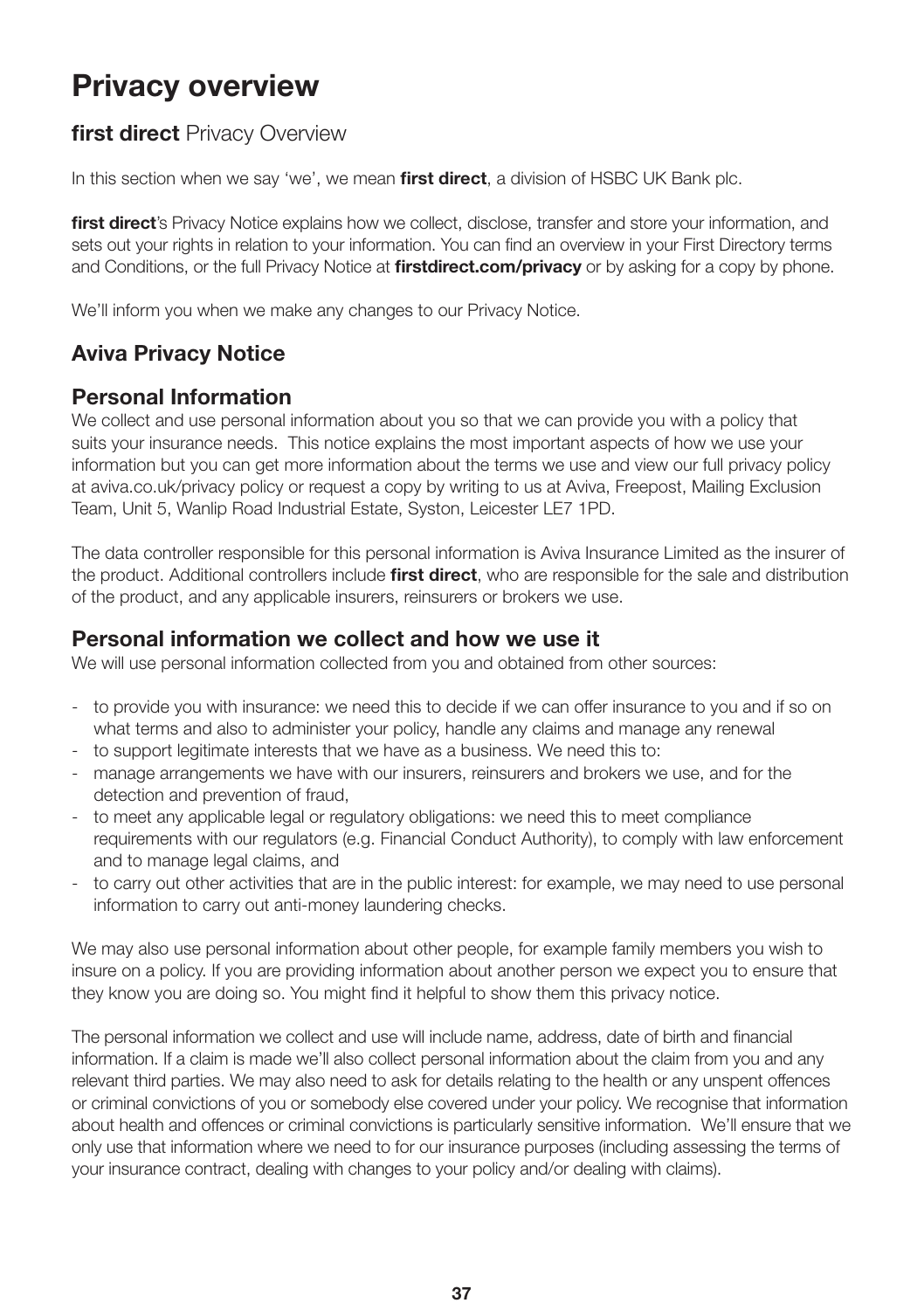There may be times when we need consent to use personal information for a specific reason. If this happens, we will make this clear to you at the time. If you give us consent to using personal information, you are free to withdraw this at any time by contacting us – refer to the 'Contacting us' details below. Please note that if consent to use this information is withdrawn, we will not be able to continue to process the information you gave us for this/these purpose(s). This would not affect our use of the information where consent is not required.

Of course, you don't have to provide us with any personal information, but if you don't provide the information we need we may not be able to proceed with your application or any claim you make.

Some of the information we use as part of this application may be provided to us by a third party. This may include information already held about you within the Aviva group, including details from previous quotes and claims, information we obtain from publicly available records, our trusted third parties and from industry databases, including fraud prevention agencies and databases.

#### **Credit Reference Agency Searches**

To ensure the Insurer has the necessary facts to assess your insurance risk, verify your identity, help prevent fraud and provide you with our best premium and payment options, the Insurer may need to obtain information relating to you at quotation, renewal and in certain circumstances where policy amendments are requested. The Insurer or their agents may undertake checks against publicly available information (such as electoral roll, county court judgments, bankruptcy orders or repossession(s)). Similar checks may be made when assessing claims.

The identity of our Credit Reference Agency and the ways in which they use and share personal information, are explained in more detail at www.transunion.co.uk/crain

#### **Automated decision making**

We carry out automated decision making to decide whether we can provide insurance to you and on what terms, deal with claims or carry out fraud checks. In particular we may use an automated underwriting engine to provide a quote for this product, using the information we have collected.

#### **How we share your personal information with others**

We may share your personal information:

with the Aviva group, our agents and third parties who provide services to us, **first direct** and other insurers (either directly or via those acting for the insurer such as loss adjusters or investigators) to help us administer our products and services,

- with regulatory bodies and law enforcement bodies, including the police, e.g. if we are required to do so to comply with a relevant legal or regulatory obligation,
- with other organisations including insurers, public bodies and the police (either directly or using shared databases) for fraud prevention and detection purposes,
- with reinsurers who provide reinsurance services to Aviva and for each other in respect of risks underwritten by Aviva, with insurers who cover Aviva under its group insurance policies and with our brokers who arrange and manage such reinsurance and insurance arrangements.

They will use your data to decide whether to provide reinsurance and insurance cover, arrange and manage such cover, assess and deal with reinsurance and insurance claims under such cover and to meet legal obligations. They will keep your data for the period necessary for these purposes and may need to disclose it to other companies within their group, their agents and third party service providers, law enforcement and regulatory bodies.

Some of the organisations we share information with may be located outside of the European Economic Area ("EEA"). We'll always take steps to ensure that any transfer of information outside of Europe is carefully managed to protect your privacy rights. For more information on this please see our Privacy Policy or contact us.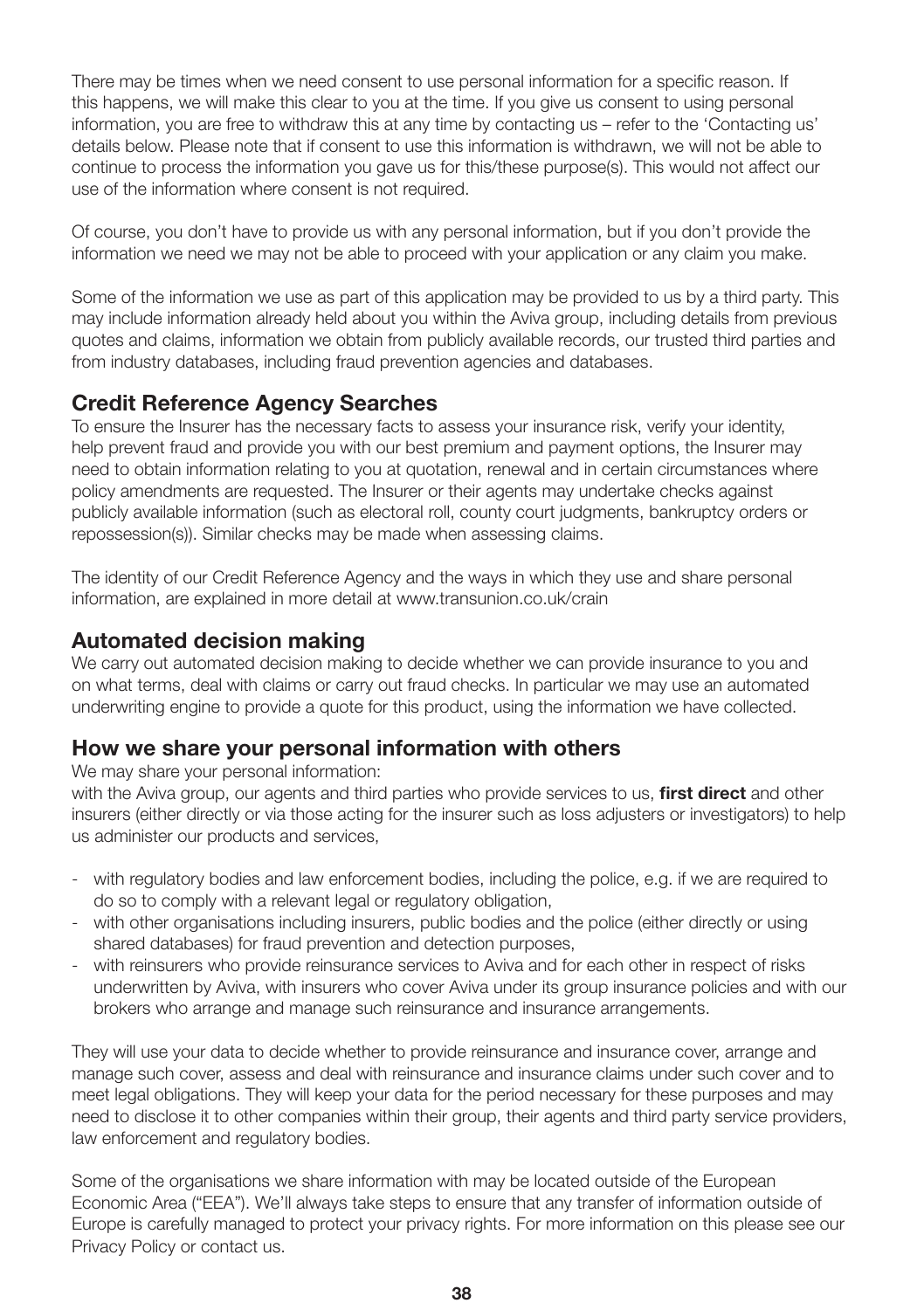#### **How long we keep your personal information for**

We maintain a retention policy to ensure we only keep personal information for as long as we reasonably need it for the purposes explained in this notice. We need to keep information for the period necessary to administer your insurance and deal with claims and queries on your policy.

We may also need to keep information after our relationship with you has ended, for example to ensure we have an accurate record in the event of any complaints or challenges, carry out relevant fraud checks, or where we are required to do so for legal, regulatory or tax purposes.

#### **Your rights**

You have various rights in relation to your personal information, including the right to request access to your personal information, correct any mistakes on our records, erase or restrict records where they are no longer required, object to use of personal information based on legitimate business interests, including profiling and marketing, ask not to be subject to automated decision making if the decision produces legal or other significant effects on you, and data portability. For more details in relation to your rights, including how to exercise them, please see our full privacy policy or contact us – refer to the 'Contacting us' details below.

#### **Contacting us**

If you have any questions about how we use personal information, or if you want to exercise your rights stated above, please contact our Data Protection team by either emailing them at dataprt@aviva.com or writing to the Data Protection Officer, Pitheavlis, Perth PH2 0NH.

If you have a complaint or concern about how we use your personal information, please contact us in the first instance and we will attempt to resolve the issue as soon as possible. You also have the right to lodge a complaint with the Information Commissioners Office at any time.

#### **Fraud Prevention and Detection**

In order to prevent and detect fraud we may at any time share information about you with other organisations and public bodies including the Police.

You should show this notice to anyone who has an interest in the insurance under the policy.